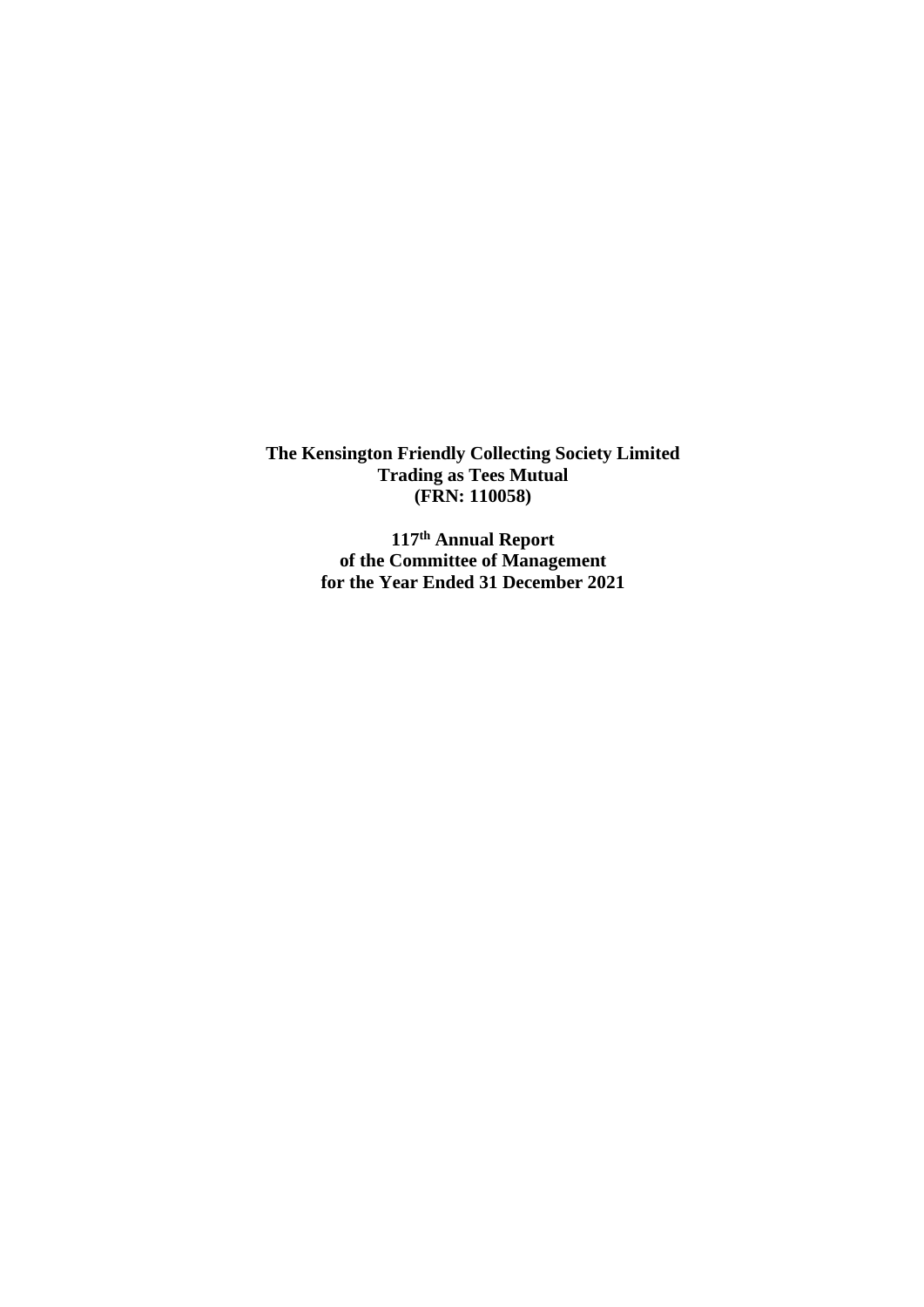# **Contents**

|                                                  | Page           |
|--------------------------------------------------|----------------|
| Committee of Management and Independent Advisors | 1              |
| Chair's Report                                   | 3              |
| Chief Executive's Report                         | $\overline{4}$ |
| <b>Strategic Report</b>                          |                |
| <b>Business Model</b>                            | 5              |
| Strategy                                         | 5              |
| <b>Business Environment</b>                      | 5              |
| <b>Results and Performance</b>                   | 6              |
| Corporate Social Responsibility<br>٠             | 6              |
| <b>Future Developments</b>                       | 7              |
| Principal Risks and Uncertainties                | $\tau$         |
| <b>Corporate Governance</b>                      |                |
| <b>Committee of Management Biographies</b>       | 9              |
| Corporate Governance Report                      | 11             |
| <b>Committee of Management Report</b>            | 20             |
| <b>Remuneration Report</b>                       | 23             |
| <b>Independent Auditors Report</b>               | 25             |
| Income and Expenditure Account                   | 30             |
| <b>Balance Sheet</b>                             | 31             |
| Notes to the Financial Statements                | 32             |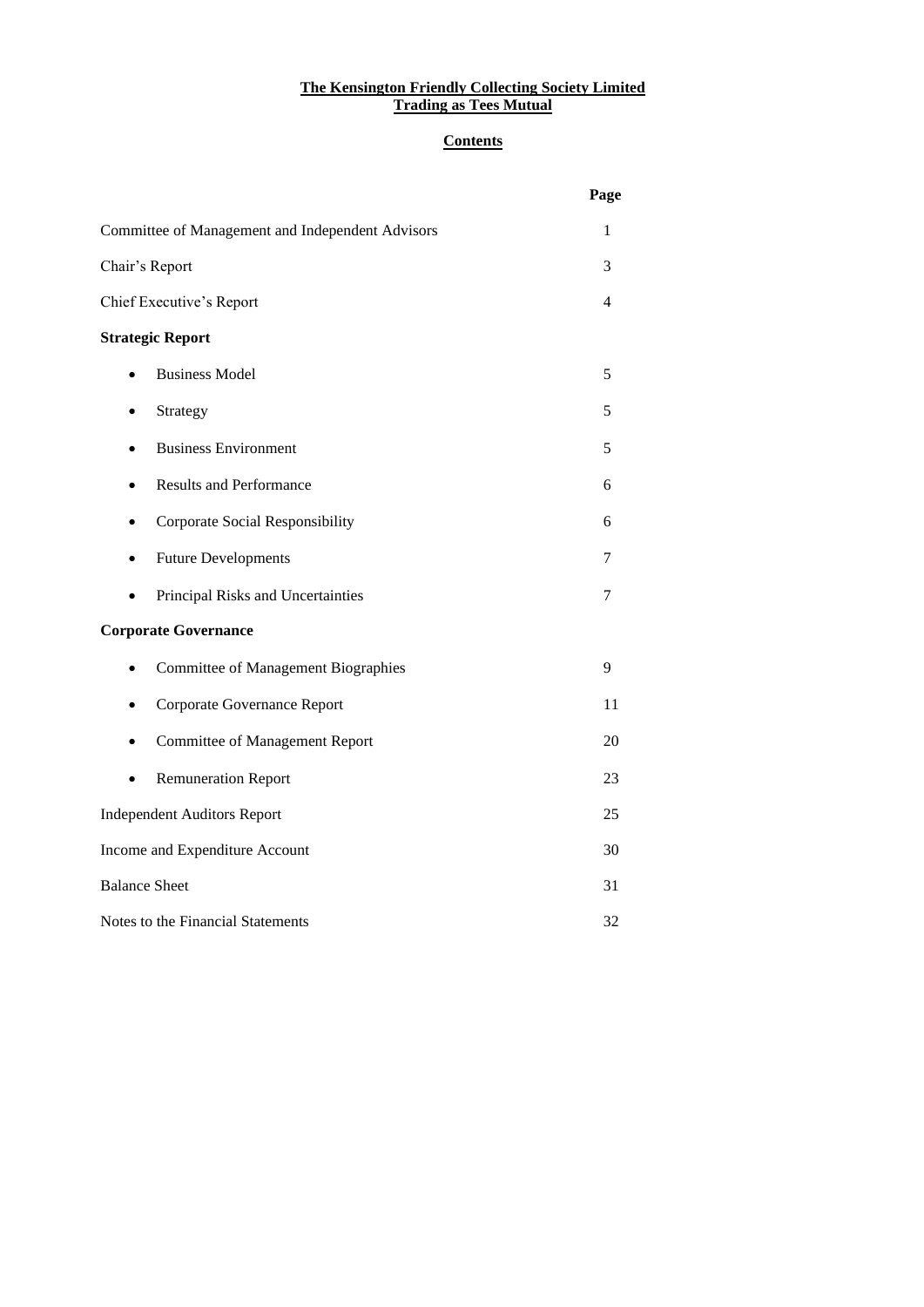#### **Committee of Management and Independent Advisors for the Year Ended 31 December 2021**

| <b>Registered Office</b>                  | 1 Kensington Road<br>Middlesbrough<br>TS5 6AL                                                                          |                                                                                     |                                                  |
|-------------------------------------------|------------------------------------------------------------------------------------------------------------------------|-------------------------------------------------------------------------------------|--------------------------------------------------|
| <b>Committee of Management</b>            |                                                                                                                        |                                                                                     |                                                  |
|                                           | <b>Non-Executive Directors</b>                                                                                         | <b>First Election</b>                                                               | <b>Last Re-election</b>                          |
| Chair                                     | <b>Mark Brooks</b>                                                                                                     | June 2005                                                                           | June 2021                                        |
|                                           | Jamie Brown<br><b>Christine Scott</b>                                                                                  | June 2011<br>June 2011<br>June 2012                                                 | June 2021<br>June 2021<br>June 2021              |
| Senior Independent Director<br>Vice Chair | Gary Ferguson<br>Debra Barker<br>Gillian Dobson<br><b>Andrew Douthwaite</b><br>Dominic Gardner<br><b>Mark Dobing</b>   | June 2015<br>June 2015<br>June 2017<br>June 2019<br>Seeking election at<br>2022 AGM | June 2021<br>June 2021<br>June 2021<br>June 2021 |
|                                           | Liam Moloney                                                                                                           | Seeking election at<br>2022 AGM                                                     |                                                  |
|                                           | <b>Executive Directors</b>                                                                                             |                                                                                     |                                                  |
|                                           | Philip Carey                                                                                                           | <b>June 2006</b>                                                                    | June 2021                                        |
|                                           | <b>Brian Douglass</b>                                                                                                  | June 2012                                                                           | June 2021                                        |
| <b>Chief Executive</b>                    | Philip A Carey<br>1 Kensington Road<br>Middlesbrough<br>TS5 6AL                                                        |                                                                                     |                                                  |
| <b>Company Secretary</b>                  | <b>Brian H Douglass</b><br>1 Kensington Road<br>Middlesbrough<br>TS5 6AL                                               |                                                                                     |                                                  |
| <b>Internal Auditor</b>                   | Jacqueline Allenby<br>1 Kensington Road<br>Middlesbrough<br>TS5 6AL                                                    |                                                                                     |                                                  |
| <b>Professional Advisors</b>              |                                                                                                                        |                                                                                     |                                                  |
| <b>Appropriate Actuary</b>                | <b>Sally Butters</b><br>OAC plc<br>141-142 Fenchurch Street<br>London<br>EC3M 6BL                                      |                                                                                     |                                                  |
| <b>External Auditors</b>                  | Anderson Barrowcliff LLP<br>3 Kingfisher Court<br><b>Bowesfield Park</b><br><b>Stockton on Tees</b><br><b>TS18 3EX</b> |                                                                                     |                                                  |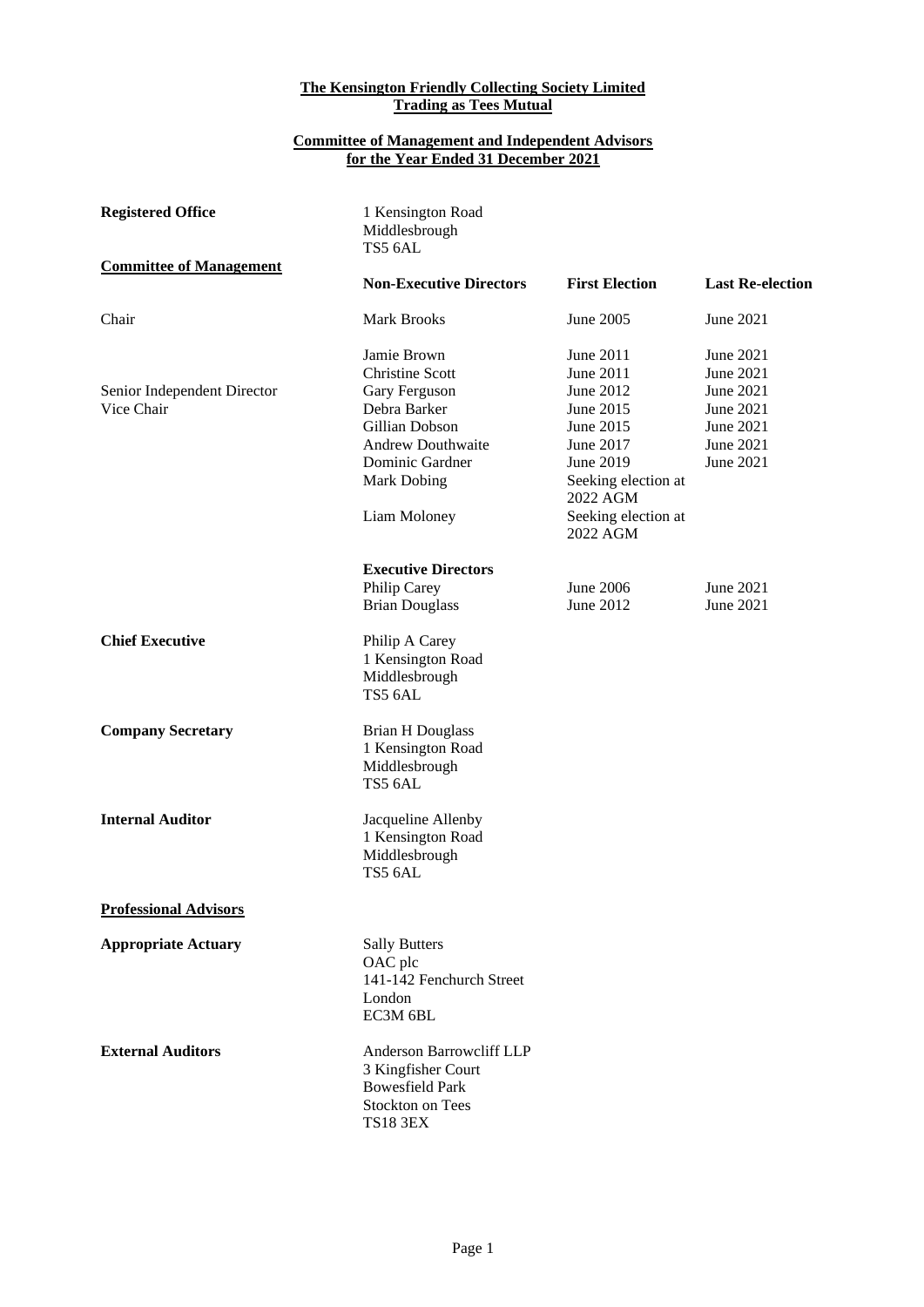# **Committee of Management and Independent Advisors for the Year Ended 31 December 2021**

**Professional Advisors** continued/……

| <b>Solicitors</b>             | Endeavour Partnership LLP     |
|-------------------------------|-------------------------------|
|                               | <b>Tobias House</b>           |
|                               | <b>St Marks Court</b>         |
|                               | <b>Teesdale Business Park</b> |
|                               | Thornaby on Tees              |
|                               | <b>TS17 6QW</b>               |
| <b>Investment Managers</b>    | <b>LGT Vestra LLP</b>         |
|                               | 14 Cornhill                   |
|                               | London                        |
|                               | EC3V 3NR                      |
| <b>Bankers</b>                | Virgin Money                  |
|                               | 7 Linthorpe Road              |
|                               | Middlesbrough                 |
|                               | <b>TS1 1RF</b>                |
| <b>Compliance Consultants</b> | Haven Risk Management Limited |
|                               | P O Box 19                    |
|                               | Chipping Campden              |
|                               | GL55 6YX                      |
|                               | Mutual Governance Limited     |
|                               | Prescot House, 3 High Street  |
|                               | Prescot                       |
|                               | Liverpool                     |
|                               | L34 3LD                       |
| <b>Enquiries</b>              |                               |

Enquiries about the Society generally or about an individual's entitlement to benefit should be addressed to the Chief Executive at the above address or at philcarey@teesmutual.co.uk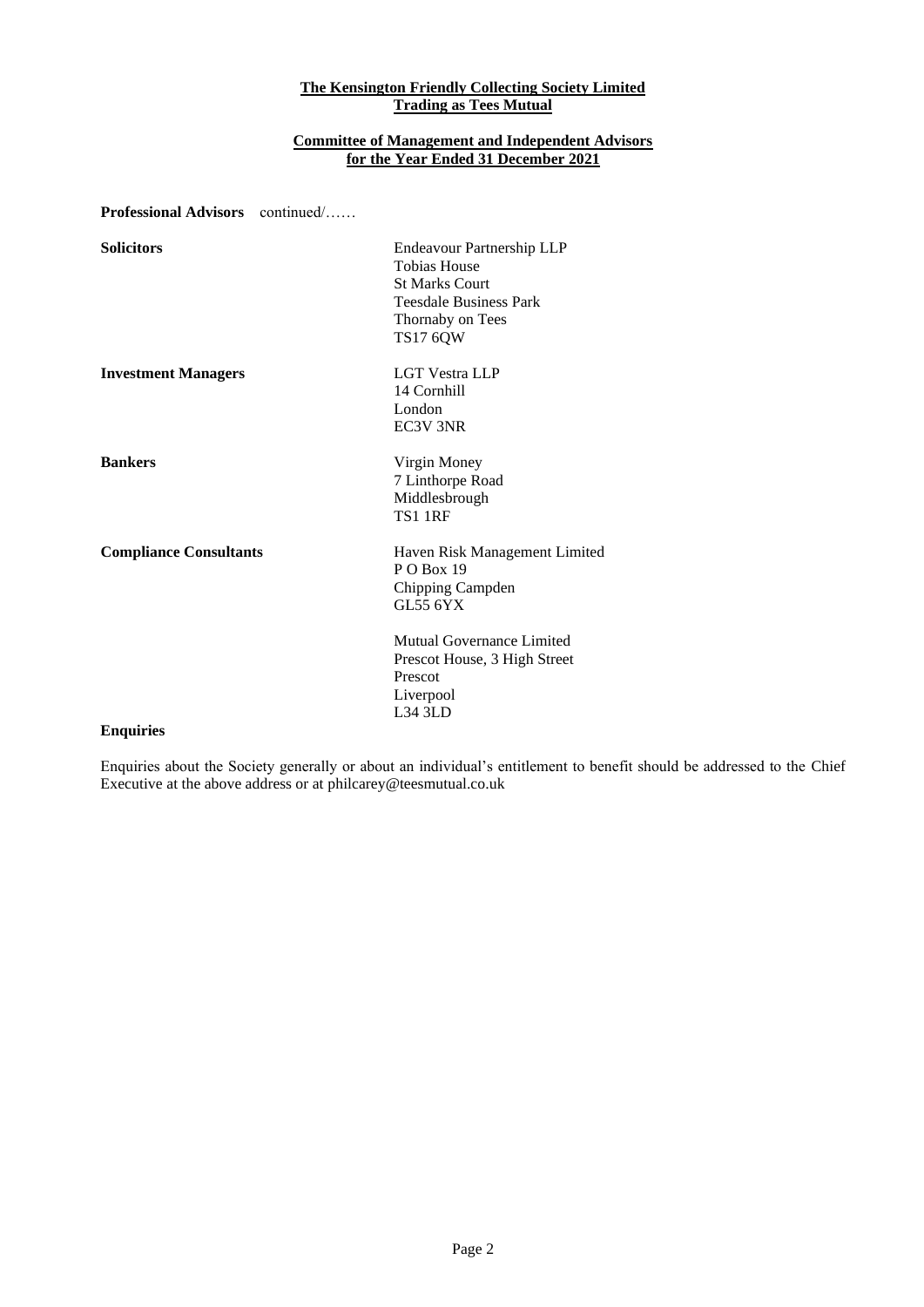# **Chair's Report for the Year Ended 31 December 2021**

Welcome to Tees Mutual's Annual Report and Accounts for 2021.

I would like to thank members for their continued support of the Society, and all the agents and staff for working through the challenges brought about by the pandemic.

In some respects, 2021 was a more difficult year than 2020. Sales of new business were hampered by government restrictions during the first five months of the year, as well as by the changes in the distribution model that the Chief Executive discusses. I appreciate the difficulties that the lack of face-to-face contact has had on the Society's sales model, but at the same time, I am encouraged by the willingness of agents to adapt to the irreversible changes heralded by the pandemic.

During 2021 we began rebalancing the Society's investment portfolio and invested £715,000 into equities, which had a positive return of 12.05%. The fixed interest portfolio, however, declined by 6.94%, and the overall investment return was -5.99%. Overall, solvency declined by 7% but free assets remained the same as in 2020, mainly because the Society's liabilities have also reduced. As a result of this, the board have decided not to declare a reversionary bonus for 2021 and have focused instead on terminal bonuses to reward longstanding members.

The profitability of products has been a consistent topic during board meetings in 2021. I am grateful to the Society's actuary for her assistance in helping the board understand the challenges in relation to fairness to members and the longerterm commercial sustainability of the Society.

Tees Mutual's cost base remained in line with the annual budget and slightly lower than in 2020. I would like to thank the Company Secretary for his excellent stewardship of the Society's finances.

As part of our plan to refresh and replenish the board, I am delighted that Liam Moloney and Mark Dobing have agreed to join us and are seeking election at the AGM. I am sure they will be excellent representatives of the members.

Finally, Christine Scott is retiring from the board, and I would like to thank her for her significant contribution as a director over the last ten years. Christine's eye for detail and pragmatic approach to resolving issues has been admired and respected by all her colleagues at Tees Mutual. I am grateful that Christine has agreed to remain involved in sensechecking the annual accounts and the production of the annual report.

Mark Brooks

Date: 12 May 2022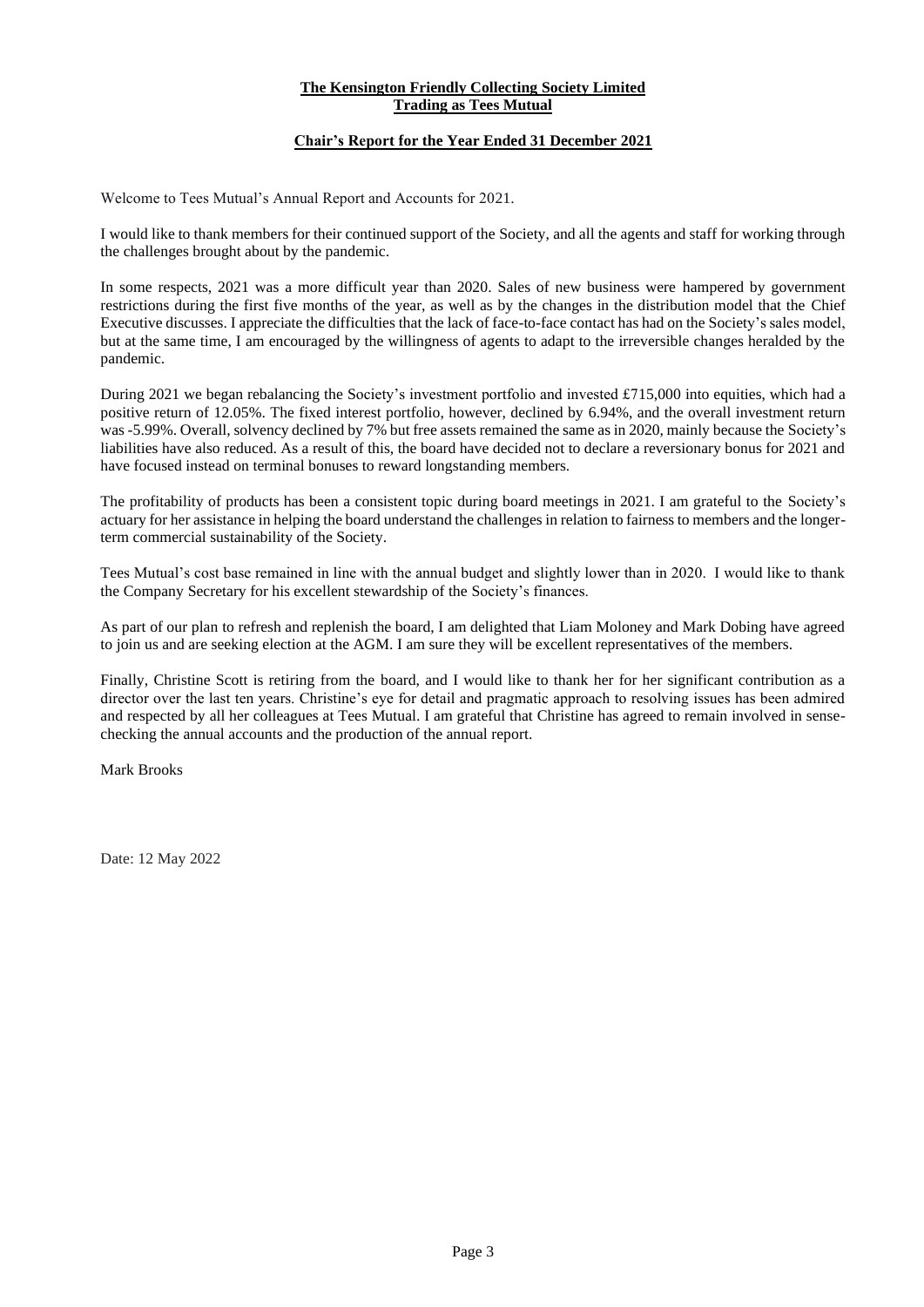# **Chief Executive's Report for the Year Ended 31 December 2021**

Tees Mutual continues to provide an outstanding, relationship-managed service to its members. Throughout 2021, our staff and agents ensured that claims were paid out efficiently and, in most cases, within 72 hours of receipt. The Society's agents maintained regular contact with members, ensuring that queries about the value of their products and any requirements for further life or savings cover were dealt with promptly and effectively. The board are extremely proud of the service that staff and agents deliver to the members, especially when helping them with payment difficulties and underlying issues of vulnerability.

There have, however, been fundamental changes to the Society's operation and distribution processes. Before March 2020, 15% of premiums were collected electronically, whereas today that has risen to over 60%. It is now evident that even after the lifting of restrictions on social contact, most members prefer this method of payment. This has had positive impacts, such as a reduction in arrears, but it has also meant that regular face-to-face contact with members has declined. To that extent, agents have remodelled their collecting routines and adopted a structured engagement routine where they maintain contact with members who they do not see every week, using telephone and messenger services. Additionally, members are reassured that an agent will make a face-to-face visit if requested to do so.

With the assistance of the Society's actuary, the board have discussed at length the profitability and fairness of the Society's products. As a result of this process, and on the recommendation of the Product Oversight and Governance Committee, the board withdrew the quinquennial product on December 31 2021. The board will undertake further reviews in 2022 and are also mindful of the New Consumer Duty requirements that will become effective in April 2023.

As the Chair refers to in his report, this has been a difficult year regarding sales of new business and investment returns. These issues will persist into 2022, especially with increasing gilt yields and inflation. The impact of rising utility and food prices will have a profound impact on the Society's members, and this will undoubtedly lead to challenges around retention of members and levels of new business. However, as I stated above, the relationship-managed service to our members means the Society will be able to exercise forbearance and understanding to all members impacted by these events.

Longer-term, the viability of the Society to provide access to basic life and savings products will be determined by the future of regulation. The Association of Financial Mutuals (AFM) has discussed with HM Treasury the possibility of repealing some of the restrictive legislation regarding the services and activities that friendly societies can offer to their members. If the work of the AFM were to be successful, Tees Mutual would welcome opportunities to provide a holistic financial service to its members, which would include access to credit and a range of other services including debt and benefit advice. The ability to do this would provide the Society with other income streams and be a natural extension of its role as a trusted local financial services institution.

Finally, I would like to thank Paul Allison, who retired in December 2021. Paul will be missed by both the members and his former colleagues. I am particularly grateful for all his support over the last 20 years.

Phil Carey

Date: 12 May 2022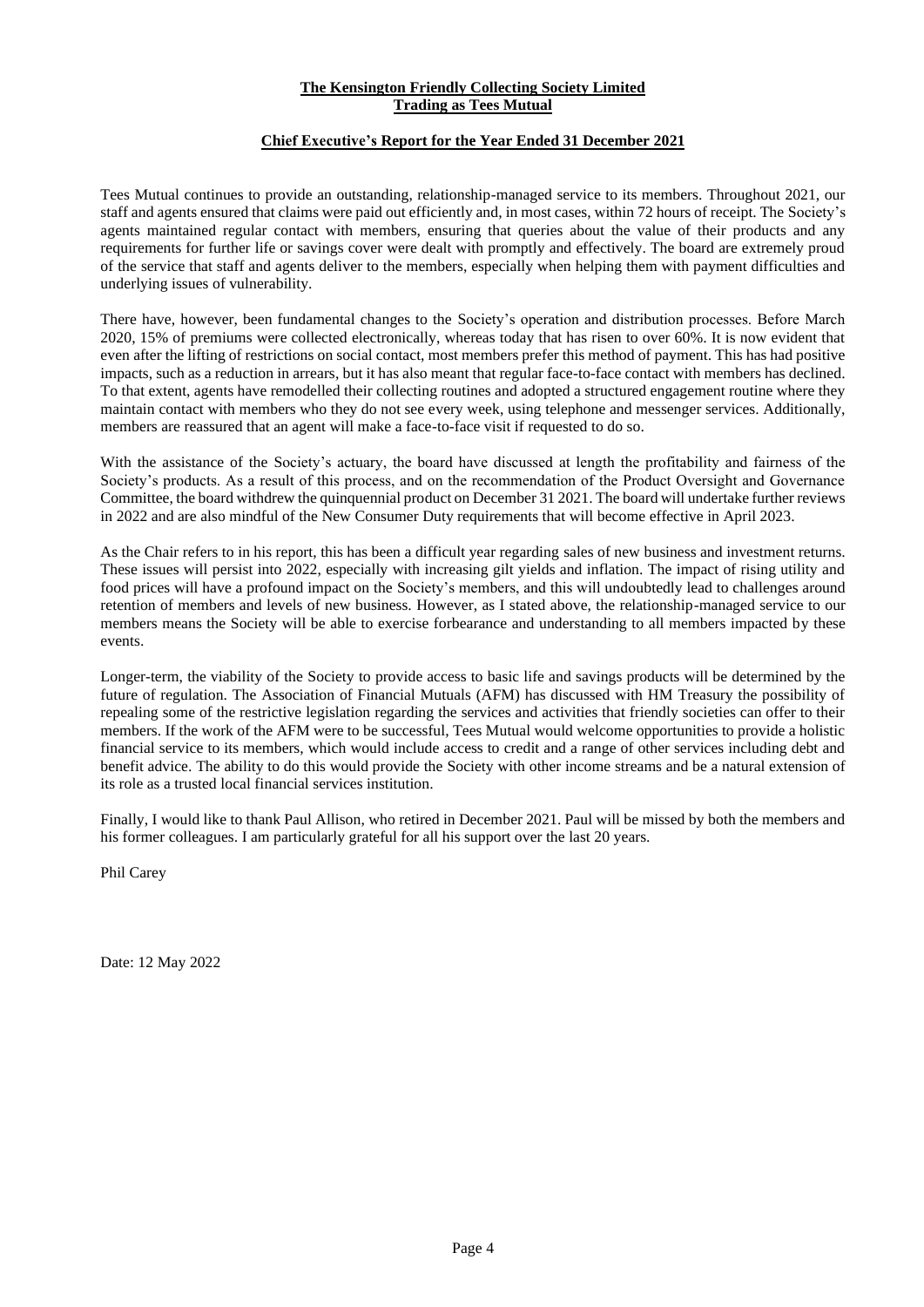# **Strategic Report of the Committee of Management for the Year Ended 31 December 2021**

The Committee of Management of Tees Mutual presents its Strategic Report for the Society for the year ended 31 December 2021.

#### **Business Model**

The Society is an incorporated, non-directive friendly society that was established in 1904. The Society continues to provide its members with assurance-based life and savings products. The Committee of Management believes there remains a market for these products with a home collection service. The home collection service enables members to be flexible in the frequency and timing of their premium payments. This is particularly suited to the majority of the Society's members who are either in insecure employment, on zero-hour contracts or in receipt of welfare benefits. However, the Committee of Management also recognises that customer behaviour is changing, with the pandemic hastening the move to electronic communication and payments, and is continuing to make amendments and to look for opportunities to develop new distribution channels.

In the achievement of this objective the Society has the following aims:

- To treat the members of the Society fairly and equitably.
- To ensure members get the outcomes they expect.
- To provide a good level of customer service.
- To offer assurance products that allows members to make provision for savings and funeral expenses.
- To ensure that members' funds and investments are maximised and administered equitably and securely.
- The Society aims to achieve high standards of integrity and fairness in its dealings with members. Complaints are investigated thoroughly and impartially as per the Society's dispute and complaints procedures and access to an independent adjudicator is available through the Financial Ombudsman Service Bureau Limited. Members can also contact the Senior Independent Director to resolve issues by email (info @teesmutual.co.uk).

# **Business Strategy**

The optimism of a return to business as usual during 2021 did not materialise and as set out in the Report of the Chief Executive (page 4) covid-19 restrictions continued to affect most people in some way. The Society was no different and although at times restrictions were relaxed the confidence of members to accept home visits is taking longer to return to normal. The reduction in face to face contact impacted upon sales of new policies, however, temporary changes to the business model introduced enabled the impact to be mitigated.

Despite the social distancing restrictions imposed by Government and some office staff working remotely, the Society was able to maintain a high level of service to members with the majority of claims paid out within 72 hours of receipt through the increased use of electronic communication.

Towards the end of the period the development of the Cloud based Customer Relationship Management System (CRM) recommenced with the experiences of the last two years aiding the process. The Committee of Management is confident that the system can be launched in 2022 and believe that this system will lead to more efficient communication between the agents, members and office staff and over time is anticipating that cost savings will be generated.

#### **Business Environment**

The business environment in the Tees Valley area has been challenging for a number of years due to high levels of unemployment and increasing numbers being impacted by the Government's welfare reforms with the roll out of Universal Credit. These issues have been compounded by the impact of the pandemic with media reports suggesting Middlesbrough to be one of the most badly affected towns.

These issues are expected to continue into 2022 as inflationary pressures affecting food and utility prices will place extra strain on the disposable income of the Society membership.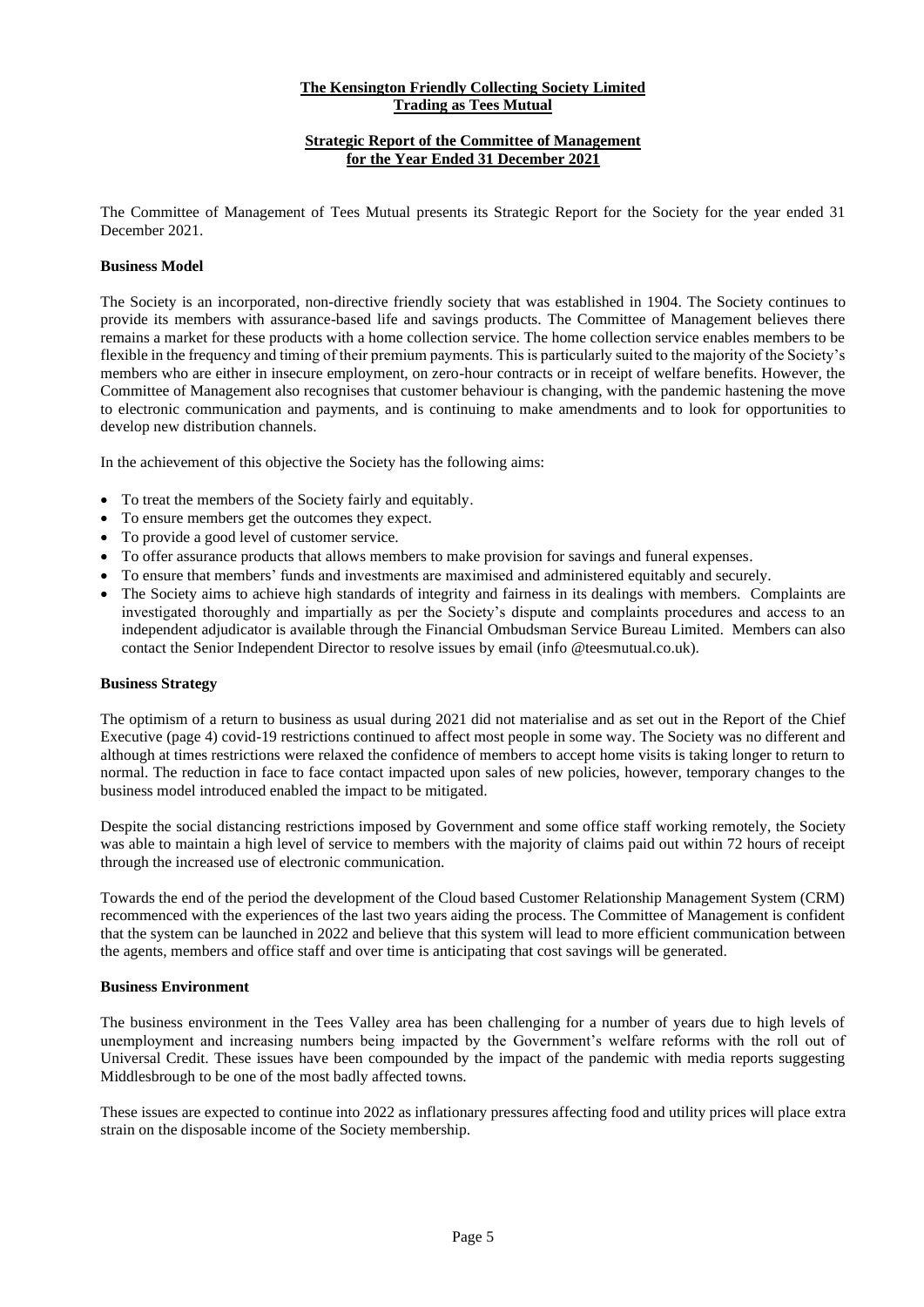# **Strategic Report of the Committee of Management for the Year Ended 31 December 2021 (continued)**

# **Results and Performance**

As set out earlier the impact of the pandemic continued to have a big effect upon the financial results of the Society for 2021.

Confidence returned to the equity markets during the year with the FTSE100 index rising by 14.3% during the year. This caused Fixed Interest Gilt yields to rise and the Society saw a reduction in capital values of its fixed interest holdings. By working closely with the Society advisors £715,000 was re-invested into the equity market and by maintaining a closely matched duration policy liabilities fell by about the same amount as the portfolio.

The overall return on the portfolio for 2021 was -5.99% (2020: +6.4%). At the year-end the portfolio consisted of 89% (2020: 96%) fixed interest and 11% (2020: 4%) equity. The Committee of Management will work with the Society advisors during 2022 to further diversify the portfolio when the opportunity arises.

As discussed above the covid-19 restrictions continued to impact upon the ability of the Society to write new business with annualised new business totalling £69,918 (2020: £81,139) being achieved. The emergence of the omicron variant in November/December, a traditional strong sales quarter, contributed significantly to the reduction in sales. In view of the restrictions the Committee of Management considers that the overall level of new business for the year is satisfactory.

The Committee of Management also continues to closely monitor the cost base of the Society and was able to maintain overall costs within the agreed budget.

The Society suspended reversionary bonuses last year due to the pandemic and other market and economic uncertainties. The Committee of Management considers it prudent not to declare a reversionary bonus again this year whilst also continuing with the strategy of diversifying the portfolio and of rebalancing terminal bonuses so that they remain sustainable and fair to all members. It is the intention of the Committee of Management to re-instate reversionary bonuses when conditions are more favourable.

Based upon the results for the year the Fund for Future Appropriations reduced by £51,289 (2020: £208,976).

# **Corporate Social Responsibility**

The Society is aware of the environmental issues facing the world and, although it operates from a single building and does not have a significant impact on the environment, it does take its responsibilities seriously. At all times the Executive team consider the environment in the purchasing of materials for the office and seek to recycle used supplies, where appropriate.

As a small mutual society, the Committee of Management has continued discussions with the Society's investment managers as to whether and how we develop an engagement strategy under new policy guidelines issued by the Financial Conduct Authority (PS19/13 – Shareholders Rights Directive). The purpose of an engagement policy is to set out how a life company monitors strategy and performance, as well as the environment and social impact of the companies it holds shares in - either directly or indirectly.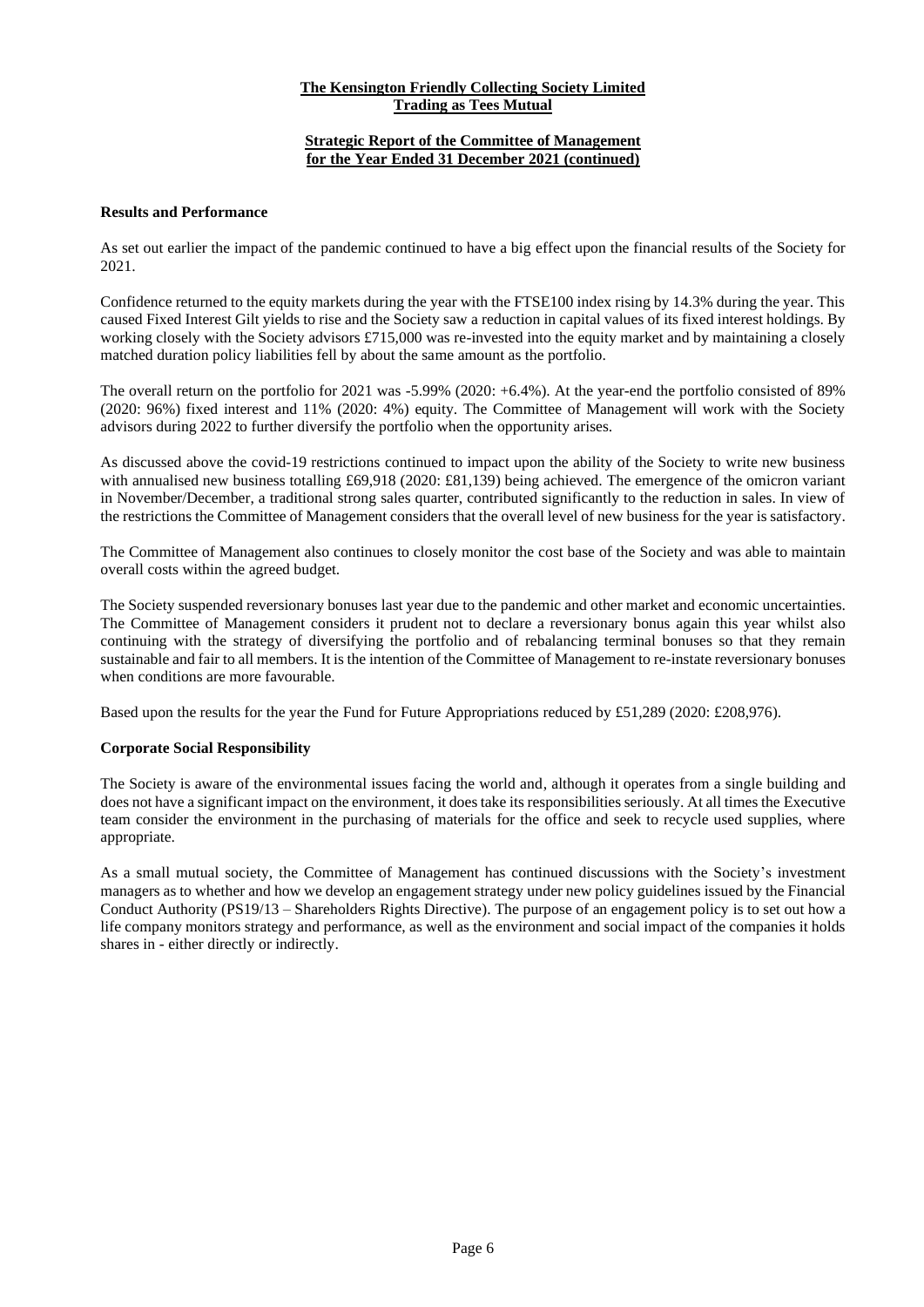# **Strategic Report of the Committee of Management for the Year Ended 31 December 2021 (continued)**

The investment managers have developed a proprietary sustainability rating matrix and the Committee of Management continues to consider how this will fit into the risk management considerations in developing the future investment strategy.

At the year-end the Society's portfolio continued to be rated in the highest (leader) category. The ratings are taken into consideration when investment decisions are being considered.

The Society is also making greater use of remote working and video-conferencing to avoid unnecessary travel costs and to reduce the Society's carbon footprint.

The Society is aware of the importance of the local community and through the use of its website and social media channels regularly shares blogs and articles that will assist members to obtain financial assistance/advice. Since the yearend the Society has started discussions with Middlesbrough Borough Council to assist with sign-posting members to the potential sources of financial assistance that may be available to them to assist with the increasing costs of energy and food.

# **Future Developments**

The Society is continuing to increase awareness of the Society locally and to make alternative distribution channels available for its products. The trading name of Tees Mutual is an important part of the marketing campaign to develop and promote the Society both locally and on-line via the website and social media marketing. As part of this strategy, the Society aims to assist, in a small way, projects undertaken by small local community groups and charities through the Tees Mutual Community fund. The longer-term aim is to increase membership and income of the Society for the benefit of all stakeholders.

The Committee of Management is taking an interest in discussions between the Association of Financial Mutuals (AFM) and HM Treasury regarding updating of friendly society legislation. Any changes may be beneficial and enable the Society to offer a wider range of financial services products.

# **Principal Risks and Uncertainties**

In trying to achieve the objectives of the Society there will always be risks involved. The Committee of Management has, through the implementation of its governance structure, set out controls and procedures to manage these risks within the risk parameters set by the Committee of Management.

The Committee of Management considers the following to be the main risks facing the Society.

- Market risk: Volatility within financial markets could impact upon the Society by adversely affecting the returns that are able to be generated for members and therefore the overall financial strength of the Society. The Committee of Management works closely with the Society's Actuary and Investment Managers to monitor the investment conditions and seeks to maximise the returns within the level of risk determined by the Committee of Management. Risk is mitigated by holding a range of fixed interest securities, quoted equities, property and cash within the portfolio. The Society operates a risk budget approach to protect capital. This determines the maximum proportion of each class of asset in particular market conditions. Changes in interest rates could affect the value of fixed interest securities and to mitigate this risk the Society aims to partly match the duration of assets and liabilities. The risk that corporate bond issuers may default is managed by the restriction upon the level of corporate bonds that the Society may hold at any point in time. The risk of equity prices moving down is managed by the investment managers actively managing the stocks within the market conditions that exist.
- Regulatory Risk: Changes introduced by regulators may impact upon the strategy operated by the Society and may cause an increase in expenses. The Committee of Management will continue to monitor any developments from the regulators and will work with the AFM and external compliance consultants to ensure that the Society is ready for the introduction of new legislation. The costs of the Society are constantly under review and closely monitored against agreed budgets.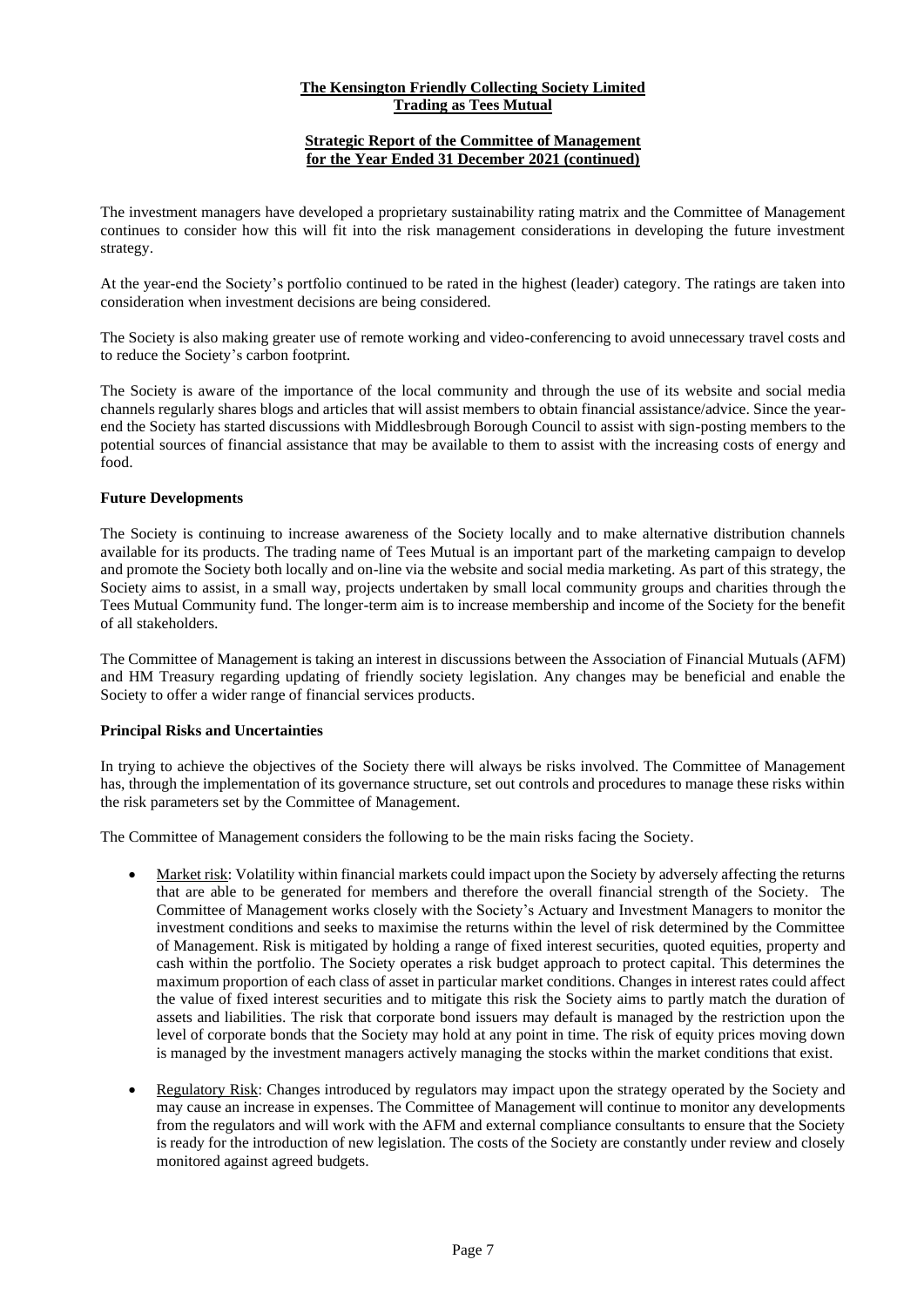# **Strategic Report of the Committee of Management for the Year Ended 31 December 2021 (continued)**

- Expense risk: During the valuation of the policy liabilities, various assumptions are made regarding the level of future Society costs, the levels of new business generated and lapse rates. There is therefore a risk that future expenses will exceed these allowances that the levels of new business will not achieve targets and that lapse rates will be higher than anticipated. In order to mitigate these risks, the Society regularly reviews these areas against budgets and is constantly reviewing its procedures with a view to achieving efficiency savings and reducing overall costs.
- Coronavirus: Covid-19 has been identified as a continuing risk and the primary focus of the Committee of Management is to ensure the safety of its members and employees and to monitor the impact that the pandemic is having on the business, membership and employees. The Society has adapted well to the operational challenges of covid-19 with the introduction of remote working and increased electronic communication. The on-going impact on the economy is uncertain and may impact upon the ability of members to afford their premiums and result in an increased level of claims in the short term. The Committee of Management, with the assistance of the Appropriate Actuary, has reviewed the potential effect of an increased level of claims and does not believe that the impact will cast any significant doubt upon the ability of the Society to meet its regulatory capital requirements or to continue as a going concern. The Committee of Management will continue to monitor the impact of the coronavirus on the business as the pandemic continues.
- Climate change: The Committee of Management recognizesthat although the Society is small and operates from one office it must play its part in tackling climate change. At this stage it is not considered that the risks associated with climate change are expected to have a material impact on the Society. The Committee of Management will work with its professional advisors to understand the risks of climate change and will monitor these through the Society's governance structure.

By order of the Board

Brian Douglass Company Secretary

Date: 12 May 2022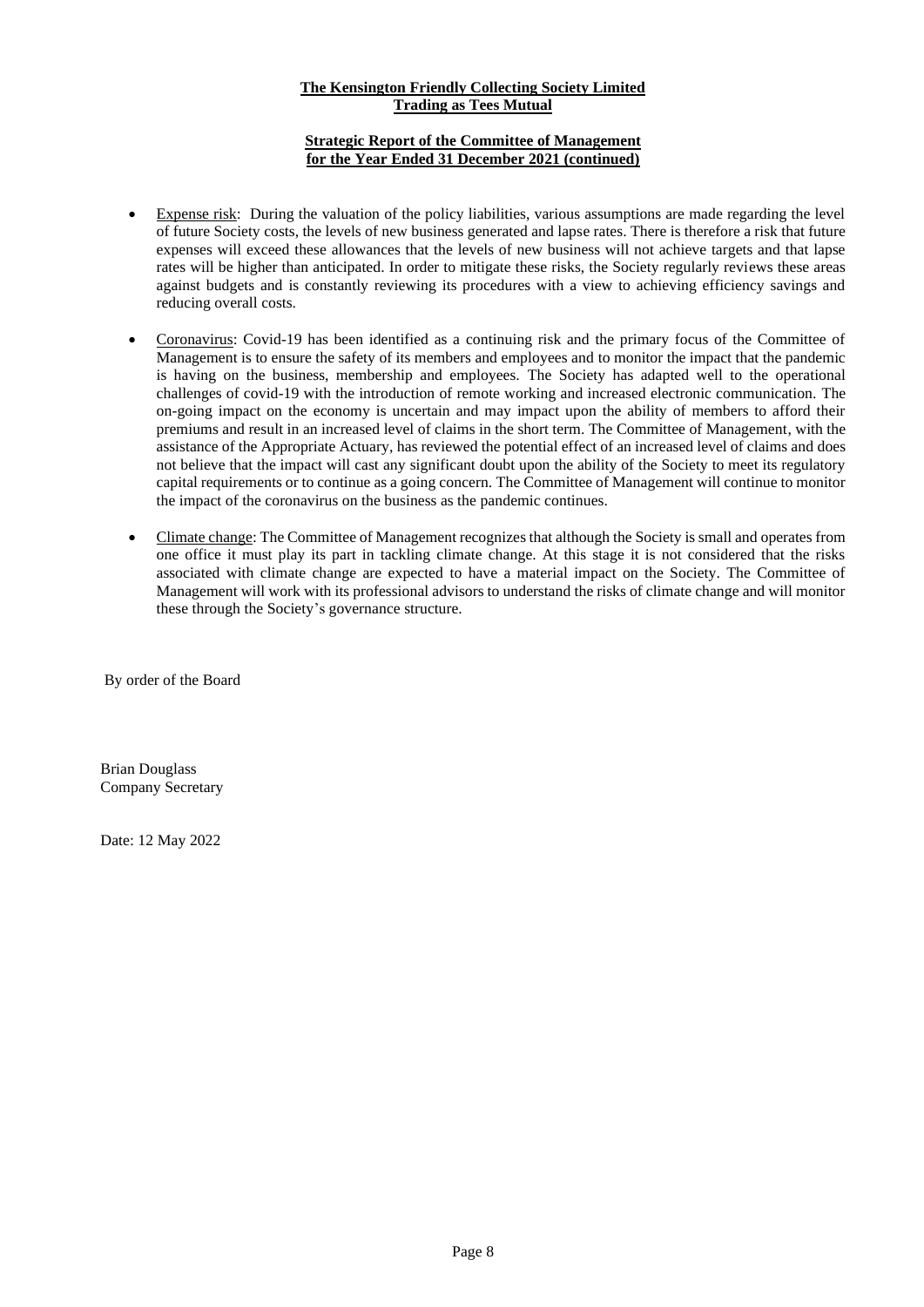# **Committee of Management Biographies for the Year Ended 31 December 2021**

#### **Mark Brooks BSC (Hons) - Society Chair**

Mark was elected on to the Committee of Management at the 2005 AGM and was Chair from September 2009 serving until September 2013, when he took on a compliance role for the Society. Mark re-joined the Committee of Management in 2015 and served as Senior Independent Director from January 2016 to January 2018. He was re-appointed as Chair in September 2017 and has served on all the Society Committees. He currently also chairs the Finance and Investment Committee and the Nomination Committee and serves on the Remuneration and Assessment Committee.

Mark lives in Middlesbrough with his wife and children and works in the chemical industry on Teesside, which he has been involved in for more than 25 years.

#### **Jamie Brown BSc**

Jamie was elected to the Committee of Management in June 2011, he currently serves on the Audit and Risk Committee, the Nomination Committee and the Remuneration and Assessment Committee. Until 2019 Jamie was Chair of the Audit and Risk Committee and Vice Chair of the Society.

After obtaining a degree in Geology from Manchester University, Jamie was employed as a geologist in oil exploration before re-training and qualifying as a solicitor in 2002. He is now a partner in a firm of business lawyers based in the Tees Valley, specialising in commercial property transactions and agricultural law.

Jamie is also a Board Director of the Nicholas Postgate Catholic Academy Trust which oversees the running of 25 local schools.

#### **Philip Carey BA (Dip PFS) - Chief Executive**

Philip has been employed by the Society since 1987. He started work with the Society as a clerk, then as a Society Representative, becoming Sales Manager in 1992. He was appointed Chief Executive in June 2004 and elected on to the Committee of Management in 2006. Philip also serves on the Finance and Investment Committee and the Nomination Committee. Philip served on the Financial Conduct Authority's Small Business Practitioner Panel from September 2015 to October 2016 and is currently National Chair of the Consumer Credit Association.

#### **Christine Scott**

Christine was elected on to the Committee of Management in June 2011, serves on the Finance and Investment Committee and the Product Oversight and Governance Committee. Christine was appointed Senior Independent Director in January 2018 serving until September 2021. Christine worked in local government finance for over 20 years, including five years as Deputy Chief Finance Officer responsible for the proper administration of the local authority's financial affairs. During her time in local government she also worked as an accountant, holding corporate and strategic planning roles at senior management level and, developing medium-term financial and service delivery plans.

Christine is due to retire at the 2022 AGM.

#### **Gary Ferguson**

Gary was elected to the Committee of Management in June 2012 and serves on the Finance & Investment Committee, the Product Oversight and Governance Committee and chairs the Remuneration and Assessment Committee. Gary lives in Middlesbrough. He left the local steel industry in 1985 to work in financial services as an agent with the Prudential based in its Middlesbrough office. He left the Prudential in 1991 to become an Independent Financial Adviser (IFA) and formed a partnership with several local IFA's. In 1992 he left the partnership to start his own business and since then has been based in the offices of a firm of local accountants as a general IFA dealing predominantly with pensions and investments.

Gary was appointed Senior Independent Director in September 2021.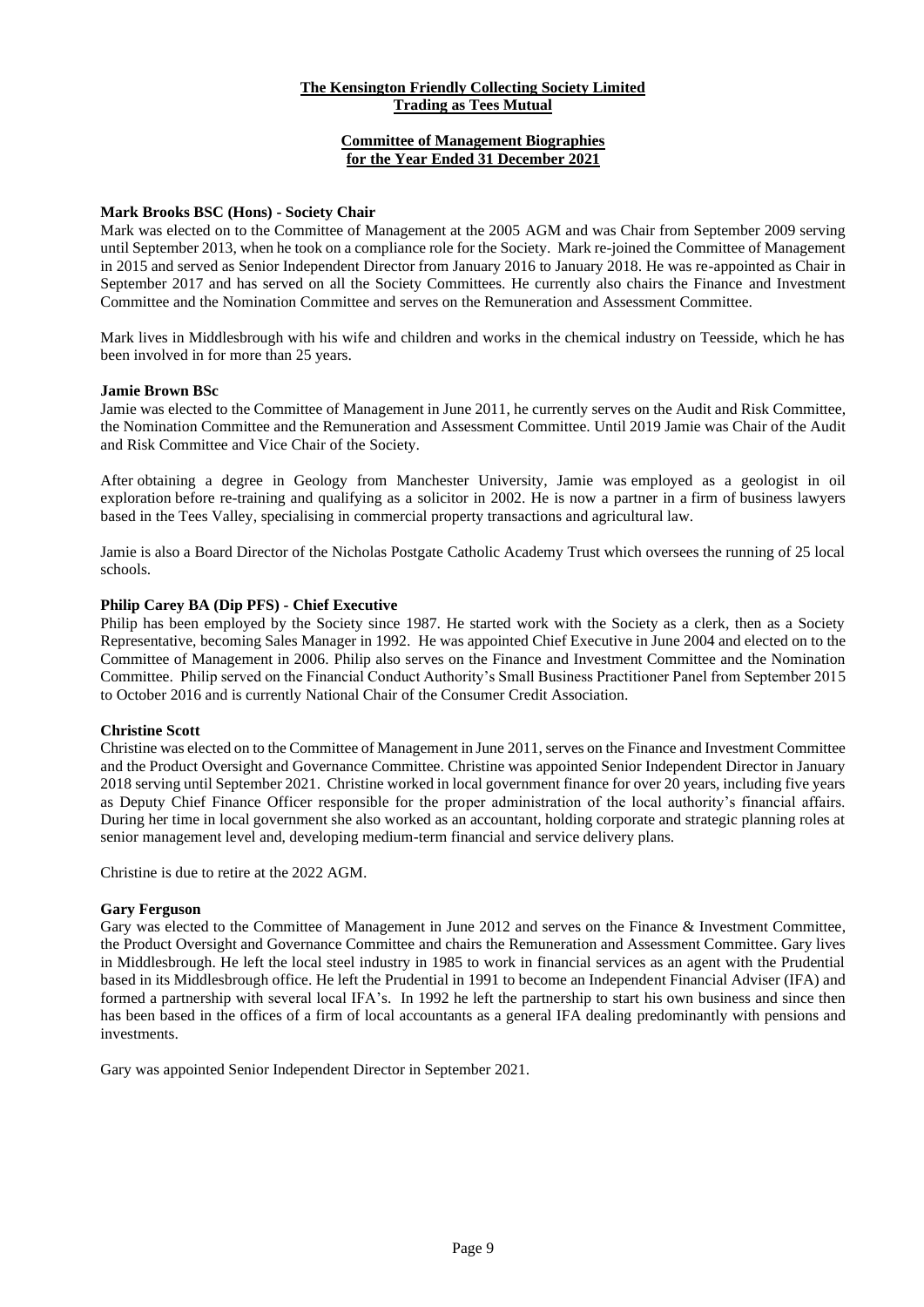# **Committee of Management Biographies for the Year Ended 31 December 2021 (continued)**

# **Brian Douglass BA (Hons) FCCA - Company Secretary**

Brian joined the Society as Company Secretary in May 2012 and was elected on to the Committee of Management in June 2012. He is currently the Compliance Officer of the Society and serves on the Audit and Risk Committee and the Finance and Investment Committee. After graduating from Teesside University in 1988 with a degree in Business Studies he trained as an accountant, qualifying in 1996. Brian worked in the accountancy profession on Teesside for 22 years and was latterly a partner in a local firm of accountants. Before joining the Society Brian worked within the Finance Department of a local professional sports club.

# **Debra Barker CeMap - Society Vice-Chair**

Debra joined the Committee of Management in 2014 She serves on the Audit and Risk Committee, the Remuneration and Assessment Committee and chairs the Product Oversight and Governance Committee.

Debra brings a vast knowledge and experience of the financial services industry to the Society, having worked in this environment for over 30 years. She spent 21 years with Lloyds Banking Group in several roles, managing risk and compliance along with business development and sales across branches in the North East. She has experience of working within a regulated industry and continues to work within financial services.

# **Gillian Dobson BA (Hons), ACA DChA**

Gillian is a Chartered Accountant with a diploma in Charity Accounting. She is Director of Finance and Corporate Services for Mental Health Matters, having previously worked as Finance Director of Tees Valley Leisure, Head of Finance and Governance for the Learning and Skills Council Tees Valley and Chief Accountant of Teesside Training and Enterprise Council. Gillian is formerly a trustee of Unite Limited, a mediation and restorative practice charity based in Middlesbrough, and a governor and audit committee member of Prior Pursglove College, in Guisborough.

Gillian serves on the Remuneration and Assessment Committee and chairs the Audit and Risk Committee.

# **Andrew Douthwaite BSc**

Andrew joined the Committee of Management in November 2016 and serves on the Audit and Risk Committee, Remuneration and Assessment Committee and the Finance and Investment Committee. After obtaining a degree in Software Engineering from Leeds Metropolitan University, Andrew was employed in security centric application and web developer positions as well as roles within the telecommunications industry, before moving into advanced networking and cyber security at his current company, where he is now Chief Technology Officer.

#### **Dominic Gardner BA (Hons) ACA**

Dominic lives in Middlesbrough with his wife and four children and has been Managing Director of Sunderland based road repair specialist Velocity UK Ltd since 2013, having previously held the posts of Financial Controller and Finance Director at Velocity. Dominic holds a degree in Modern History and Politics from the University of Liverpool and qualified as a Chartered Accountant in 2005 whilst working for a small accountancy practice.

Dominic serves on the Audit and Risk Committee and the Remuneration and Assessment Committee.

#### **Mark Dobing**

Mark joined the Committee of Management in the summer of 2021, he currently serves on the Finance and Investment Committee and Remuneration and Assessment Committee.

Following on from achieving a B.Eng (Hons) degree, and a spell working in industry, Mark began his career in financial services in 1993 he later joined Co-operative Bank where he became a fully qualified Independent Financial Adviser in 1998. Following a brief period at Yorkshire Bank, Mark joined the team at Active Chartered Financial Planners based in Stockton on Tees in 2005.

#### **Liam Moloney**

Liam lives in Middlesbrough with his wife and has two grown up daughters. He works for an international engineering consultancy where he is global operations manager.

Liam joined the Committee of Management in September 2021 and serves on the Audit and Risk Committee and the Remuneration and Assessment Committee.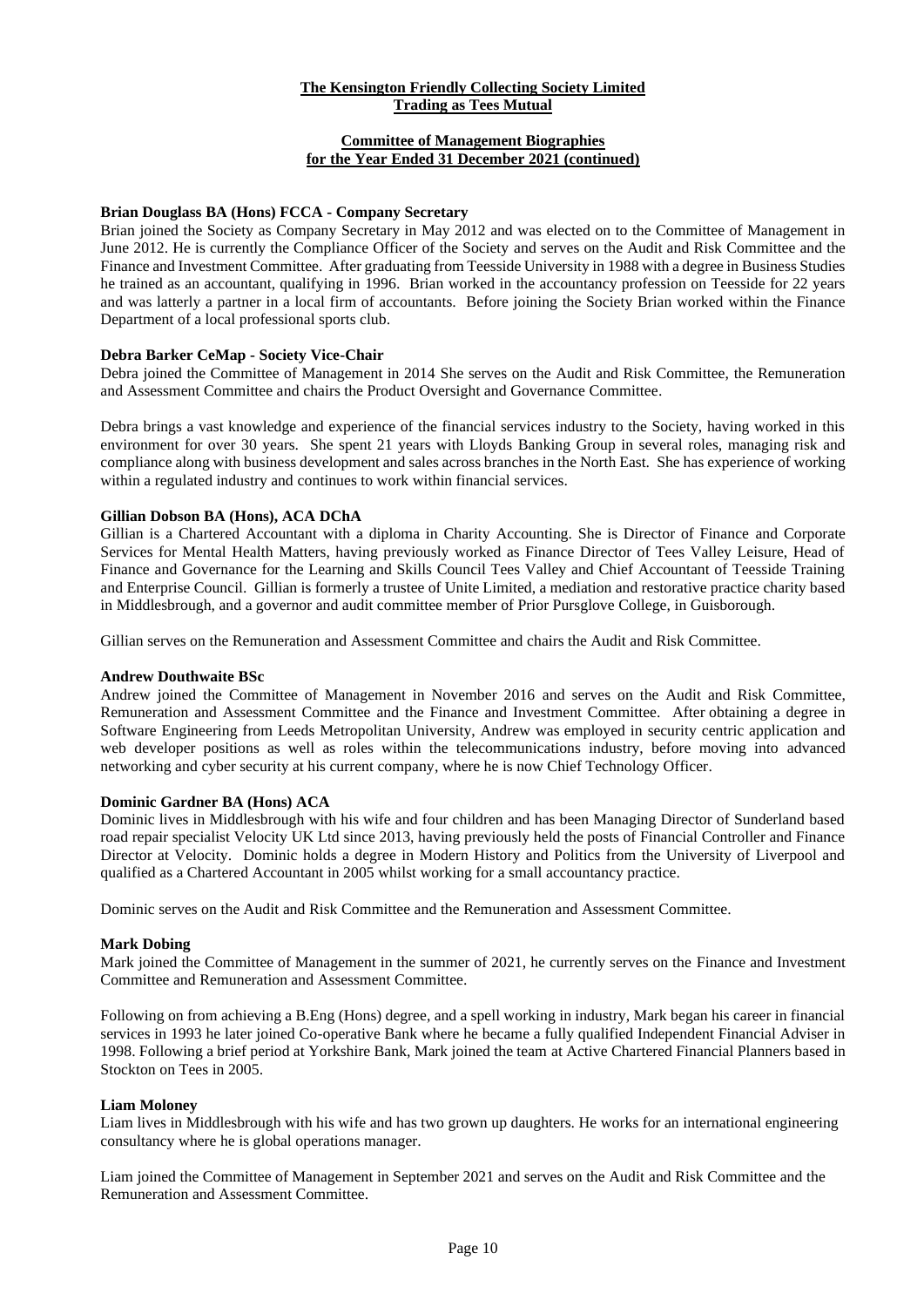# **Corporate Governance Report for the Year Ended 31 December 2021**

The Committee of Management of Tees Mutual is committed to achieving high standards of integrity and ethical values. As an essential part of this commitment the Committee of Management supports high standards of Corporate Governance.

As a member of the Association of Financial Mutuals (AFM) the Society is evaluating its corporate governance activities against the six principles set out in the AFM Corporate Governance Code (2019).

Throughout the year ended 31 December 2021, to the best of the Committee of Management's knowledge, the Society has complied with the AFM Corporate Governance Code (2019). The Society has applied all the principles set out in the Code; the paragraphs below explain how these principles have been applied by the Society during the year to 31 December 2021.

# **Principle One – Purpose and Leadership**

# **Purpose**

The Society was initially founded in 1904 to provide a means for local working-class families to save small sums each week to provide enough money to enable them to pay for a funeral when a family member died. The Committee of Management continues to follow in the historical traditions of the Society. Its purpose remains the provision of life assurance and savings products to the members who are often unable to source mainstream financial services products either because of design, premium or clause exclusions or because they have non-average requirements.

The Society has historically delivered services face to face with a home collection service and the Committee of Management believes that there continues to be a demand for this service. They also recognise that customer behaviour is changing, the pandemic having hastened the move to electronic communication and are adapting systems to service both channels.

# **Values and Culture**

The main operating areas of the Society (Teesside and North Yorkshire) have continued to suffer through high unemployment and welfare sanctions. The business model is therefore required to be inherently forbearing and flexible. Throughout the long-term nature of the life and saving products some members will inevitably have financial setbacks and the Society's staff will work with members by offering repayment plans, flexible premiums or surrender values after two years. These factors differentiate the Society from many of the mainstream insurers that advertise on TV.

The Committee of Management is aware of its responsibilities to set the tone and the expected behaviours of the Society's employees and endeavours to communicate these values to the workforce. This is carried out through a series of regular management and staff meetings. As the Society's business is located in one main area and it operates out of one office, prior to the pandemic communication between the management team and the employees was achieved through face-toface meetings. Since the pandemic these meetings have continued but by necessity have been held by telephone or via video conferencing. 2021 saw the gradual re-introduction of face to face meetings.

The Society's sales team hold monthly meetings with their supervisors to discuss operational issues and feedback from members. The supervisors also meet regularly with the Chief Executive and Company Secretary to discuss the issues arising from these meetings.

As a mutual organisation it is essential that our members' interests are at the forefront of what the Society does and the Committee of Management always endeavours to ensure that our products meet our members' needs and that they are confident that members will receive an appropriate, respectful and helpful response when they engage with members of the team.

The Society monitors performance in this area through the use of a treating customers fairly matrix. During 2021 this matter has been a regular agenda item at Committee of Management meetings.

The Committee of Management monitors the performance of the Society through the use of annual appraisals, the receipt of quarterly financial reports, receipt of reports from the sub-committees and from the internal audit and compliance functions.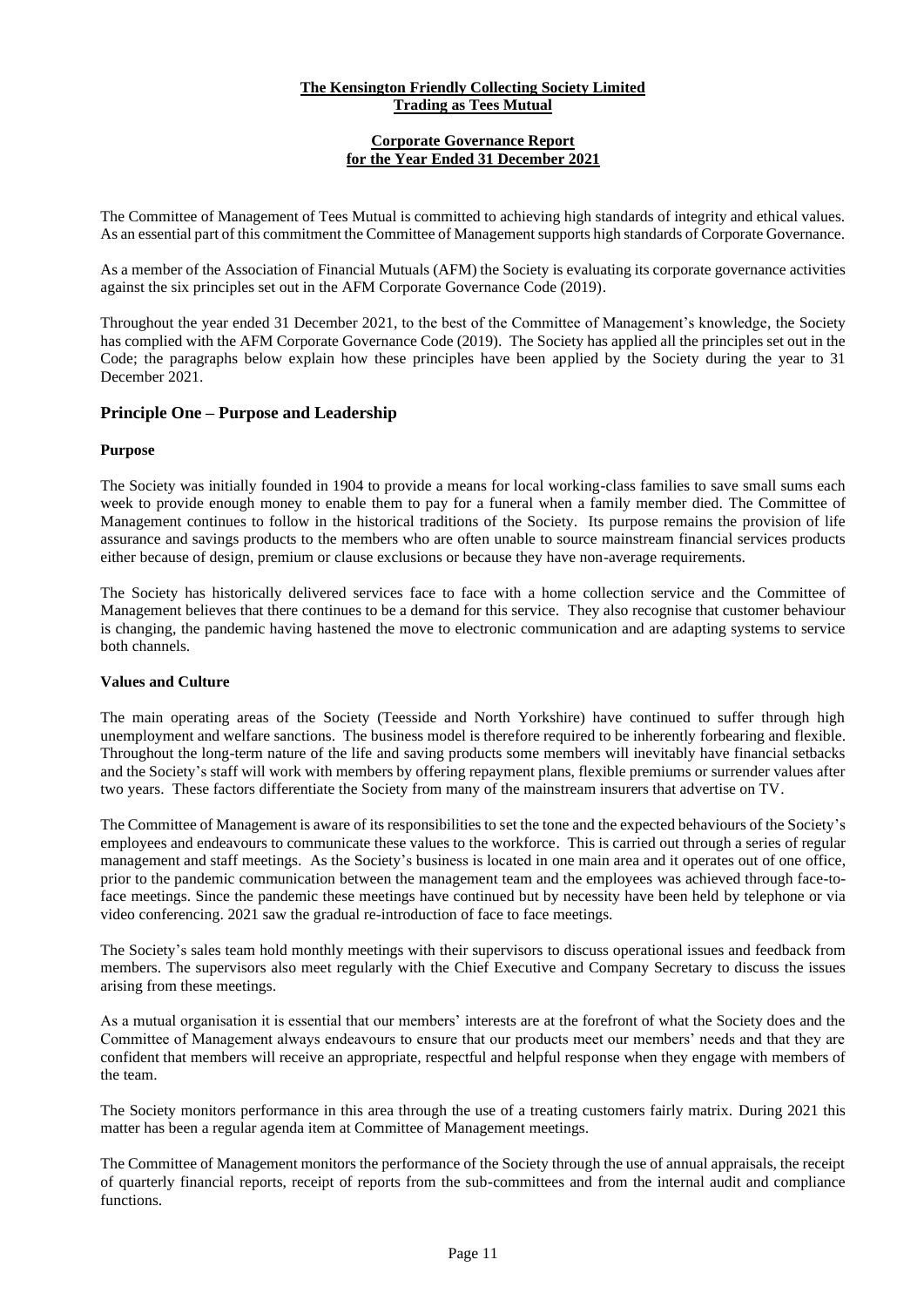# **Corporate Governance Report for the Year Ended 31 December 2021 (continued)**

**Strategy**

The strategy, objectives and key performance indicators are set out in the Strategic report commencing on page 5.

# **Principle Two – Board Composition**

The Committee of Management has the overall responsibility for creating a governance framework for the Society and is collectively responsible to the members for the direction, promotion and oversight of the Society to ensure its longterm success.

In order to review the performance, the Committee of Management has delegated some of these responsibilities for the operation of the systems to the Executive directors and various sub-committees that report to each Committee of Management meeting.

The Committee of Management meets at least four times a year and works to a schedule of matters set out in the terms of reference of the committee (copy available on the Society's website). All meetings are formally minuted.

The main areas of responsibility of the Committee of Management are as follows:-

- Approving and monitoring the Society's long-term performance.
- Monitoring the governance of the Society including the composition and competency of the Committee.
- Stewardship of members' funds including investment strategies.
- Approval of the annual financial statements.
- Engagement with the members, including treating customers fairly.
- Remuneration including following the recommendation of the Remuneration and Nomination Committees in determining salaries.
- Business development and strategy.
- Delegation of authority to various sub-committees and determining the terms of reference for these committees.

# **Chair**

The Chair is responsible for the leadership of the Committee of Management and is committed to working for the Society for approximately 20 days per annum. The job description for the roles of the Society's Chair, Chief Executive and Company Secretary are available on the Society's website.

The current Chair of the Society is Mark Brooks. Mark was appointed as Chair in September 2017 and was considered to be independent upon his appointment. He has indicated that he is able to devote sufficient time to his role as Chair and does not hold any other non-executive roles.

The roles of the Chair and the Chief Executive are carried out by separate people to ensure that a balance of responsibilities, accountability and decision making are effectively maintained.

The Chair in conjunction with the Company Secretary sets the agenda for each Committee of Management meeting and the Chair plays a pivotal role in encouraging open and constructive debate.

The directors all have equal voting rights, except the Chair who has the casting vote if the need arises.

The Senior Independent Director and the other Non-Executive directors carry out a formal appraisal of the Chair on an annual basis.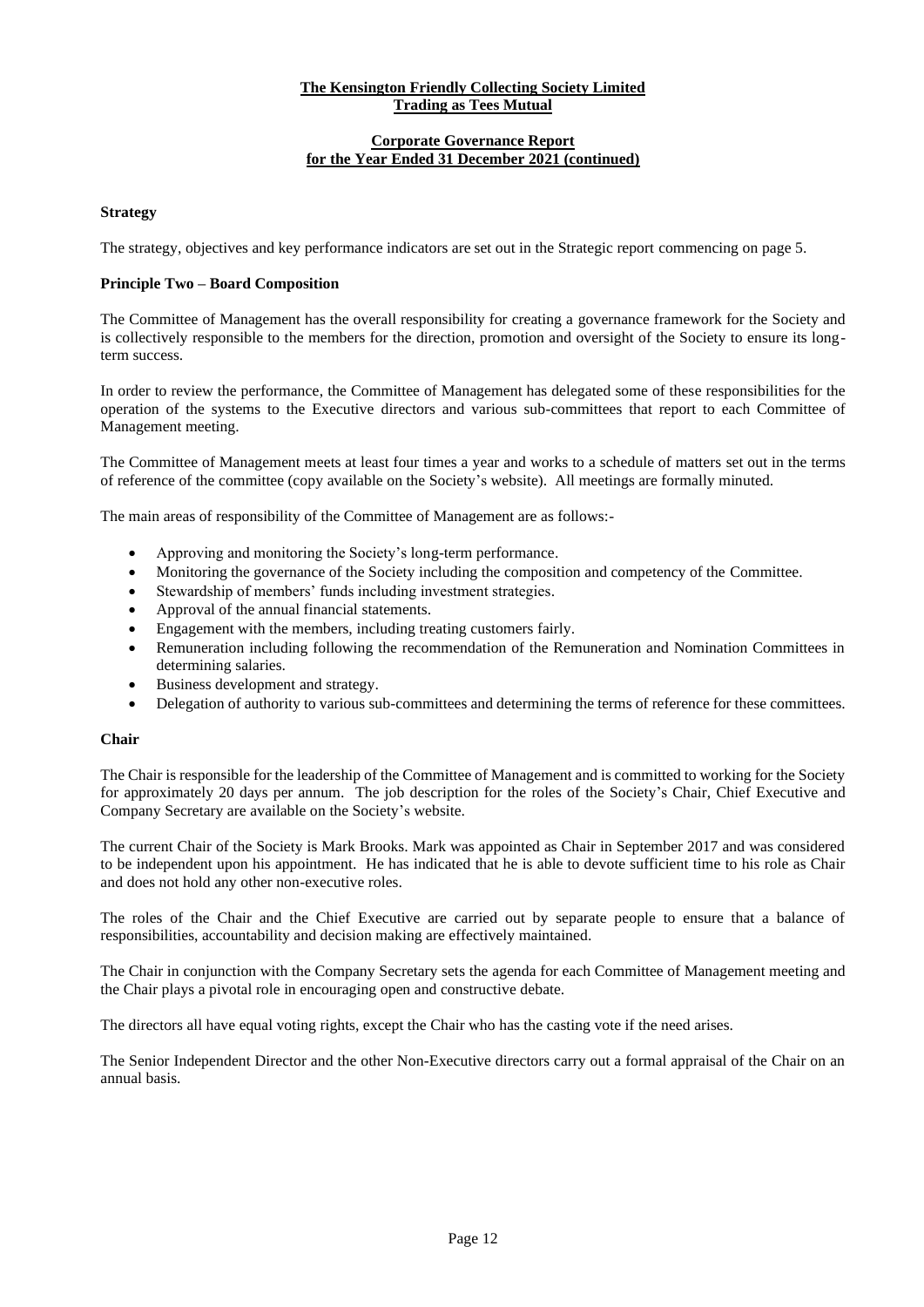#### **Corporate Governance Report for the Year Ended 31 December 2021 (continued)**

#### **Balance and Diversity**

The Committee of Management comprises the Chair, Vice-Chair, Senior Independent Director, Chief Executive, Company Secretary and seven other Non-Executive directors. It currently consists of nine men and three women

The committee currently has the benefit of a diverse range of business specialisms, including accountancy, legal, information technology, financial services, banking and general management experience.

All the directors are given access to independent professional advice at the Society's expense when members deem it necessary for them to carry out their responsibilities.

All directors are currently subject to election at the first AGM following their appointment and annually thereafter.

The other business commitments of each director are disclosed on appointment and the Committee of Management is satisfied that these do not conflict with their duties as directors of the Society.

The Society operates an equal opportunities policy. It does not discriminate unlawfully when deciding which candidate is considered for a vacancy or in any terms of employment. The Society ensures that each candidate is assessed only in accordance with the candidate's merits, qualifications and ability to perform the relevant duties required by the particular vacancy.

#### **Size and Structure**

The size of the Committee of Management is considered to be appropriate, having regard to the experience and skills that individual members bring to their duties. The Society acknowledges that it could operate with a slightly smaller committee although the additional size allows for a certain degree of flexibility in respect of members serving on subcommittees.

In view of the forthcoming retirements two new Non-Executive directors joined the Committee of Management during 2021.

The role of the Non-Executive directors is to challenge the Executive directors and to do this effectively they need to be independent in both character and judgement. All the Non-Executive directors with the exception of Jamie Brown and Christine Scott that served throughout the period under review have served for nine years or less and are independent in both aspects.

The Society does not automatically terminate appointments after nine years because to lose the experience built up over this period would not be beneficial to the Society. In considering the re-appointment of Christine and Jamie the Committee of Management have considered their relevant skills in relation to the Society's requirements and have concluded that there is no evidence that the time served would adversely affect their integrity or independence.

Christine has indicated her intention to retire at the 2022 AGM, Jamie is expected to retire in 2023.

#### **Effectiveness**

Committee members complete an annual self-assessment and are appraised on an annual basis by the Society's Chair to ensure that they retain their independence and remain fit and proper to carry out their role. In addition, the overall effectiveness of the committees is evaluated on an annual basis by the Internal Audit function. The Society has not had an externally facilitated Board evaluation as it considers that the costs outweigh the benefits.

The Committee of Management meets at least four times per year and has delegated some of its responsibilities to subcommittees that report to each full Committee of Management meeting. Each of the sub-committees has a separate Chair.

New Committee of Management members undergo an induction programme when they join the Society and all Committee of Management members participate in CPD training each year.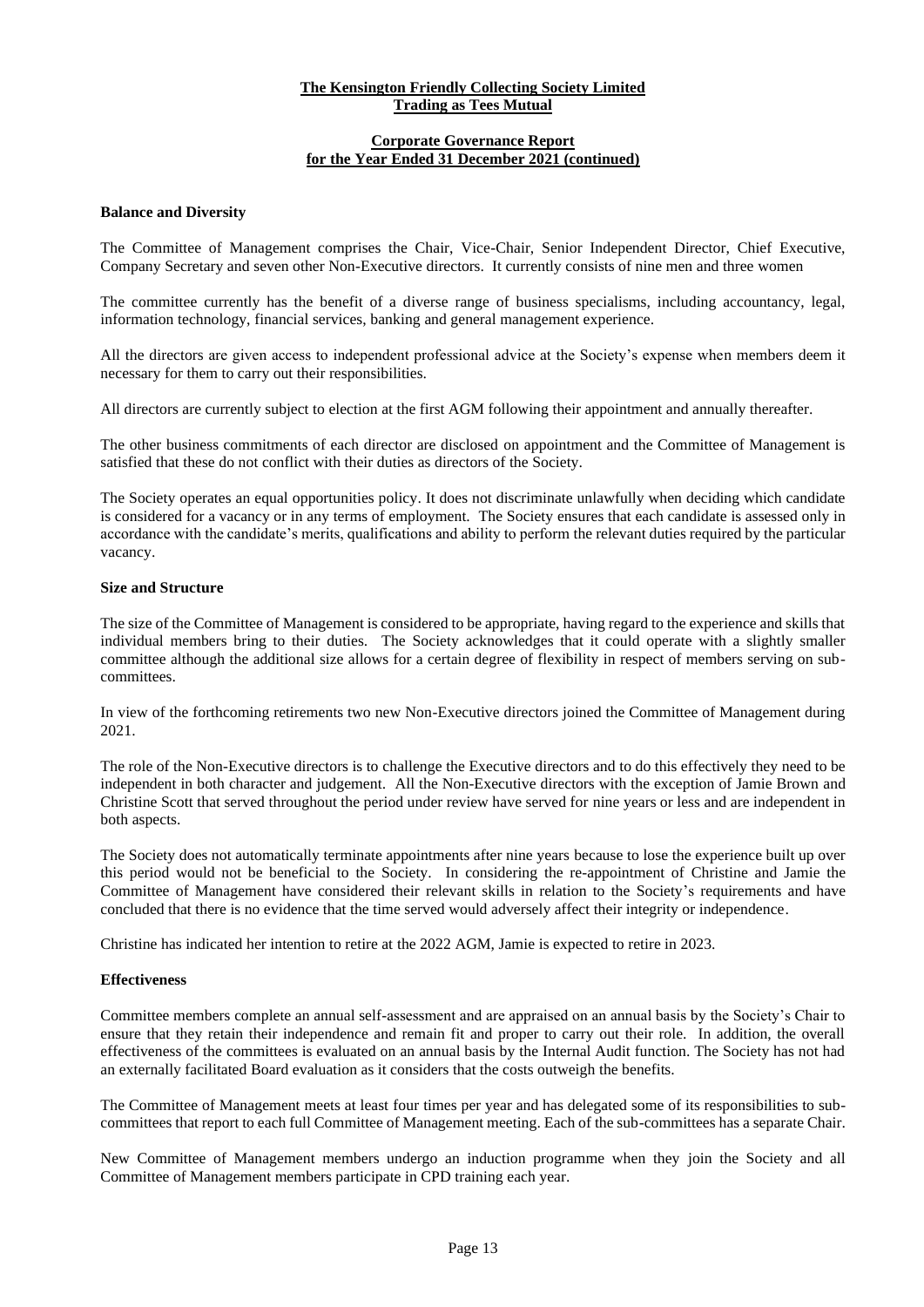#### **Corporate Governance Report for the Year Ended 31 December 2021 (continued)**

The Non-Executive directors also meet at least once a year without the Executive directors or the Chair present to facilitate openness and the free exchange of views.

All Committee of Management members have access to the Society's Secretary who is responsible for advising the committee through the Chair on all governance matters.

The business experiences of the Committee of Management members, both individually and collectively, ensure that they can challenge constructively and help to develop proposals on strategy. As a body they bring strong independent judgement, knowledge and experience to the Committee of Management's deliberations. The independent members are of sufficient calibre and number that their views carry significant weight in the Committee of Management's decision making.

The Senior Independent Director, Gary Ferguson, takes the lead role in the performance evaluation of the Chair and collates the Committee of Management members' opinions in order to express concerns or table agenda items other than through the Chair or Chief Executive.

#### **Principle Three – Director Responsibilities**

#### **Accountability**

The Corporate Governance practices of the Society are set out in the Memorandum and Articles of Association, the rules of the Society and the terms of reference of the committees.

The Society also operates a conflicts of interest policy that governs the internal affairs of the Society. Committee of Management members are required to declare any conflicts on appointment and potential conflicts are minuted and managed where appropriate at Committee meetings.

The Society has implemented the FCA/PRA Senior Manager and Certification Regime which clearly sets out the respective responsibilities of the Society's staff and senior management team. This regime is designed to encourage staff to take personal responsibility for their actions and to improve overall conduct in financial services.

#### **Committees**

The Committee of Management have delegated responsibilities to the sub-committees set out below:

- Remuneration and Assessment Committee (meet at least annually)
- Audit and Risk Committee (at least three meetings per year)
- Finance and Investment Committee (at least three meetings per year)
- Product Oversight and Governance Committee (at least annually)
- Nomination Committee (at least annually)

Each sub-committee has its own terms of reference and reports to the Committee of Management at each meeting. Each committee operates to an agenda agreed in advance and each meeting is formally minuted. The responsibility for each decision remains with the Committee of Management. In the opinion of the Committee of Management the composition of the Audit and Risk Committee meets the expectations of the PRA as regards independence.

Details of the work undertaken during the year by each committee is set out later in this report commencing on page 17.

The terms of reference of all the committees are regularly reviewed. The terms of reference of all the committees and the job descriptions of the officers of the Society are available on the Society's website.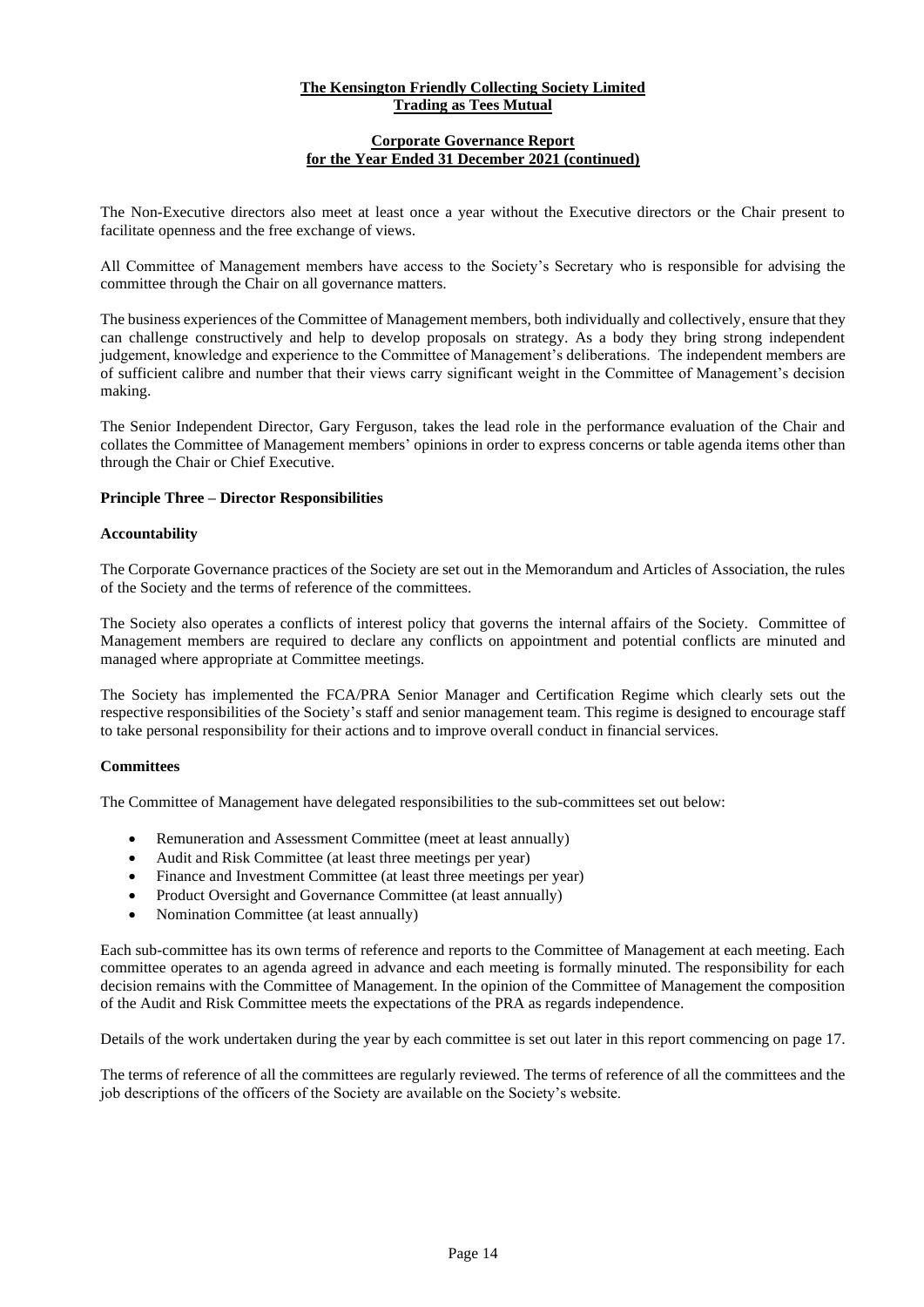#### **Corporate Governance Report for the Year Ended 31 December 2021 (continued)**

The table below shows board member attendance at all Committees during the year.

|                             | <b>Committee</b><br>of<br><b>Management</b> | <b>Finance &amp;</b><br><b>Investment</b> | Audit &<br><b>Risk</b> | <b>Remuneration</b><br>& Assessment | <b>Nomination</b> | Product<br>Oversight &<br>Governance |
|-----------------------------|---------------------------------------------|-------------------------------------------|------------------------|-------------------------------------|-------------------|--------------------------------------|
| <b>Attendances possible</b> | 5                                           |                                           | 3                      |                                     |                   |                                      |
| <b>Mark Brooks</b>          |                                             |                                           |                        |                                     |                   |                                      |
| Philip Carey                |                                             |                                           |                        |                                     |                   |                                      |
| <b>Christine Scott</b>      |                                             |                                           |                        |                                     |                   |                                      |
| Jamie Brown                 |                                             |                                           |                        |                                     |                   |                                      |
| Gary Ferguson               |                                             |                                           |                        |                                     |                   |                                      |
| <b>Brian Douglass</b>       |                                             |                                           |                        |                                     |                   |                                      |
| Debra Barker                |                                             |                                           |                        |                                     |                   |                                      |
| Gillian Dobson              |                                             |                                           |                        |                                     |                   |                                      |
| <b>Andrew Douthwaite</b>    |                                             |                                           |                        |                                     |                   |                                      |
| Dominic Gardner             |                                             |                                           |                        |                                     |                   |                                      |
| Mark Dobing                 | 2/2                                         |                                           |                        |                                     |                   |                                      |
| Liam Moloney                | 2/2                                         |                                           | 1/1                    |                                     |                   |                                      |

#### **Integrity of information**

Regular and timely information is distributed to committee members on all aspects of the business and committee papers are distributed seven days in advance of committee meetings. The integrity of this information is reviewed on an ongoing basis by the Society's compliance and internal audit functions. Financial information is audited annually by independent external auditors.

# **Principle Four – Opportunity and Risk**

# **Opportunity and Risks**

The Strategic Report at page 5 details the opportunities and the major risks that the Committee of Management is currently considering together with the actions that the Committee of Management is taking to mitigate these risks.

Operational risks are considered at each Audit and Risk Committee meeting using a rolling schedule. All risks considered major are reviewed at each meeting. New emerging risks are added to the risk register once the likelihood and impact becomes material. The risk register is reviewed by the Committee of Management annually.

The systems and controls operated are designed to manage risks rather than eliminate them entirely and can only provide reasonable rather than absolute assurance against a risk materialising.

#### **Responsibilities**

The Society has an established organisational structure with clearly stated lines of responsibility and reporting, with authorisation procedures in respect of matters such as purchase commitments, capital expenditure and investment limits. This helps to protect the integrity and long-term sustainability of the business, to meet strategic objectives and create value for its stakeholders.

The Committee of Management is responsible for identifying the risks to the Society and for putting in place controls and procedures to mitigate these risks. This is done through the policies and procedures set out in the paragraphs above.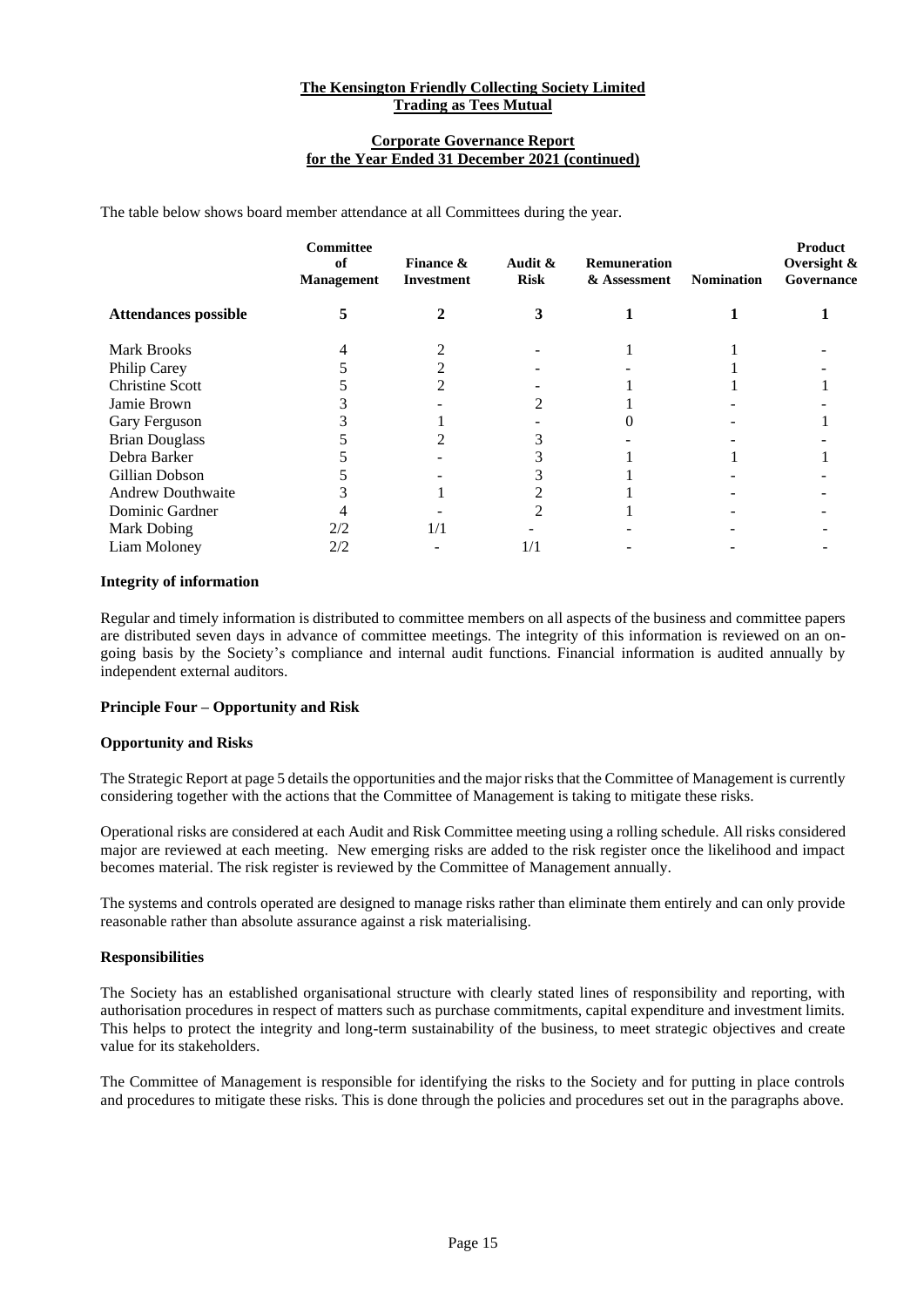# **Corporate Governance Report for the Year Ended 31 December 2021 (continued)**

#### **Principle Five – Remuneration**

The Remuneration and Assessment Committee has the primary responsibility to set remuneration levels that will enhance the Society's resources by securing and maintaining quality senior staff who can deliver the strategic aims of the Society.

This committee has clearly defined terms of reference and makes recommendations to the Committee of Management concerning remuneration strategy, recruitment and incentive plans. The remuneration of the Executive directors does not have formal performance related elements and the Remuneration Committee does not formally assess remuneration relative to other organisations. The committee prefers to set remuneration by reference to the overall performance of the Society and the individuals, together with the general economic conditions relevant to the Society and the area it operates in. The Committee of Management believes that this method is appropriate to the size and complexity of the Society.

The remuneration of the Committee of Management is set out in the Remuneration Report starting on page 23.

#### **Principle Six – Stakeholder Relationships and Engagement**

#### **Members**

The home collection service and the member relations policy that the Society operates allows the Society to maintain close links with the membership and any issues arising can be appropriately and quickly addressed. With the migration to electronic payments the Society is in the process of introducing a policy to ensure all members are contacted on a regular basis.

Notice of the AGM is provided at least 20 working days in advance of the meeting. Members of the Committee of Management will be in attendance at the AGM to answer members' queries. The Committee of Management continues to look at how it may increase the attendance at the AGM.

The Society has a documented complaints-handling procedure and aims to treat customers fairly. Although the Society receives relatively few complaints, those received are taken seriously and wherever possible lessons learned to reduce the chances of the same complaint recurring.

# **Employees**

The employees of the Society are particularly important as they are generally the first point of contact with the Society's members and prospective members. In support of our employees we try to maintain a degree of flexibility in their working arrangements so that they can balance social and family commitments with work.

The Committee of Management aims to ensure that employees are appropriately equipped and competent to carry out their roles as efficiently as possible and in order to do this provides regular training in both technical and soft skills areas.

Regular meetings are held with employees to understand operational and member related issues that they are experiencing in order that these matters can be addressed.

The new Customer Relationship Management (CRM) system is expected to be operational in 2022 and the Committee of Management members are confident it will improve efficiency and the members' experience.

The employees also have access to a formal whistleblowing and grievance procedure that is overseen by the Senior Independent Director.

The employees of the Society play a key role in the development of the Society and wherever possible the Senior Management Team will consult with the employees whilst developing strategic plans.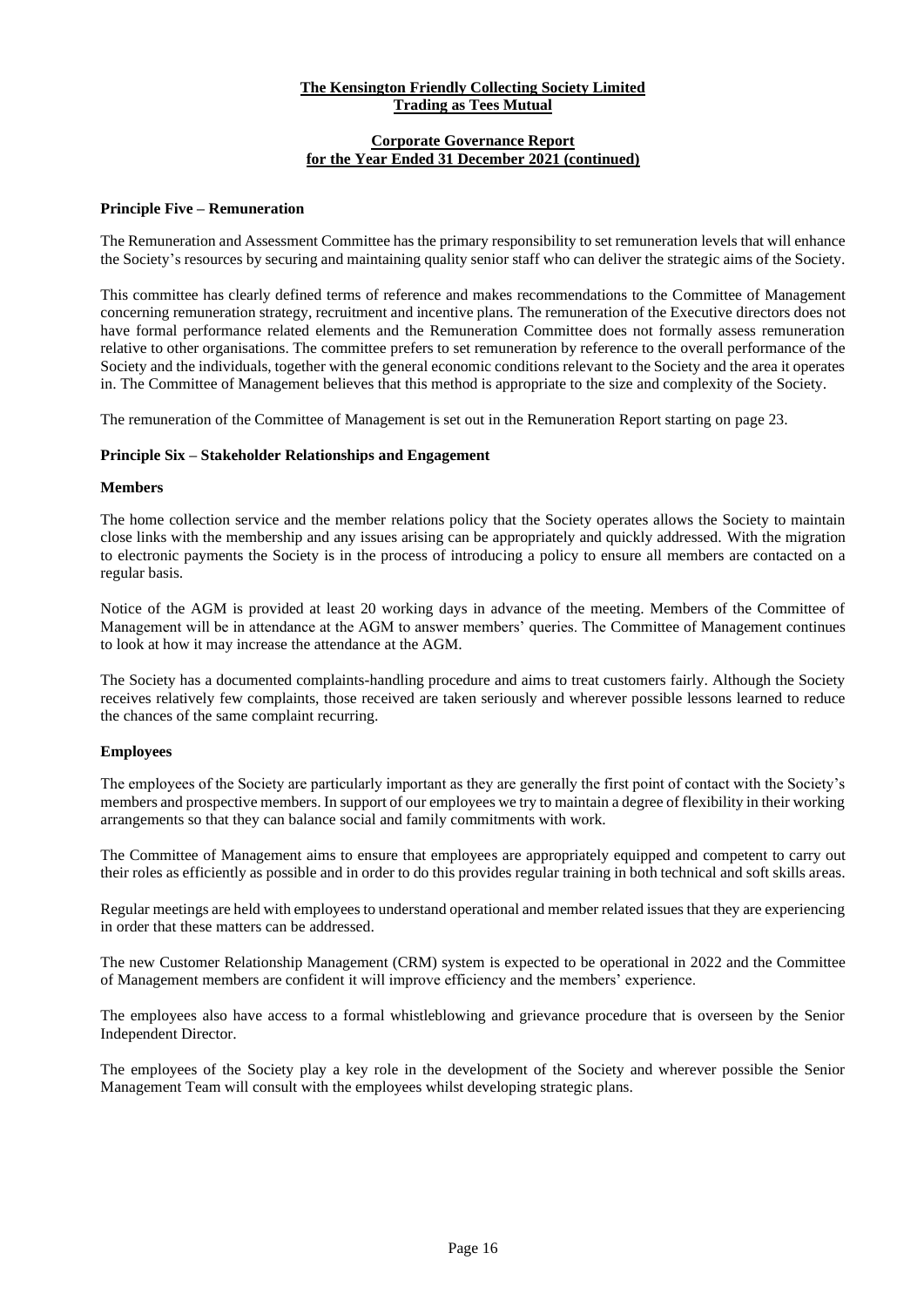# **Corporate Governance Report for the Year Ended 31 December 2021 (continued)**

# **Suppliers**

The Committee of Management aims to ensure that there is appropriate two-way dialogue with suppliers and that contractual terms such as payment terms are adhered to. Suppliers are also regularly reviewed to ensure that the product/service that they supply continues to be fit for purpose and represents value for money. Wherever possible the Society will aim to use local suppliers providing the above criteria are satisfied.

#### **Community and the Environment**

As part of the Society's member engagement policy and to increase the awareness of the Society within the local communities, the Society has set up a small community fund that aims to assist members with financial assistance for charitable projects.

The work that the Society is undertaking around its corporate social responsibilities is set out in the Strategic Report on page 6.

#### **Committee Reports**

#### **Committee of Management**

During 2021 the Committee of Management**:**

- Approved the Annual Reports and Accounts for 2020.
- Approved the budget for 2022 and the business plan.
- Approved the regulatory actuarial valuation of policy liabilities as at 31 December 2020.
- Received regular reports on the financial performance of the Society and performance against budget.
- Received and considered reports from the Chairs of the Audit and Risk Committee, Finance and Investment Committee, Remuneration and Assessment Committee and the Product Oversight and Governance Committee.
- Received updates from the Chief Executive and Company Secretary on the Society's marketing activities and performance against strategic objectives.
- Regularly reviewed key risks and assessed the mitigation of these including the covid-19 pandemic and the Society response to mitigate the risks to the Society, staff and membership.
- Received training from the Society actuary and Investment Managers.

#### **Audit and Risk Committee**

The role of the Audit and Risk Committee is to oversee the Society's corporate governance, risk register and audit matters and to assist the Committee of Management in determining whether the Society's systems and controls are appropriate to effectively manage and mitigate strategic and operational risks.

During 2021 the Audit and Risk Committee met three times and comprised the following Members:

Gillian Dobson - Chair Debra Barker Jamie Brown Brian Douglass Andrew Douthwaite Dominic Gardner Liam Moloney

The Committee of Management has considered the expectations of the PRA regarding the independence and competence of Audit Committees and is satisfied that these conditions are being met by the Society. The Committee of Management Chair is not a member of this committee. The academic, business and financial experience of the members enables the committee to fulfil its terms of reference in a robust and independent manner.

The committee as a whole has the opportunity to meet privately with both the internal auditor and external auditor at any time. The internal auditor attended all three meetings during 2021.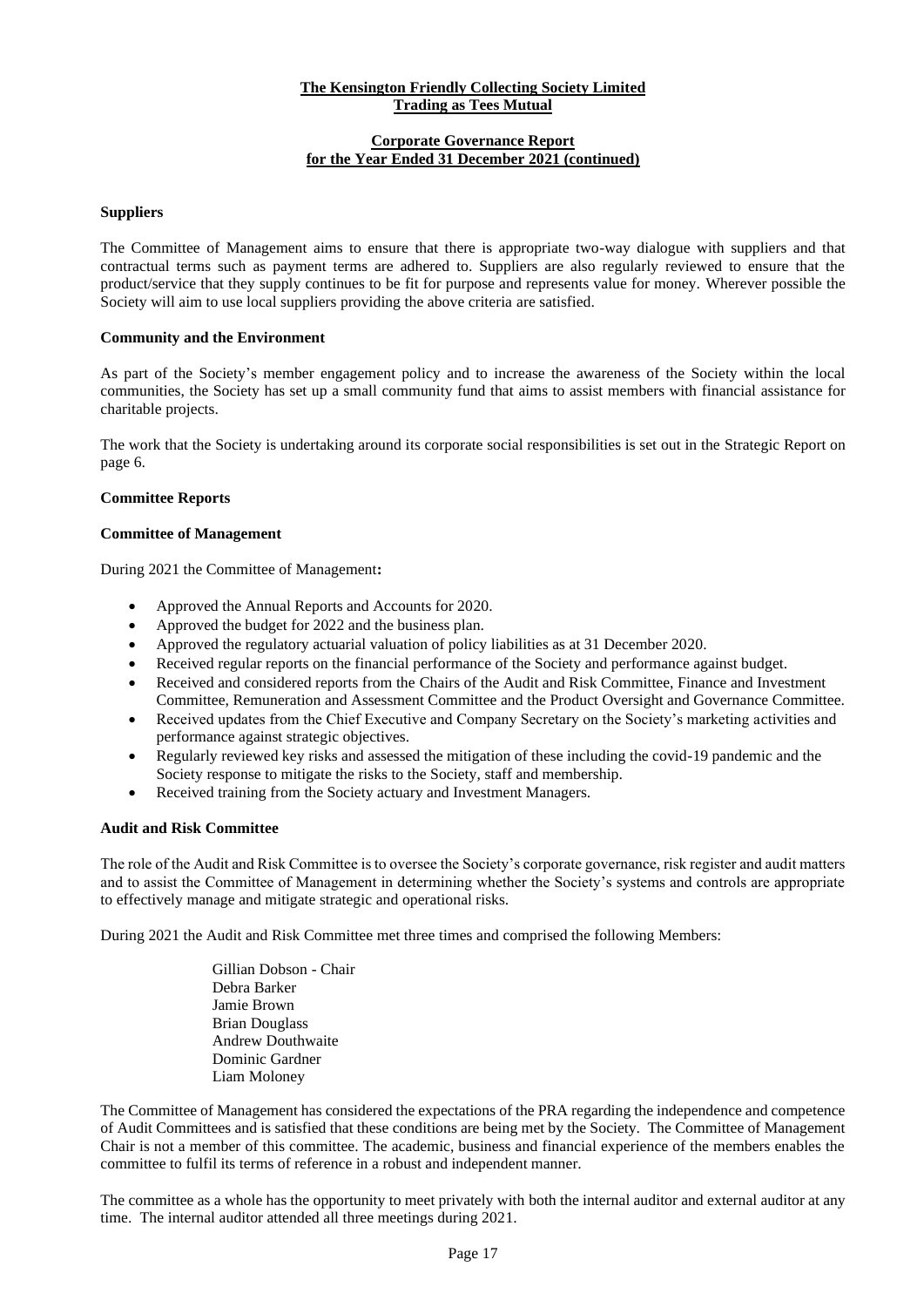# **Corporate Governance Report for the Year Ended 31 December 2021 (continued)**

The committee is authorised by the Committee of Management to seek any information that it requires from any employee, to obtain at the Society's expense legal or professional advice on any matter within its terms of reference and to call any employee to be questioned at a meeting of the committee as and when required.

The committee works on a structured, risk-based programme of activities focused to coincide with key events of the annual financial reporting cycle and other associated risks.

# **Activities in 2021**

The Audit and Risk Committee discharged its responsibilities by:-

- Reviewing of the Society's progress on meeting Treating Members Fairly obligations.
- Reviewing the Society's draft financial statements and the independence/performance of the auditors to enable it to make a recommendations to the Committee of Management regarding the approval of the financial statements and appointment/ re-appointment of external auditors.
- Reviewing and approving the internal audit plan and resources for the internal audit function. The internal audit plan is constructed taking a risk-based approach with the review cycle ensuring that financially material operations are reviewed annually and all activities are reviewed at least once every three years.
- Considering internal audit reports and actions taken to implement the recommendations in those reports.
- Reviewing and expanding the Society's risk register and considering and improving the mitigating policies in place to manage downwards these risks to the Society. The covid-19 pandemic has impacted upon our existing principal risks. However, it was not considered necessary to create any new principal risks.
- Reviewing the Society's system of internal control and its effectiveness and reporting to the Committee of Management on the results of that review and where appropriate recommending changes to make the system more efficient.
- Reviewing the impact of the covid-19 restrictions and the increase in remote working upon the Society and the mitigation of these risks.

# **Remuneration and Assessment Committee**

The committee comprises of all Non-Executive members. It is chaired by the Senior Independent Director. It meets at least annually and met once during the year. Its principal function is to review the performance of the Executive directors and to set their salaries for the forthcoming year.

# **Nomination Committee**

This comprises the following:-

Mark Brooks - Chair Debra Barker Philip Carey Christine Scott

The Committee undertook a full review of the various Committees and officers. Due to Christine Scott and Jamie Brown exceeding their nine years on the Committee of Management their roles were considered and they were approved to stand for re-election at the 2021 AGM. The Committee also recommended that two new candidates be co-opted onto the Committee of Management.

Christine Scott confirmed it was her intention to step down at the AGM in 2022.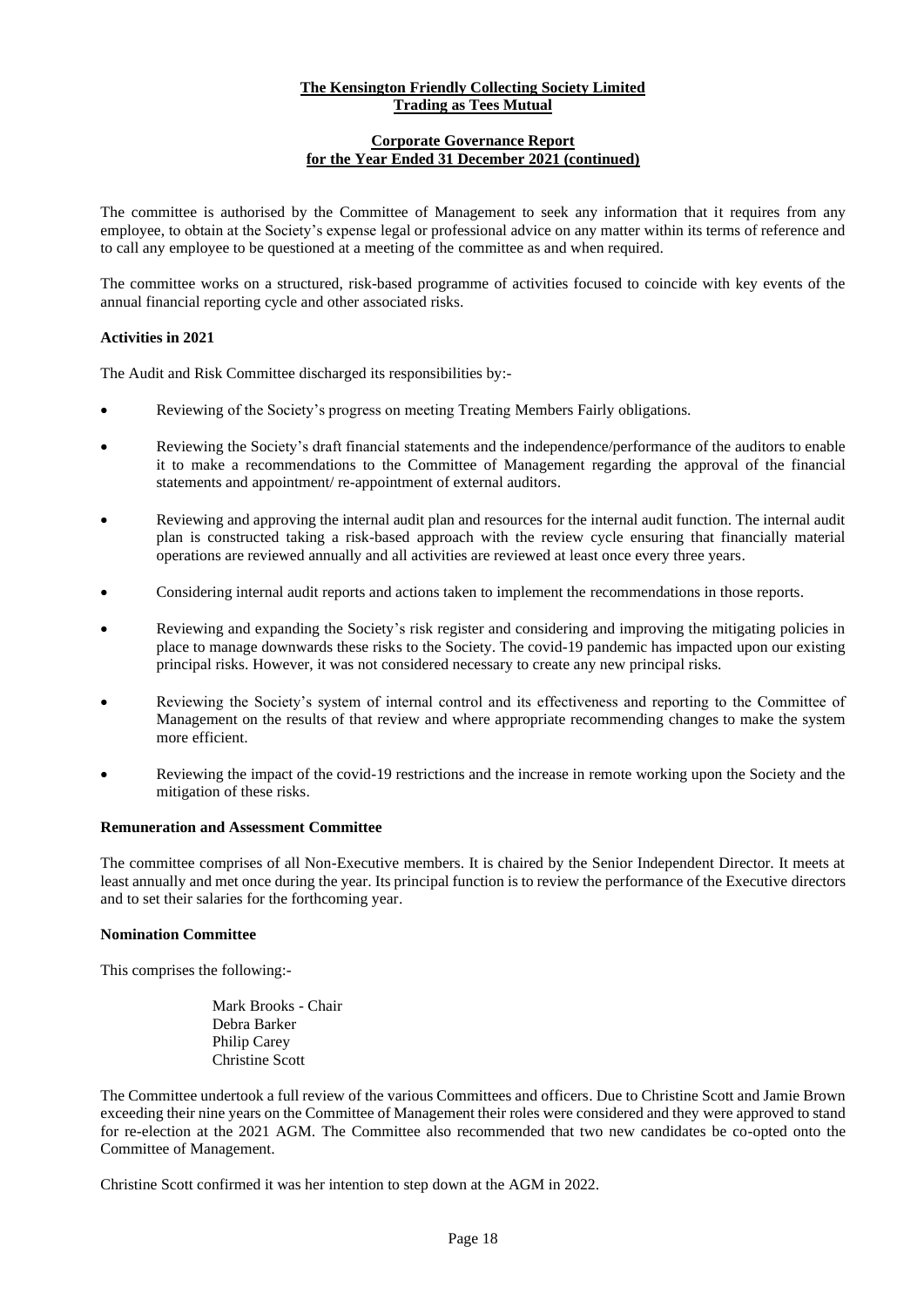#### **Corporate Governance Report for the Year Ended 31 December 2021 (continued)**

# **Finance and Investment Committee**

This comprises the following:-

Mark Brooks - Chair Philip Carey Gary Ferguson Brian Douglass Christine Scott Andrew Douthwaite Mark Dobing

The committee met on two occasions during 2021.

During 2021 the committee performed the following tasks:-

- Reviewed the Society's investment strategy, financial performance and estimated solvency position following the movements in the equity markets and the actions taken by the Society in response to this.
- Reviewed the effectiveness of the marketing strategy including the development of a social media campaign.
- Reviewed progress on the development of the CRM system.

The main role of the committee is to review the financial performance against budget, to monitor investment performance of the Society's brokers within the agreed risk profile and consideration of business development and marketing activities.

In addition to the formal meetings the Executive hold monthly conference calls with the Investment managers to discuss the investment strategy and market conditions.

#### **Product Oversight and Governance Committee**

This comprises the following:-

Debra Barker - Chair Christine Scott Gary Ferguson

The fourth annual meeting of this Committee was held during the year. The Committee was formed in response to PRA recommendations and the introduction of the Insurance Distribution Directive to consider the Society's Treating Customers Fairly responsibilities and to review existing and new products from a risk perspective.

The meeting was also attended by the Chief Executive, Company Secretary and Internal Auditor. The committee may also request the attendance of members of the Society's staff.

The meeting discussed market conditions, target market, distribution methods, the current product range, value for money & customer service and the product literature.

From the review of the product range, working with the Appropriate Actuary, a recommendation was agreed that the Quinquennial policy be withdrawn due to low sales volumes and associated costs. This product was withdrawn as of 1 January 2022.

On behalf of the Committee of Management

Brian Douglass Company Secretary Date: 12 May 2022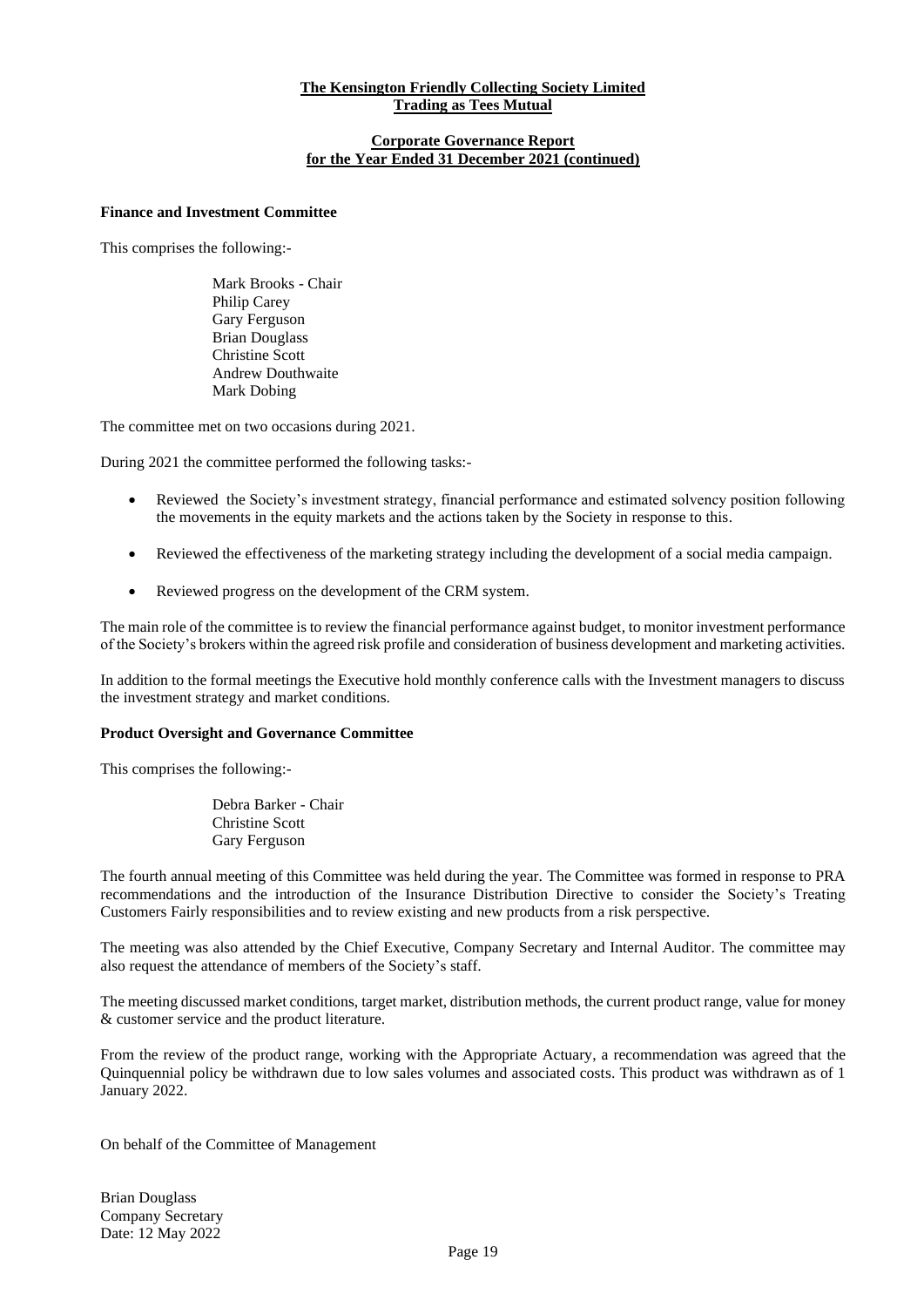# **Report of the Committee of Management for the Year Ended 31 December 2021**

The Committee of Management presents its annual report and audited financial statements for the Society for the year ended 31 December 2021. This report should be read in conjunction with the Strategic Report set out on pages 5 to 8.

#### **Members of the Committee of Management**

The Members of the Committee of Management are shown on page 1, and brief biographies on pages 9 and 10. All Members of the Committee of Management with the exception of Christine Scott will be standing for re-election at the forthcoming annual general meeting.

#### **Business objectives and activities**

The Society is an incorporated, non-directive friendly society. Its core business objective is to provide financial services products to its members with a home collection service. In accordance with the Friendly Societies Act 1992, the Committee of Management can confirm that all activities carried on during the year by the Society are within its powers.

The Kensington Friendly Collecting Society Limited is authorised by the Prudential Regulation Authority and regulated by the Financial Conduct Authority and the Prudential Regulation Authority.

#### **Business Review**

The Society performance is reviewed by the Chair on page 3, the Chief Executive on page 4 and in the Strategic Report on pages 5 to 8.

The overall financial position of the Society as at 31 December 2021 is considered satisfactory bearing in mind the local economic climate, the volatility in the world financial markets and the restrictions imposed by the coronavirus outbreak (See Going Concern Basis below).

#### **Statement of Solvency**

Sally Butters of OAC plc performs the function of Appropriate Actuary. Fees paid to OAC plc are disclosed in note 11 to the financial statements.

As at 31 December 2021, the Society had in the opinion of the Appropriate Actuary the required solvency margins prescribed in section 48(2) Friendly Societies Act 1992.

#### **Going Concern Basis**

The Committee of Management considers that the Society has adequate resources to continue in business for the foreseeable future. In making this assessment the committee has considered the above Statement of Solvency from the Appropriate Actuary and the actuarial valuation and has also considered the coronavirus pandemic that is still on-going. The Society's management has responded to this threat by taking measures designed to protect the assets of the Society. The Committee of Management, with the assistance of the Appropriate Actuary, has reviewed the potential effect of an increased level of claims over the next twelve months and does not believe that the impact will cast any significant doubt upon the ability of the Society to meet its regulatory capital requirements or to continue as a going concern for a period of at least twelve months from the date of approval of these financial statements.

The Committee of Management therefore believes that it remains appropriate to continue to prepare these financial statements on a going concern basis.

#### **Charitable and Political donations**

The Society made local charitable donations during the year totalling £500 (2020: £Nil).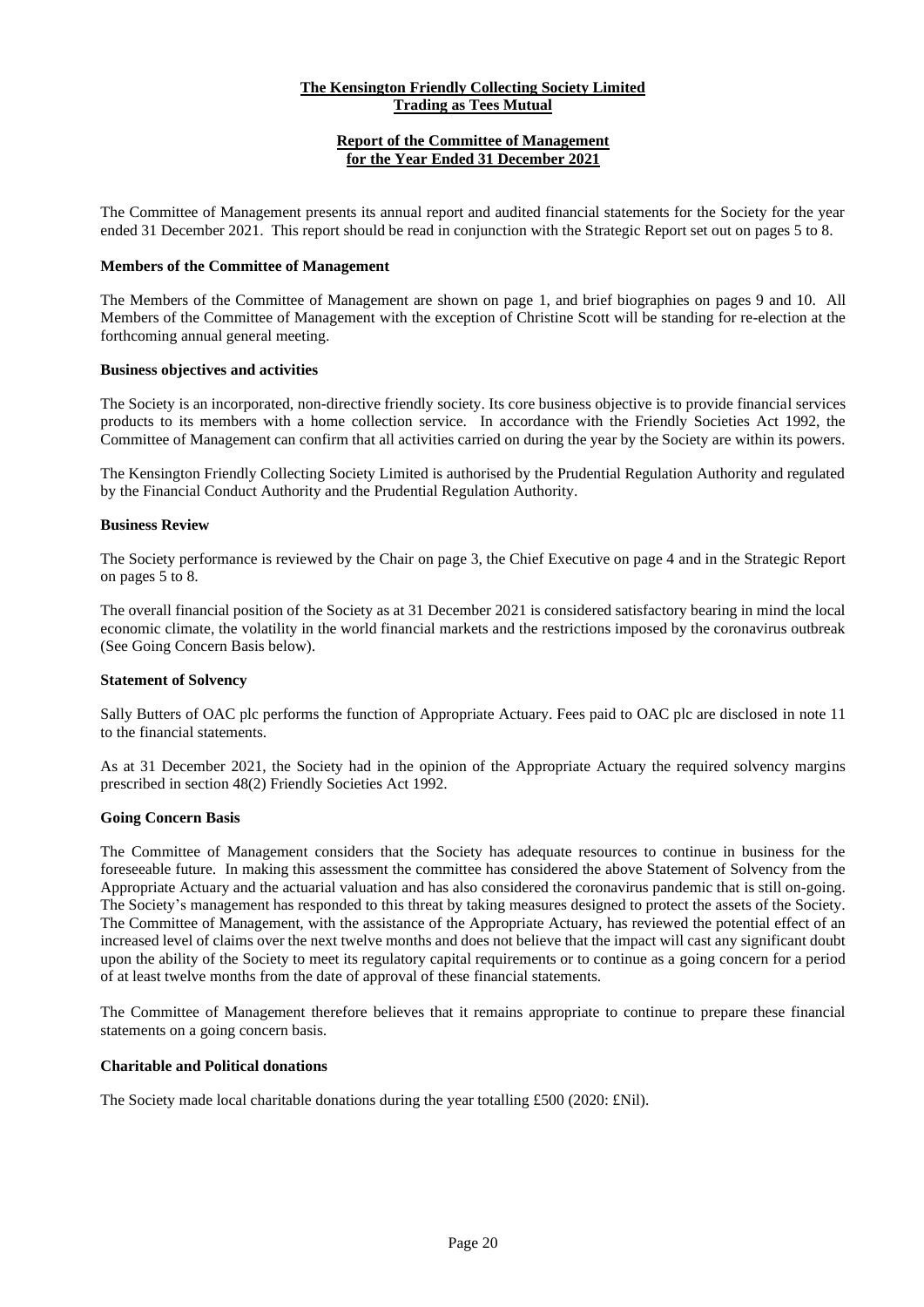# **Report of the Committee of Management for the Year Ended 31 December 2021 (continued)**

# **Equal Opportunities**

The Society operates a policy on Equality and Diversity which states "The Society is committed to a policy of equal opportunities for all and shall adhere to such a policy at all times.

The Society will treat everyone equally irrespective of sex, sexual orientation, gender reassignment, marital or civil partner status, race, colour or belief, nationality, ethnic or national origin, disability or age, and places an obligation upon all employees to respect and act in accordance with the policy.

The principles of non-discrimination and equality of opportunity also apply to the way in which staff treats visitors, clients, Members, suppliers and former staff members.

The Society shall not discriminate unlawfully when deciding which candidate is considered for a vacancy or in any terms of employment. The Society will ensure that each candidate is assessed only in accordance with the candidate's merits, qualifications and ability to perform the relevant duties required by the particular vacancy."

The Committee of Management is not aware of any issues that have arisen as a result of this policy.

#### **Statement as to Disclosure of Information to Auditors**

Members of the Committee of Management who held office at the date of approval of this report confirm that, so far as they are aware, there is no relevant audit information of which the Society's auditors are unaware, and each committee member has taken steps he or she ought to have taken as a committee member to make himself or herself aware of any relevant audit information and to establish that the Society's auditors are aware of that information.

#### **Statement of Committee of Management Responsibilities**

It is the responsibility of the Committee of Management to prepare financial statements for each financial year which give a true and fair view of the assets, current liabilities, resulting balances and income and expenditure of the Society for that period. In preparing the financial statements, the Committee of Management is required to:-

- Select suitable accounting policies and then apply them consistently.
- Make judgements and estimates that are reasonable and prudent.
- State whether applicable accounting standards have been followed, subject to any material departures disclosed and explained in the financial statements; and
- Prepare the financial statements on a going concern basis unless it is inappropriate to presume the Society will continue in business.

The Committee of Management is responsible for keeping proper accounting records which disclose with reasonable accuracy at any time the financial position of the Society and to enable it to ensure that the financial statements comply with the Financial Services & Markets Act 2000, Friendly Societies Act 1992 and the regulations made under it. They have a general responsibility for taking such steps as are reasonably open to them to safeguard the assets of the Society and to prevent and detect fraud and other irregularities.

In addition, the Committee of Management considers that the annual report and accounts, taken as a whole, is fair, balanced and understandable, and provides the information necessary for members to assess the Society's performance, business model and strategy.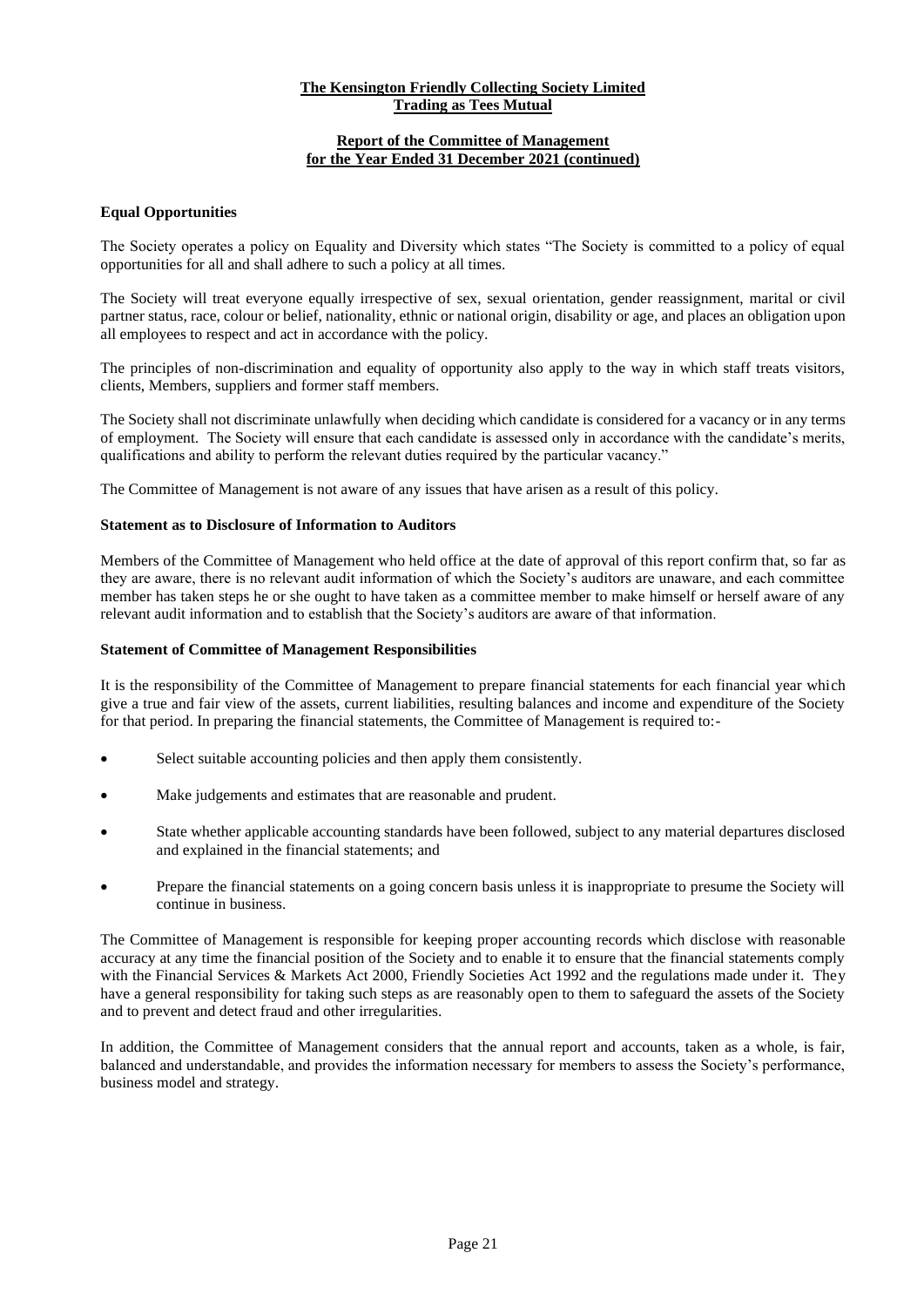# **Report of the Committee of Management for the Year Ended 31 December 2021 (continued)**

# **S172(1) Companies Act 2006 – Director's Duties Statement**

S172 of the Companies Act 2006 requires a Director of a company to act in a way he or she considers, in good faith, would be most likely to promote the success of the company for the benefit of its members as a whole. In doing this, section 172 requires a Director to have regard (among other matters) to:-

- the likely consequences of any decision in the long term;
- the interests of the company employees;
- the need to foster the company's business relationships with suppliers, customers and others;
- the impact of the company's operations on the community and the environment;
- the desirability of the company maintaining a reputation of high standards of business conduct; and
- the need to act fairly as between members of the company.

As a mutual organisation the Society exists for the benefit of its members and the Committee of Management consider this in all decisions. Details of how the Directors fulfil these duties are set out in the Strategic Report (pages 5 to 8) and Corporate Governance Report (pages 11 to 19).

#### **Auditors**

The external audit has been carried out by Anderson Barrowcliff LLP, Chartered Accountants and Statutory Auditors. They have recently completed their twelfth audit and the Committee of Management has carried out a review of their performance and continued professional independence and recommend to members their re-appointment.

In accordance with Section 72 of the Friendly Societies Act 1992, a resolution is to be proposed at the AGM for the reappointment of Anderson Barrowcliff LLP as auditors of the Society.

On behalf of the Committee of Management

Brian Douglass

Company Secretary

Date: 12 May 2022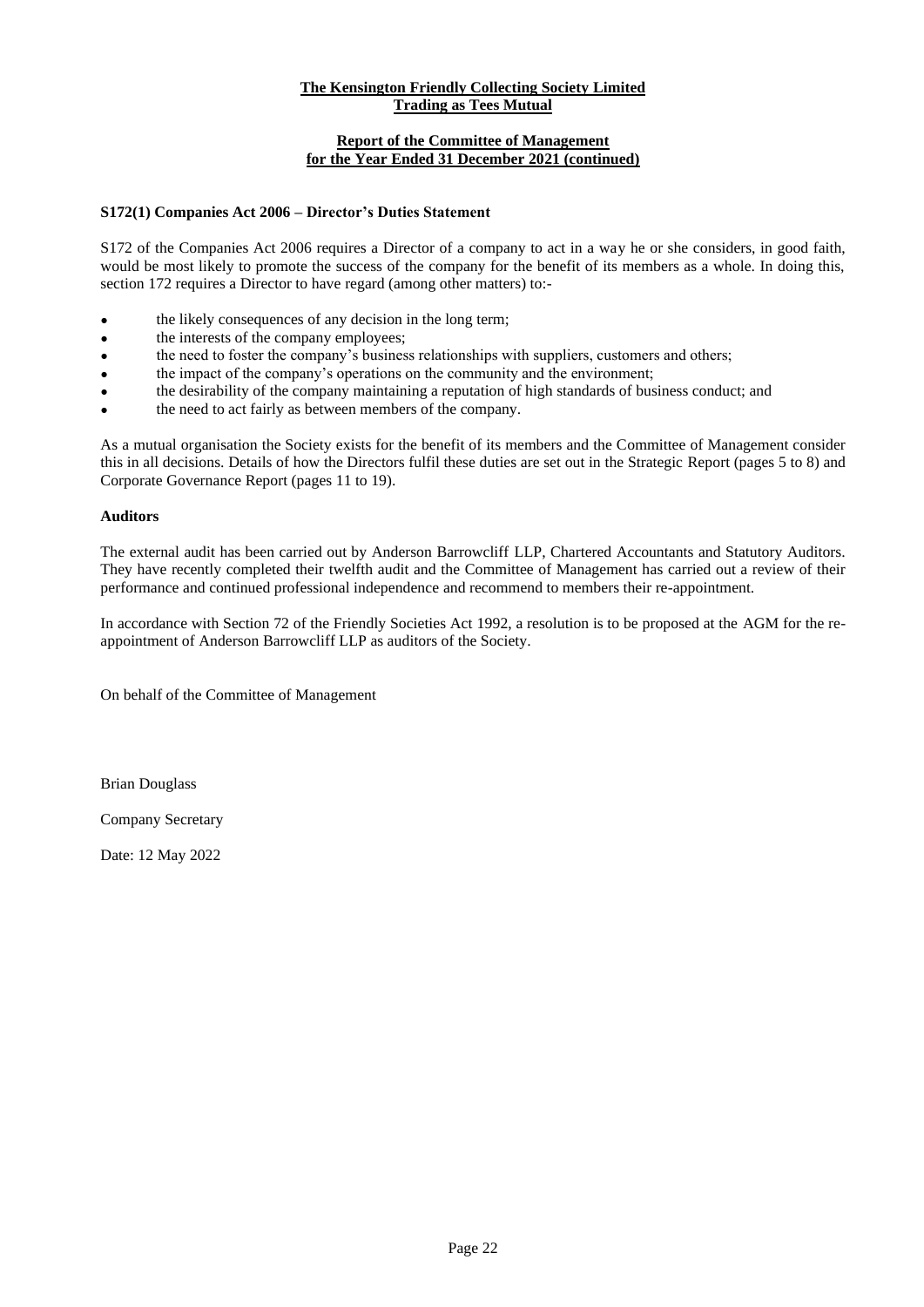#### **Remuneration Report for the Year Ended 31 December 2021**

This report is submitted in respect of the year ended 31 December 2021. A vote to approve the report will be put to the 2022 Annual General Meeting.

# **Remuneration and Assessment Committee**

The remuneration policy of the Society is the responsibility of the Remuneration and Assessment Committee. This committee meets at least annually and is chaired by the Senior Independent Director of the Society. The committee consists of all the Non-Executive Committee members. Executive members do not serve on this committee.

# **Remuneration policy**

The remuneration policy of the Society aims for remuneration rates to be set that enable it to recruit, motivate and retain suitably qualified and committed staff. The remuneration rates are set at levels that enable a competitive package to be offered reflecting on the experience and level of responsibility of each role. In arriving at these market rates the committee considers the overall performance of the Society and the individuals together with the overall economic conditions relevant to the Society and the sectors that it operates in.

The Society does not operate a long term-incentive scheme.

# **Executive Committee Members**

Executive committee members are paid a salary to reflect the individual's experience and responsibility. It is based upon the members of the Remuneration Committee's experience of the local market, the size of the role and Society and individual performance. In addition, the Society pays pension contributions for the executive members.

With the authority of the Committee of Management, the Chief Executive holds other external Executive and Non-Executive appointments. In addition to his role as Chief Executive, Philip Carey is the managing partner of Careys Consumer Credit, a role that was approved by the Committee at the time of his appointment as Chief Executive. Throughout 2021 Mr Carey also served as chairman of the Consumer Credit Association (CCA). This appointment was approved by the Committee of Management.

The Executive members have continuing service contracts with notice periods set at less than 12 months.

# **Non-Executive Members**

Non-Executive members are expected to initially serve for a period of three years, subject to satisfactory performance, and they are subject to annual re-appointment at the Society's annual general meeting. Non-Executive members receive annual retainers plus agreed attendance rates for meetings and when they are working for or representing the Society. The policy of the Society is that fees payable to Non-Executive members should reflect the time spent by the member in relation to the business of the Society and reflect the responsibilities borne by the members.

Non-Executive members do not have service contracts and their notice period is three months.

The Society maintains Directors' and Officers' liability insurance with a current indemnity limit of  $\text{\pounds}2$  million. Committee members are given access to independent professional advice at the expense of the Society when they deem it necessary for them to carry out their responsibilities.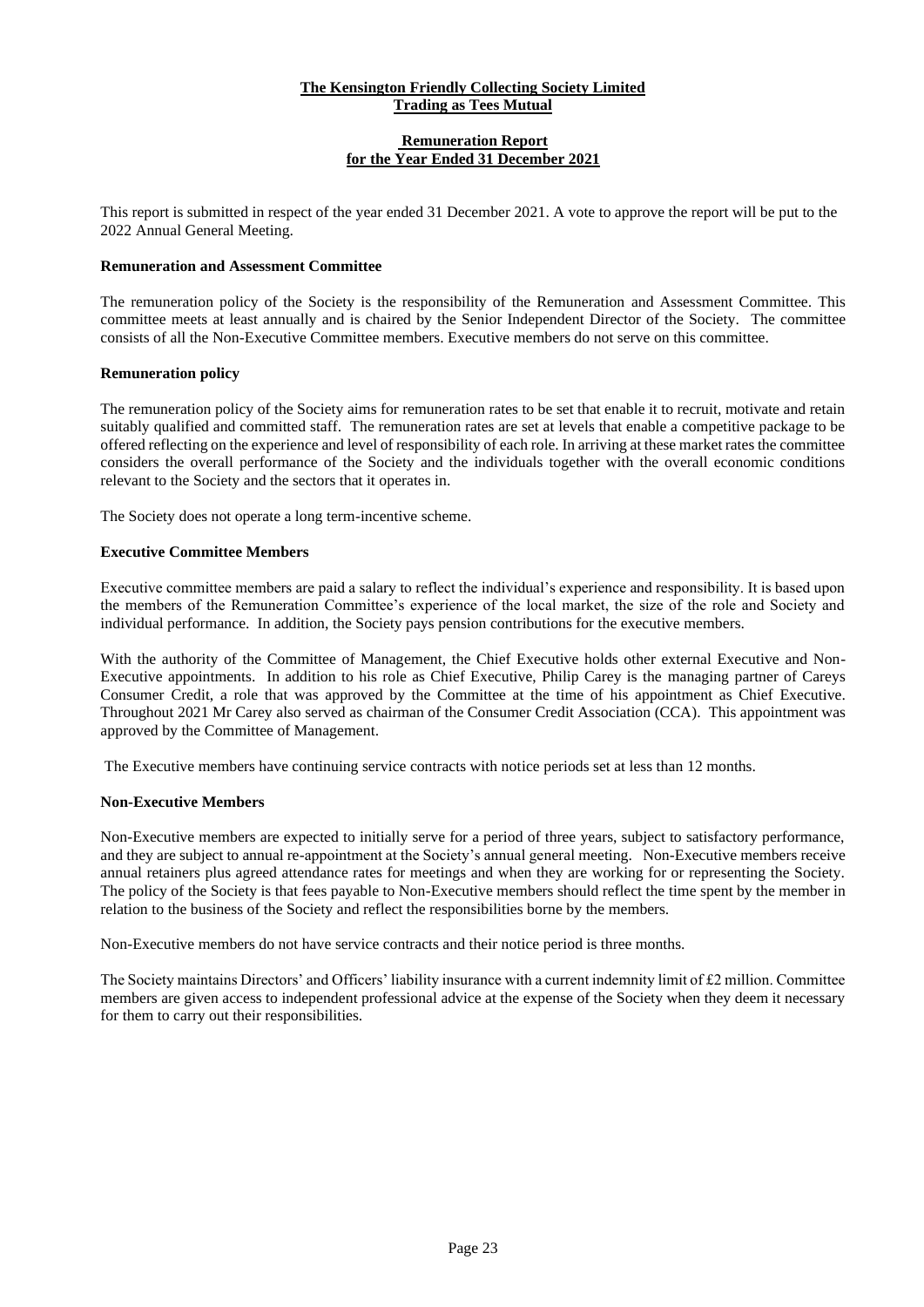# **Remuneration Report for the Year Ended 31 December 2021 (continued)**

# **Staff Salaries**

The Society aims to pay salaries at the market rate to reflect the relevant role, the level of responsibility and the individual's performance. All staff salaries are reviewed annually.

# **Fees, salaries and benefits of the Committee of Management in 2021 amounted to:-**

|                          | Fees<br>£ | <b>Salary</b><br>£ | <b>Benefits</b><br>£ | <b>Pension</b><br>£ | <b>Total</b><br>£ | 2020<br>£ |
|--------------------------|-----------|--------------------|----------------------|---------------------|-------------------|-----------|
| Mark Brooks              | 2,305     |                    |                      |                     | 2,305             | 2,042     |
| Philip Carey             |           | 25,602             |                      | 7,363               | 32,965            | 32,690    |
| Jamie Brown              | 1,340     |                    |                      |                     | 1,340             | 1,407     |
| <b>Christine Scott</b>   | 1,765     |                    |                      |                     | 1,765             | 1,568     |
| Gary Ferguson            | 1,255     |                    |                      |                     | 1,255             | 1,075     |
| <b>Brian Douglass</b>    |           | 32,561             |                      | 949                 | 33,510            | 29,613    |
| Debra Barker             | 2,865     |                    |                      |                     | 2,865             | 2,478     |
| Gillian Dobson           | 1,595     |                    |                      |                     | 1,595             | 1,492     |
| <b>Andrew Douthwaite</b> | 1,425     |                    |                      |                     | 1,425             | 1,160     |
| Dominic Gardner          | 1,255     |                    |                      |                     | 1,255             | 1,326     |
| Mark Dobing              | 590       |                    |                      |                     | 590               |           |
| Liam Moloney             | 590       |                    |                      |                     | 590               |           |
|                          | 14,985    | 58,163             |                      | 8,312               | 81,460            | 74,851    |

Gary Ferguson Chair of the Remuneration Committee

Date: 12 May 2022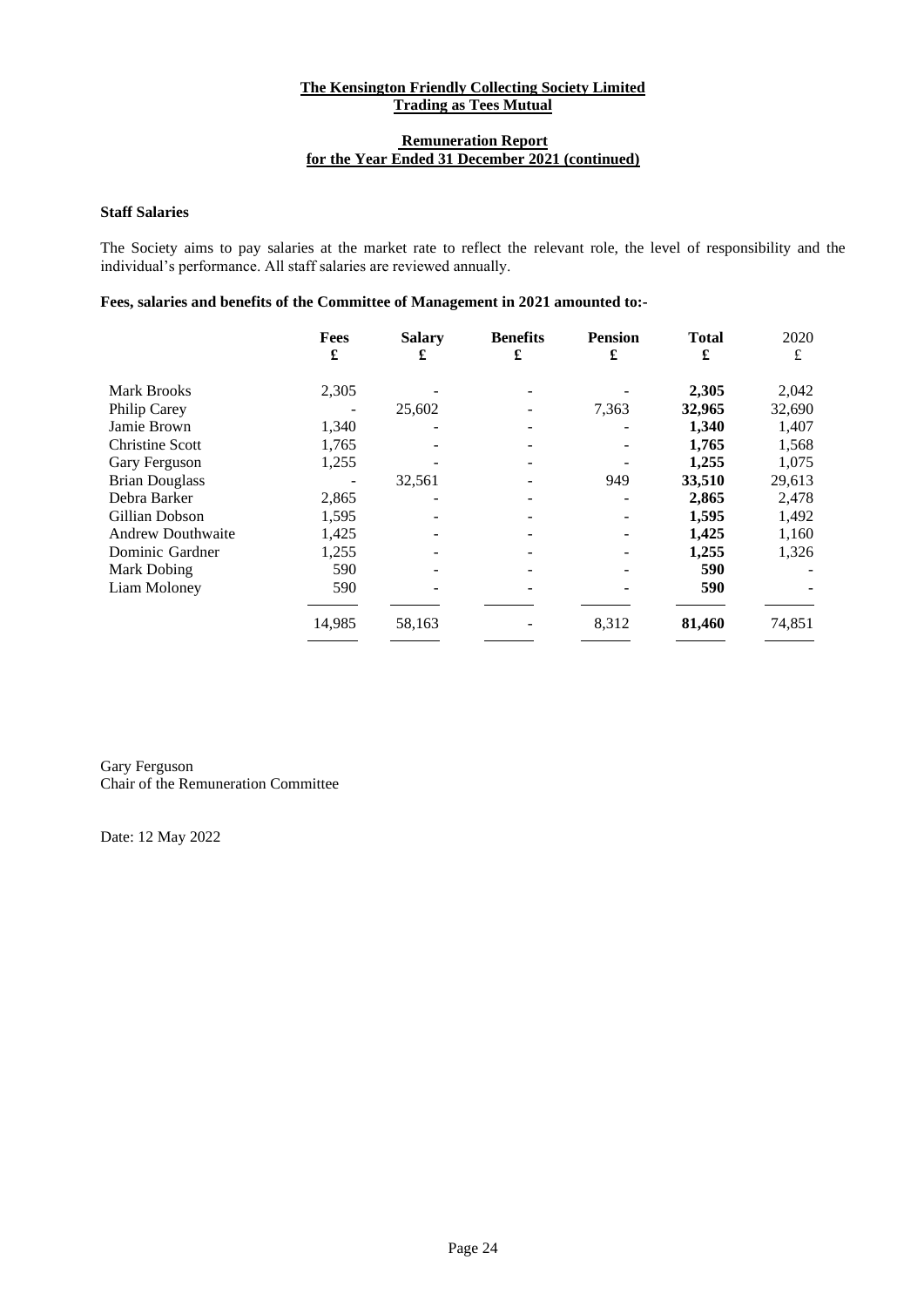# **Independent Auditor's Report to the Members of The Kensington Friendly Collecting Society Limited Trading as Tees Mutual**

# **Opinion**

We have audited the financial statements of The Kensington Friendly Collecting Society Limited for the year ended 31 December 2021 which comprise the Income and Expenditure Account, the Balance Sheet and notes to the financial statements, including a summary of significant accounting policies. The financial reporting framework that has been applied in their preparation is applicable law and United Kingdom Accounting Standards including Financial Reporting Standards 102 and 103 'The Financial Reporting Standards applicable in the UK and Republic of Ireland' (United Kingdom Generally Accepted Accounting Practice).

In our opinion the financial statements:

- give a true and fair view of the state of the Society's affairs as at 31 December 2021 and of its income and expenditure for the year then ended.
- have been properly prepared in accordance with United Kingdom Generally Accepted Accounting Practice; and
- have been properly prepared in accordance with the Friendly Societies Act 1992 and the regulations made under it.

#### **Basis of opinion**

We conducted our audit in accordance with International Standards on Auditing (UK) (ISAs (UK)) and applicable law. Our responsibilities under those standards are further described in the Auditor's responsibilities for the audit of the financial statements section of our report. We are independent of the Society in accordance with the ethical requirements that are relevant to our audit of the financial statements in the UK, including the FRC's Ethical Standard and we have fulfilled our other ethical responsibilities in accordance with these requirements. We believe that the audit evidence we have obtained is sufficient and appropriate to provide a basis for our opinion.

#### **Conclusions relating to going concern**

In auditing the financial statements, we have concluded that the Committee of Management's use of the going concern basis of accounting in the preparation of the financial statements is appropriate.

Based on the work we have performed, we have not identified any material uncertainties relating to events or conditions that, individually or collectively, may cast significant doubt on the Society's ability to continue as a going concern for a period of at least twelve months from when the financial statements are authorised for issue.

Our responsibilities and the responsibilities of the Committee of Management with respect to going concern are described in the relevant sections of this report.

# **Key audit matters**

Key audit matters are those matters that, in our professional judgement, were of most significance in our audit of the financial statements of the current period and include the most significant assessed risks of material misstatement (whether or not due to fraud) we identified, including those which had the greatest effect on: the overall audit strategy, the allocation of resources in the audit; and directing the efforts of the engagement team. These matters were addressed in the context of our audit of the financial statements as a whole, and in forming our opinion thereon, and we do not provide a separate opinion on these matters.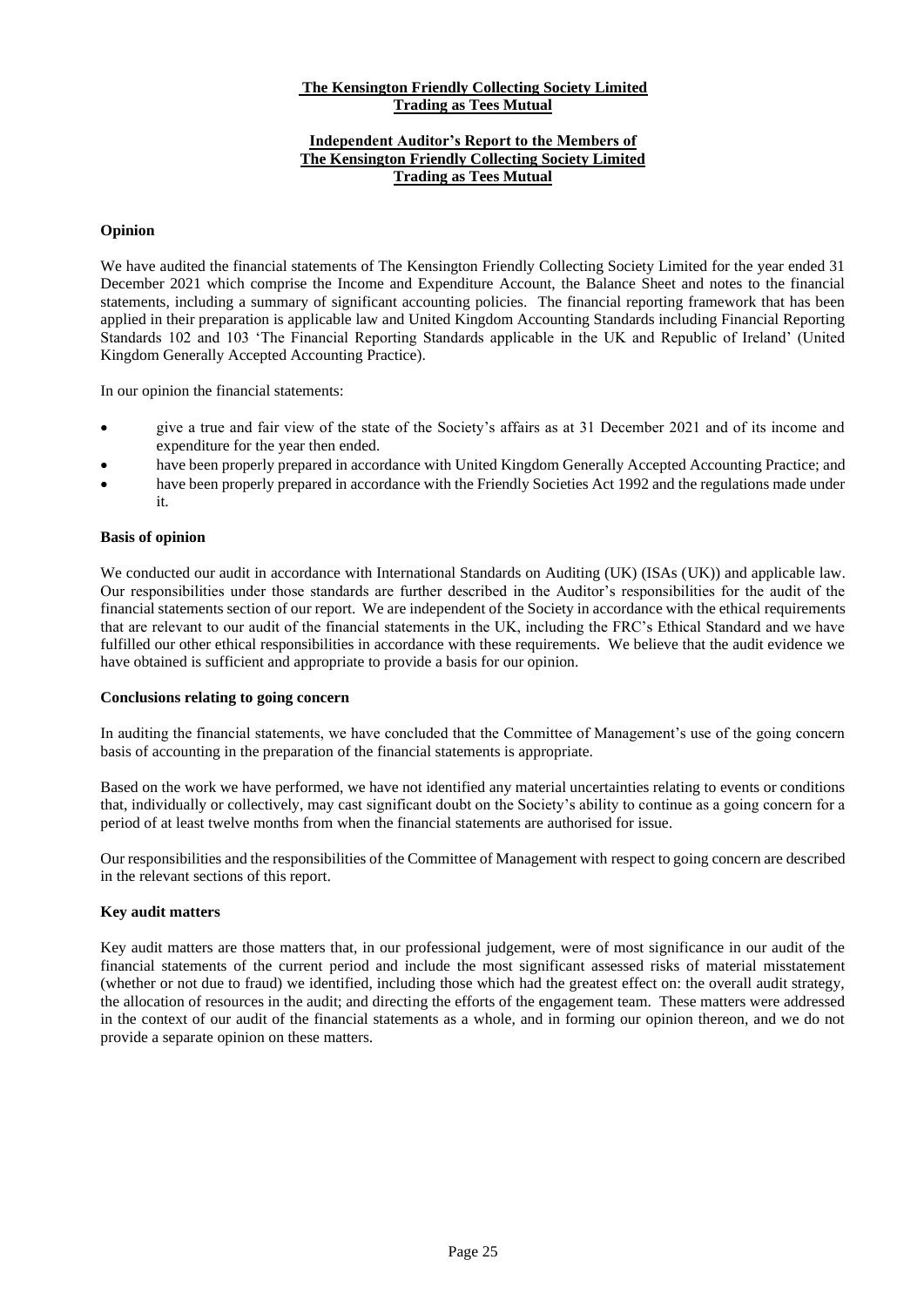# **The Kensington Friendly Collecting Society Limited Trading as Tees Mutual Independent Auditor's Report to the Members of The Kensington Friendly Collecting Society Limited Trading as Tees Mutual (continued)**

# **Key audit matters continued**

We have identified the following risks that we believe to have had the greatest impact on our audit strategy and scope:

- the integrity of the input data and application of suitable methodology, modelling processes and assumptions in the calculation of the Society's long-term technical provision liabilities;
- revenue recognition including the timing, completeness and accounting of premium income.
- the risk of management override of internal controls. International Standards on Auditing (UK and Ireland) state that this risk must always be treated as significant;
- the Society remains in a solvent position.

# **Our application of materiality**

We apply the concept of materiality both in planning and performing our audit, and in evaluating the effect of misstatement on our audit and the financial statements. For the purposes of determining whether the financial statements are free from material misstatement, we define materiality as the magnitude of misstatement that makes it probable that the economic decisions of a reasonably knowledgeable person, relying on the financial statements, would be changed or influenced.

We also determine a level of performance materiality which we use to determine the extent of testing needed to reduce to an appropriately low level the probability that the aggregate of uncorrected and undetected misstatements exceeds materiality for the financial statements as a whole.

When establishing our overall audit strategy, we determined an overall level of uncorrected misstatement that we judged would be material for the financial statements as a whole. We determined planning materiality for the Society to be £37,600 which is approximately 0.5% of total assets.

On the basis of our risk assessment, together with our assessment of the Society's overall control environment, our judgement is that the overall performance materiality level should be 90% of planning materiality, namely £33,800.

However, given the nature of the Society's activities and taking into account the users of the financial statements, we consider this performance materiality level to be too high for the Income and Expenditure Account. Accordingly therefore, we set a lower planning performance materiality of £8,600 specifically for the Income and Expenditure Account. Our objective in adopting this approach is to ensure that total detected and undetected audit differences that would affect the Income and Expenditure Account do not exceed this performance materiality level.

At the conclusion of the audit we re-assess the materiality levels based on the audited financial statements and then compare this with the planning materiality. The result of this assessment showed there was no significant change to final materiality and we are satisfied with the levels set at the planning stage.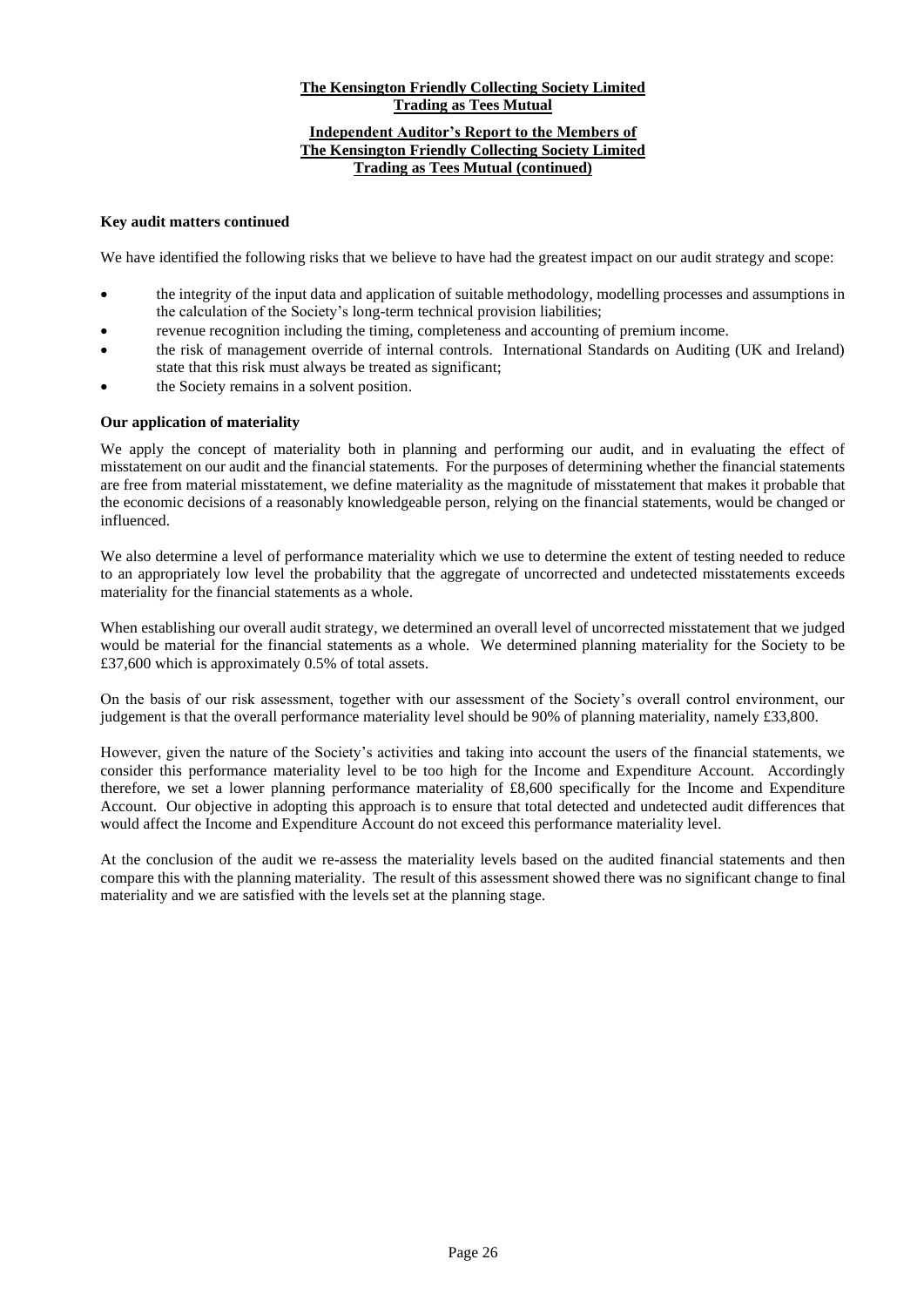# **The Kensington Friendly Collecting Society Limited Trading as Tees Mutual Independent Auditor's Report to the Members of The Kensington Friendly Collecting Society Limited Trading as Tees Mutual (continued)**

#### **An overview of the scope of our audit**

Our audit scope focussed on the principal activities of the Society which are undertaken from one location.

We scoped our responses to the significant risks identified above in the following ways:

- we engaged the services of a suitably qualified and experienced 'Independent Actuary' to review and challenge the methodology, assumptions and calculations of the Appropriate Actuary's long term business provision liabilities. We also tested the integrity of the actuarial data extracted from the Society's policy data;
- we carried out substantive testing on the Society's premium income relating to existing policies, new policies written in the year and surrendered policies, as well as analytical and cut-off procedures to ensure revenue recognition policies complied with the United Kingdom Accounting Standards (United Kingdom Generally Accepted Accounting Practice);
- we carried out analytical procedures and journal entry testing in order to identify and test the risk of error or fraud arising from management override control;
- the work of the Independent Actuary also allows us to consider the appropriateness of the Statement of Solvency on page 20.

#### **Other information**

The Committee of Management is responsible for the other information. The other information comprises the information included in the Annual Report of the Committee of Management, other than the financial statements and our auditor's report thereon. Our opinion on the financial statements does not cover the other information and, except to the extent otherwise explicitly stated in our report, we do not express any form of assurance conclusion thereon.

In connection with our audit of the financial statements, our responsibility is to read the other information and, in doing so, consider whether the other information is materially inconsistent with the financial statements or our knowledge obtained in the audit or otherwise appears to be materially misstated. If we identify such material inconsistencies or apparent material misstatements, we are required to determine whether there is a material misstatement in the financial statements or a material misstatement of the other information. If, based on the work we have performed, we conclude that there is a material misstatement of this other information, we are required to report that fact.

We have nothing to report in this regard.

#### **Opinions on other matters prescribed by the Friendly Societies Act 1992**

In our opinion, based on the work undertaken in the course of the audit:

- the information given in the Strategic Report and the Report of the Committee of Management for the financial year for which the financial statements are prepared is consistent with the financial statements; and
- the Strategic Report and the Report of the Committee of Management have been prepared in accordance with applicable legal requirements.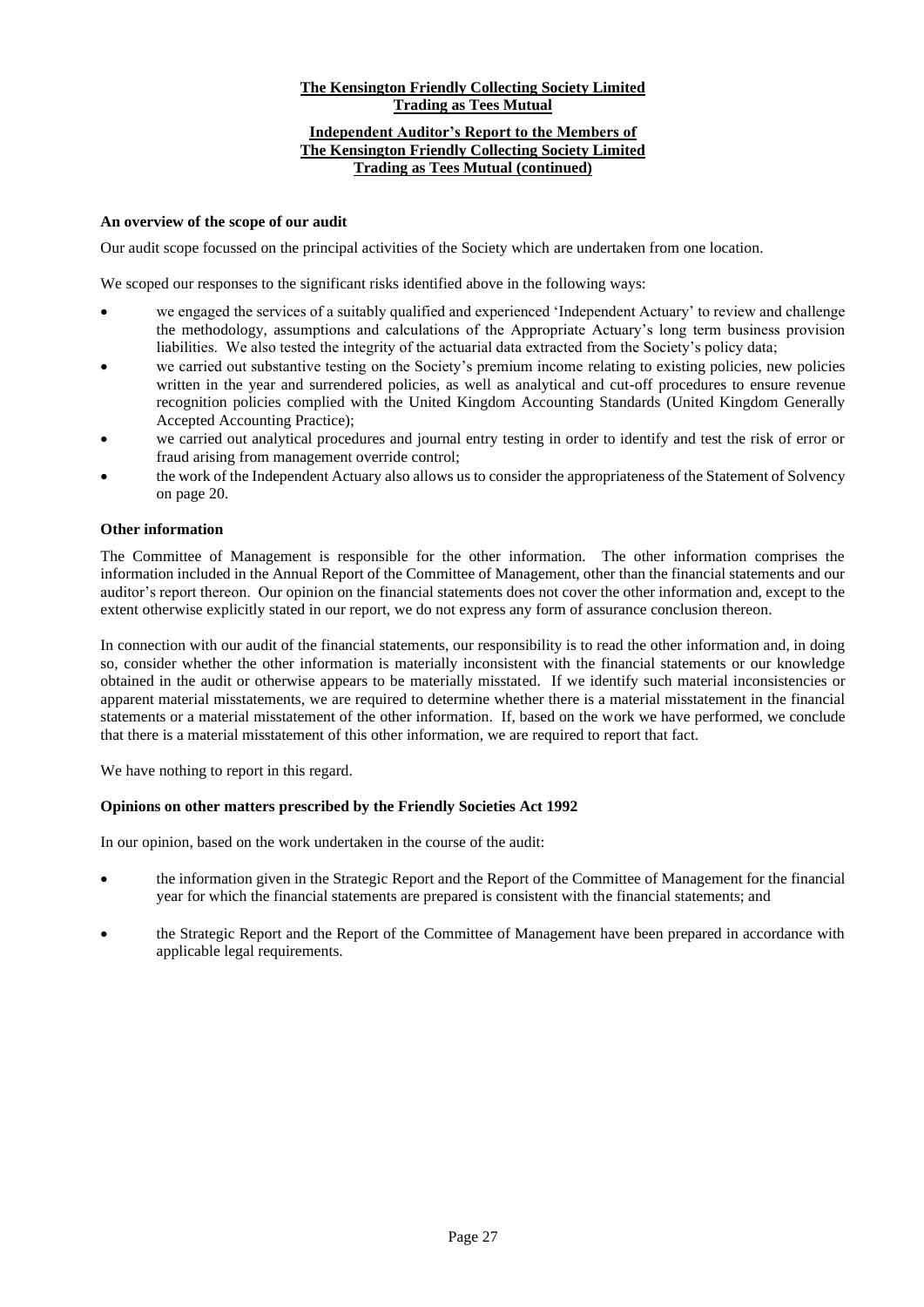#### **Independent Auditor's Report to the Members of The Kensington Friendly Collecting Society Limited Trading as Tees Mutual (continued)**

#### **Matters on which we are required to report by exception**

In the light of the knowledge and understanding of the Society and its environment obtained in the course of our audit, we have not identified material misstatements in the Strategic Report or the Report of the Committee of Management.

# **- Friendly Societies Act 1992:**

We have nothing to report in respect of the following matters where the Friendly Societies Act 1992 requires us to report to you if, in our opinion:

- adequate accounting records have not been kept;
- a satisfactory system of control has not been maintained;
- certain disclosures of the Committee of Management's remuneration specified by law are not made;
- the financial statements are not in agreement with the accounting records; or
- we have not received all the information and explanations and access to documents that we require for our audit.

# **Responsibilities of the Committee of Management**

As explained more fully in the Committee of Management's responsibilities statement set out on page 21, the Committee of Management is responsible for the preparation of the financial statements and for being satisfied that they give a true and fair view, and for such internal control as it determines is necessary to enable the preparation of financial statements that are free from material misstatement, whether due to fraud or error.

In preparing the financial statements, the Committee of Management is responsible for assessing the Society's ability to continue as a going concern, disclosing, as applicable, matters related to going concern and using the going concern basis of accounting unless the Committee of Management either intends to liquidate the Society or to cease operations, or has no realistic alternative but to do so.

# **Auditor's responsibilities for the audit of the financial statements**

Our objectives are to obtain reasonable assurance about whether the financial statements as a whole are free from material misstatement, whether due to fraud or error, and to issue an auditor's report that includes our opinion. Reasonable assurance is a high level of assurance, but is not a guarantee that an audit conducted in accordance with ISAs (UK) will always detect a material misstatement when it exists. Misstatements can arise from fraud or error and are considered material if, individually or in the aggregate, they could reasonably be expected to influence the economic decisions of users taken on the basis of these financial statements.

Irregularities, including fraud, are instances of non-compliance with laws and regulations. We design procedures in line with our responsibilities, outlined above, to detect material misstatements in respect of irregularities, including fraud. The specific procedures for this engagement and the extent to which these are capable of detecting irregularities, including fraud is detailed below:

Based on our understanding of the industry, we have considered applicable laws and regulations which may be fundamental to the Society's ability to operate or to avoid a material penalty, and we considered the extent to which noncompliance might have a material effect on the financial statements. We considered management's incentives and opportunities for fraudulent manipulation of the financial statements (including the risk of override of controls), and determined that the principal risks were related to the posting of inappropriate manual journal entries to manipulate financial performance, management bias in significant accounting estimates and any significant one-off or unusual transactions.

We discussed among the audit engagement team the opportunities and incentives that may exist within the organisation for fraud and how and where fraud might occur in the financial statements.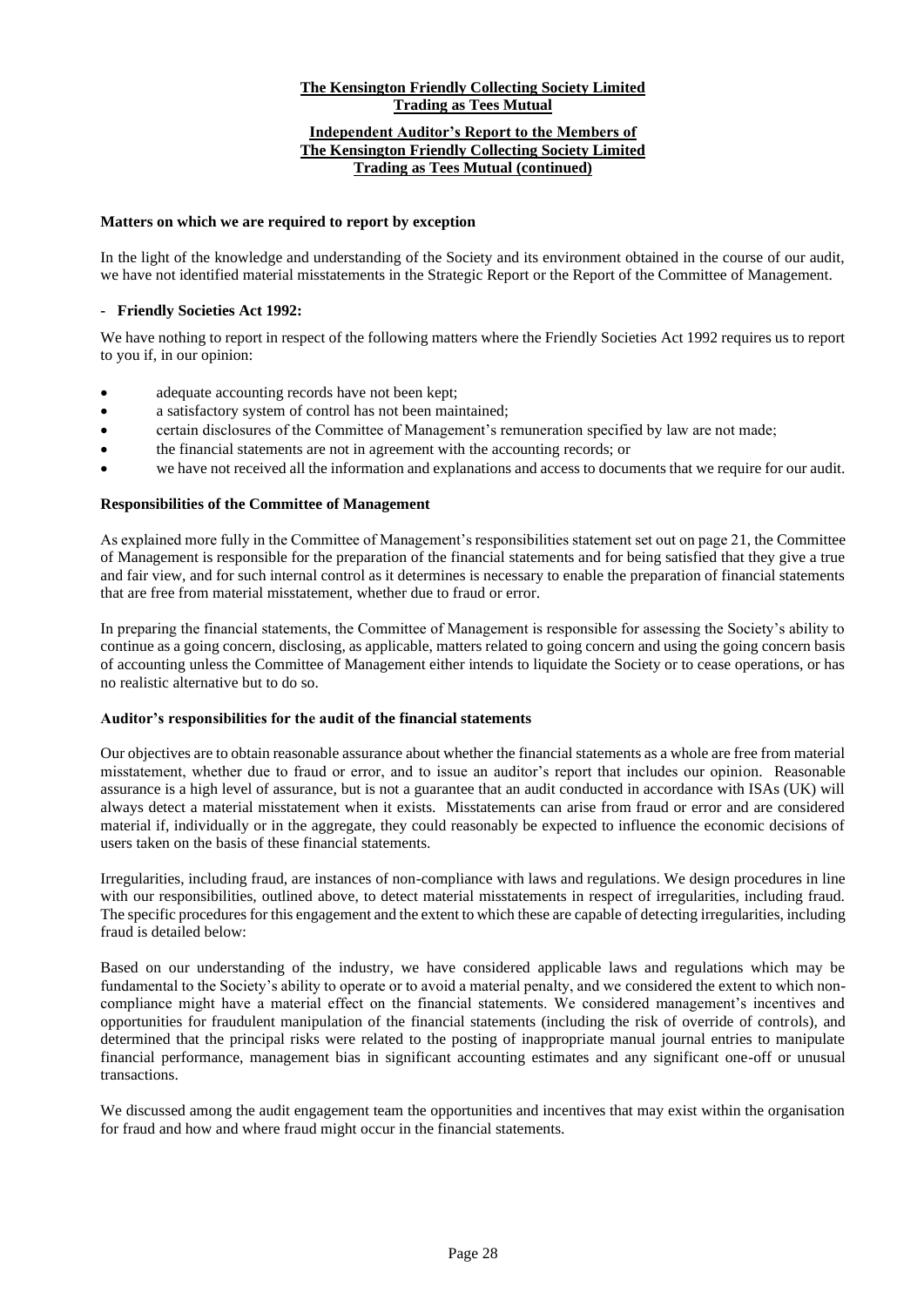# **Independent Auditor's Report to the Members of The Kensington Friendly Collecting Society Limited Trading as Tees Mutual (continued)**

Audit procedures performed by the engagement team included:

- Enquiry of management, those charged with governance and the entity's solicitors around actual and potential litigation and claims.
- Enquiry of entity staff in tax and compliance functions to identify any instances of non-compliance with laws and regulations.
- Reviewing minutes of meetings of those charged with governance.
- Reviewing internal audit reports.
- Reviewing financial statement disclosures and testing to supporting documentation to assess compliance with applicable laws and regulations.
- Auditing the risk of management override of controls, including through testing journal entries and other adjustments for appropriateness, and evaluating the business rationale of significant transactions outside the normal course of business.
- Challenging estimates and judgements made by management in their significant accounting estimates.
- Revenue recognition; agreeing a sample of revenue transactions to gain assurance over the occurrence and accuracy of revenue and also to ensure revenue has been recognised in the correct period.

Because of the inherent limitations of an audit, there is a risk that we will not detect all irregularities, including those leading to a material misstatement in the financial statements or non-compliance with regulation. The risk increases the more that compliance with a law or regulation is removed from the events and transactions reflected in the financial statements, as we will be less likely to become aware of instances of non-compliance. The risk is also greater regarding irregularities occurring due to fraud rather than error, as fraud involves intentional concealment, forgery, collusion, omission or misrepresentation.

A further description of our responsibilities for the audit of the financial statements is located on the Financial Reporting Council's website at[: www.frc.org.uk/auditorsresponsibilities.](http://www.frc.org.uk/auditorsresponsibilities) This description forms part of our auditor's report.

# **Other matters which we are required to address**

We were appointed by the Committee of Management on 1 December 2010. The period of total uninterrupted engagement including previous renewals and reappointments of the firm is 12 years.

The non-audit services prohibited by the FRC's Ethical Standard were not provided to the Society and we remain independent of the Society in conducting our audit.

# **Use of our report**

This report is made solely to the Society's Members, as a body, in accordance with section 73 of the Friendly Societies Act 1992. Our audit work has been undertaken so that we might state to the Society's Members those matters we are required to state to them in an auditor's report and for no other purpose. To the fullest extent permitted by law, we do not accept or assume responsibility to anyone other than the Society and the Society's Members as a body, for our audit work, for this report or for the opinions we have formed.

Helen Wilson FCA (Senior Statutory Auditor) For and on behalf of Anderson Barrowcliff LLP Statutory Auditor Chartered Accountants 3 Kingfisher Court Bowesfield Park Stockton on Tees TS18 3EX

Date: 20 May 2022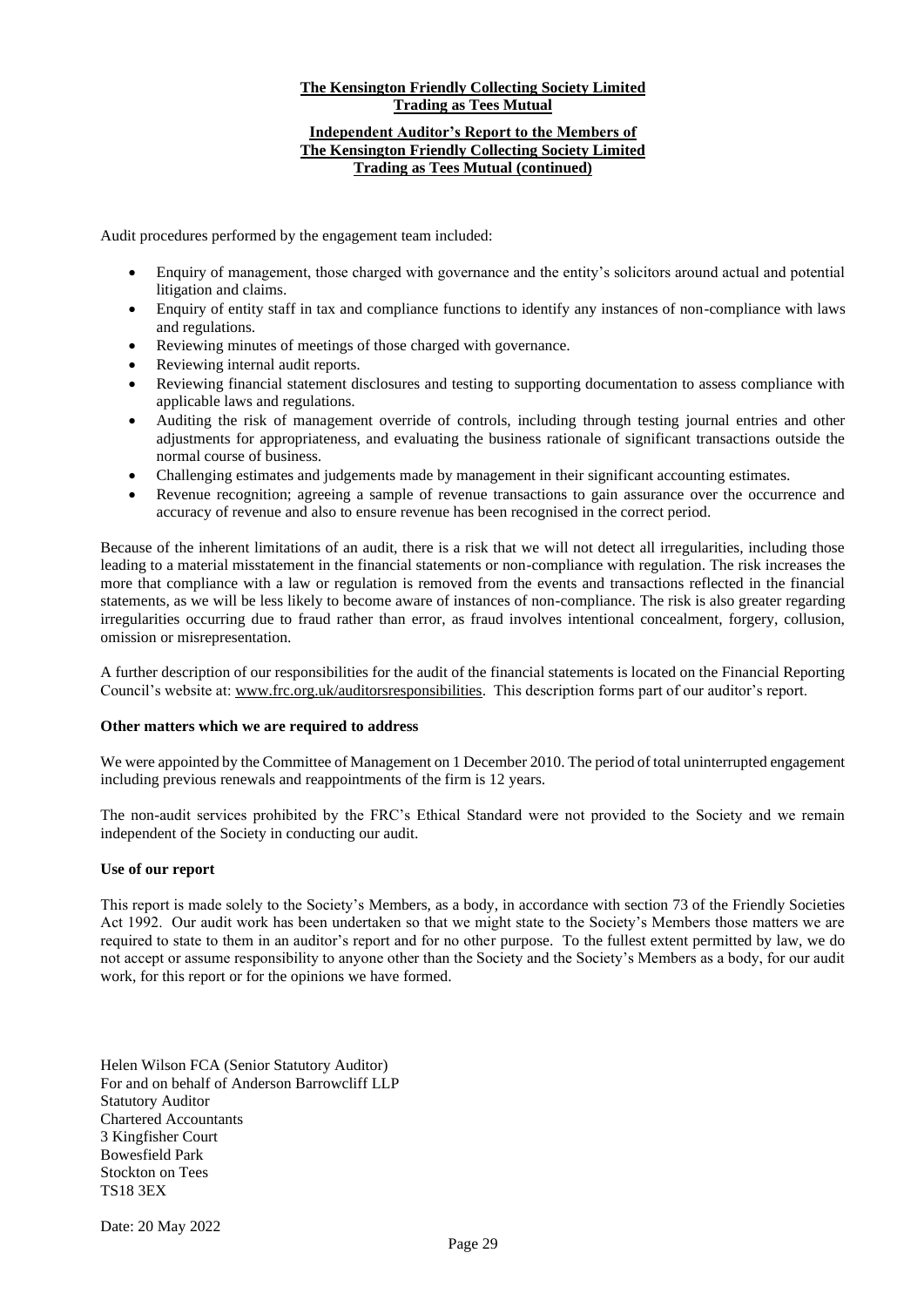#### **Income and Expenditure Account for the Year Ended 31 December 2021**

#### **Technical Account - long term business**

|                                                       | Note | 2021<br>£  | 2020<br>£  |
|-------------------------------------------------------|------|------------|------------|
| Earned premiums                                       | 5    | 855,037    | 865,615    |
| Investment income                                     | 6    | 219,238    | 71,351     |
| Other income                                          | 7    | 18,325     | 34,968     |
| Unrealised (losses)/gains on investments              | 6    | (677, 441) | 447,557    |
|                                                       |      | 415,159    | 1,419,491  |
| Claims incurred                                       | 8    | 908,780    | 861,862    |
| Changes in other technical provisions                 | 15   | (733, 159) | 457,136    |
| Net operating expenses<br>Acquisition expenses        | 9    | 80,202     | 97,209     |
| Administrative costs                                  | 9    | 139,398    | 139,620    |
| Investment expenses and charges                       | 9    | 71,227     | 72,640     |
| Transfer from the fund for future appropriations      | 15   | (51,289)   | (208, 976) |
|                                                       |      | 415,159    | 1,419,491  |
| Balance on the technical account - long term business |      |            |            |

As a friendly society, all net earnings are for the benefit of the members and are carried forward within the funds for future appropriations. Accordingly, there is no profit for the year shown in the Income and Expenditure Account.

The Society has not presented a Statement of Changes in Equity as there are no equity holders within the Society as it is a mutual organisation.

Except as disclosed above, there are no recognised gains or losses for the current or prior year.

All income and expenditure relates to continuing operations.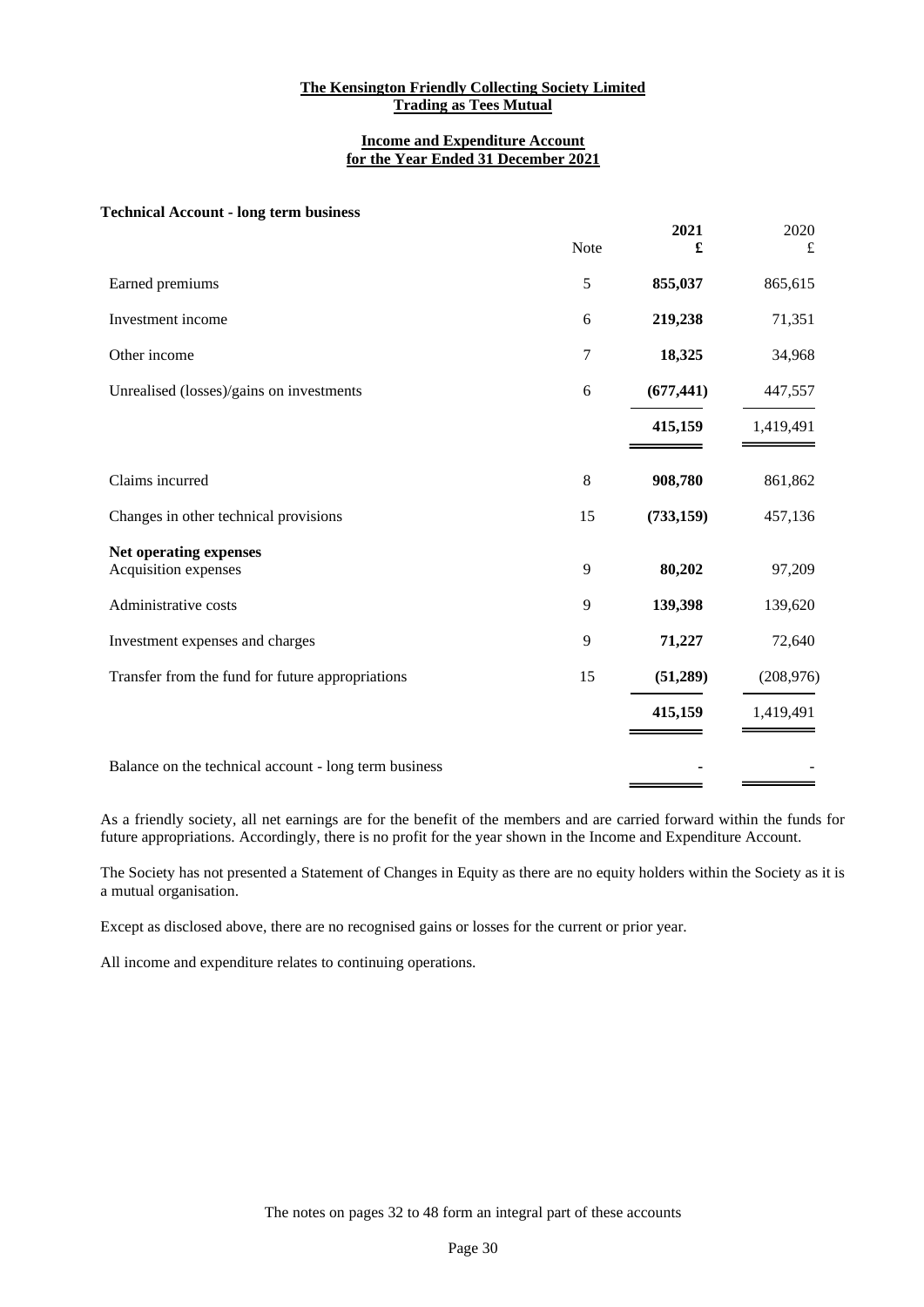# **Balance Sheet as at 31 December 2021**

|                                                |      | 2021      | 2020      |
|------------------------------------------------|------|-----------|-----------|
|                                                | Note | £         | £         |
| <b>Assets</b>                                  |      |           |           |
| <b>Investments</b>                             | 12   |           |           |
| Land and buildings                             |      | 175,000   | 175,000   |
| Other financial investments                    |      | 7,231,332 | 8,051,048 |
| <b>Debtors</b>                                 |      |           |           |
| Debtors arising on direct insurance operations |      | 30,078    | 30,598    |
| <b>Taxation recoverable</b>                    |      | 166       | 50        |
| <b>Other assets</b>                            |      |           |           |
| Tangible assets                                | 13   | 2,915     | 8,139     |
| Intangible assets                              | 14   | 40,275    | 33,975    |
| Cash at bank and in hand                       |      | 111,659   | 83,255    |
| Prepayments and accrued income                 |      |           |           |
| Accrued income                                 |      | 29,495    | 30,337    |
| Prepayments                                    |      | 11,771    | 13,400    |
|                                                |      | 7,632,691 | 8,425,802 |
| <b>Liabilities</b>                             |      |           |           |
| <b>Fund for future appropriations</b>          | 15   | 872,638   | 923,927   |
| <b>Technical provisions</b>                    |      |           |           |
| Long term business provision                   | 15   | 6,639,577 | 7,372,736 |
| <b>Creditors</b>                               |      |           |           |
| Taxation and social security                   |      | 3,546     | 2,180     |
| Other creditors                                |      | 116,930   | 126,959   |
|                                                |      | 7,632,691 | 8,425,802 |

The financial statements were approved and authorised for issue by the Committee of Management on 12 May 2022 and were signed on their behalf by: -

Philip Carey **Brian Douglass**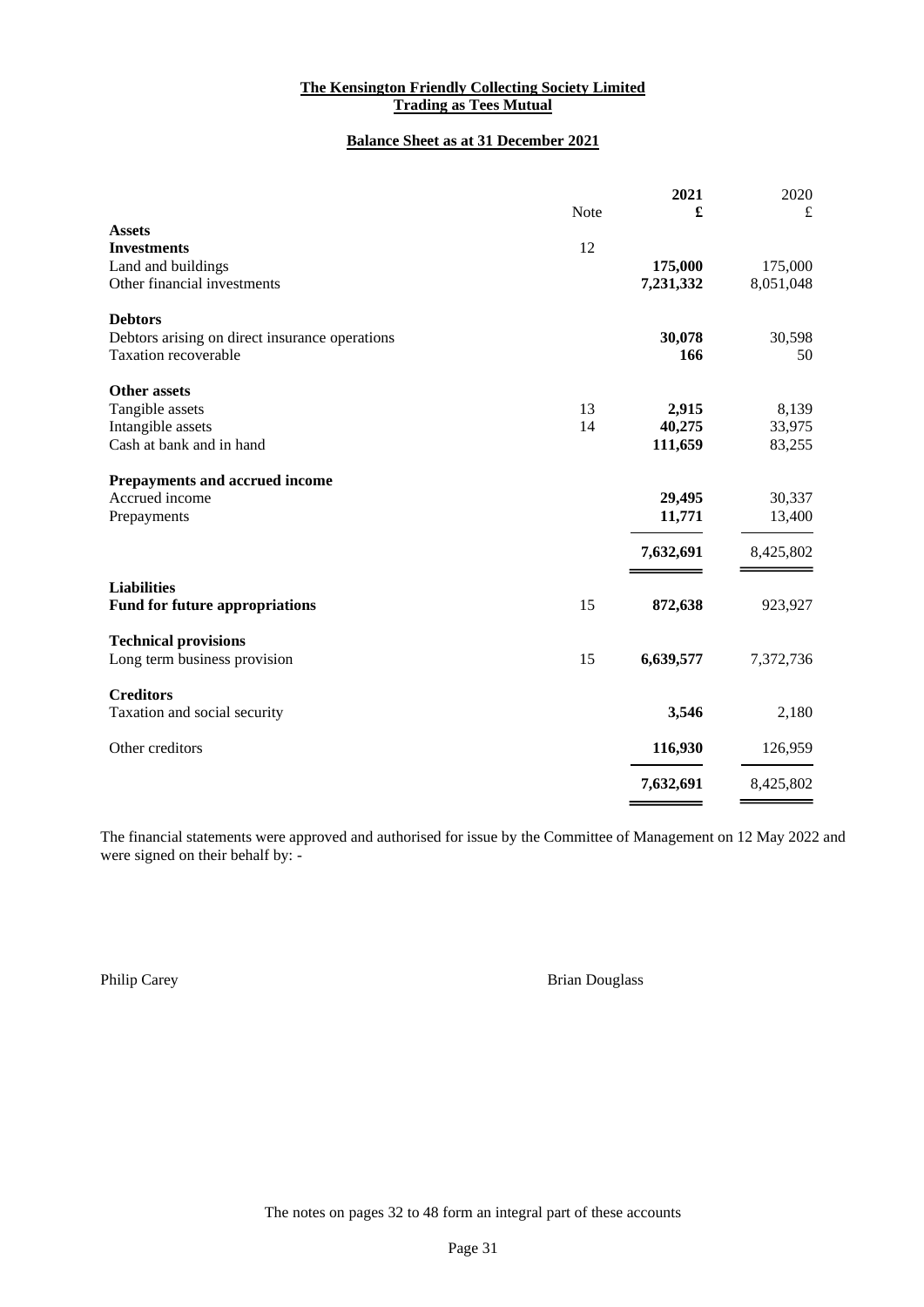# **Notes to the Financial Statements for the Year Ended 31 December 2021**

#### 1 **General Information and basis of preparation**

The Kensington Friendly Collecting Society Limited is a non-directive friendly society incorporated in the United Kingdom. The address of the registered office and place of business is given on page 1 of these financial statements. The nature of the Society's operations and principal activities are set out in the Strategic Report of the Committee of Management on page 5.

The financial statements have been prepared in accordance with applicable accounting standards including financial Reporting Standards 102 and 103 *The Financial Reporting Standards applicable in the United Kingdom and Republic of Ireland (FRS 102 and FRS 103)*, the Friendly Societies Act 1992 and the Friendly Societies (Accounts and Related Provisions) Regulations 1994. The financial statements have been prepared on a going concern basis under the historical cost convention, modified to include certain items at fair value.

The Members of the Committee of Management consider that the Society has adequate resources to continue in business for the foreseeable future and for this reason it has continued to adopt the going concern basis in preparing these financial statements.

The financial statements are prepared in Sterling which is the functional currency of the Society and are rounded to the nearest £1.

The significant accounting policies applied in the preparation of these financial statements are set out below. These policies have been consistently applied throughout the year and the preceding year.

#### **Going concern**

As a result of the on-going outbreak of Coronavirus (Covid-19) there is some uncertainty as to how this will affect the Society's financial position due to the unknown severity and length of the pandemic. However, the Committee of Management has reviewed the Society's financial position and as a result of this review has a reasonable and proper expectation that the Society has adequate resources to continue in operational existence for the foreseeable future. Accordingly, the Committee of Management therefore believes that the going concern basis remains the appropriate basis to prepare these financial statements. The on-going situation will continue to be monitored.

# **2 Accounting Policies**

#### **Premium income**

Earned premiums are accounted for as they fall due.

Premium income recognised in the 2021 financial statements represent a 52 week period (2020: 53 weeks)

#### **Grants**

The society received government grants in 2020 in respect of the Coronavirus Jobs Retention Scheme and small business rates relief. These grants are recognised at their fair value of the asset received or receivable when there is reasonable assurance the Society will comply with the conditions attached to them. The grants are recognised using the accrual model.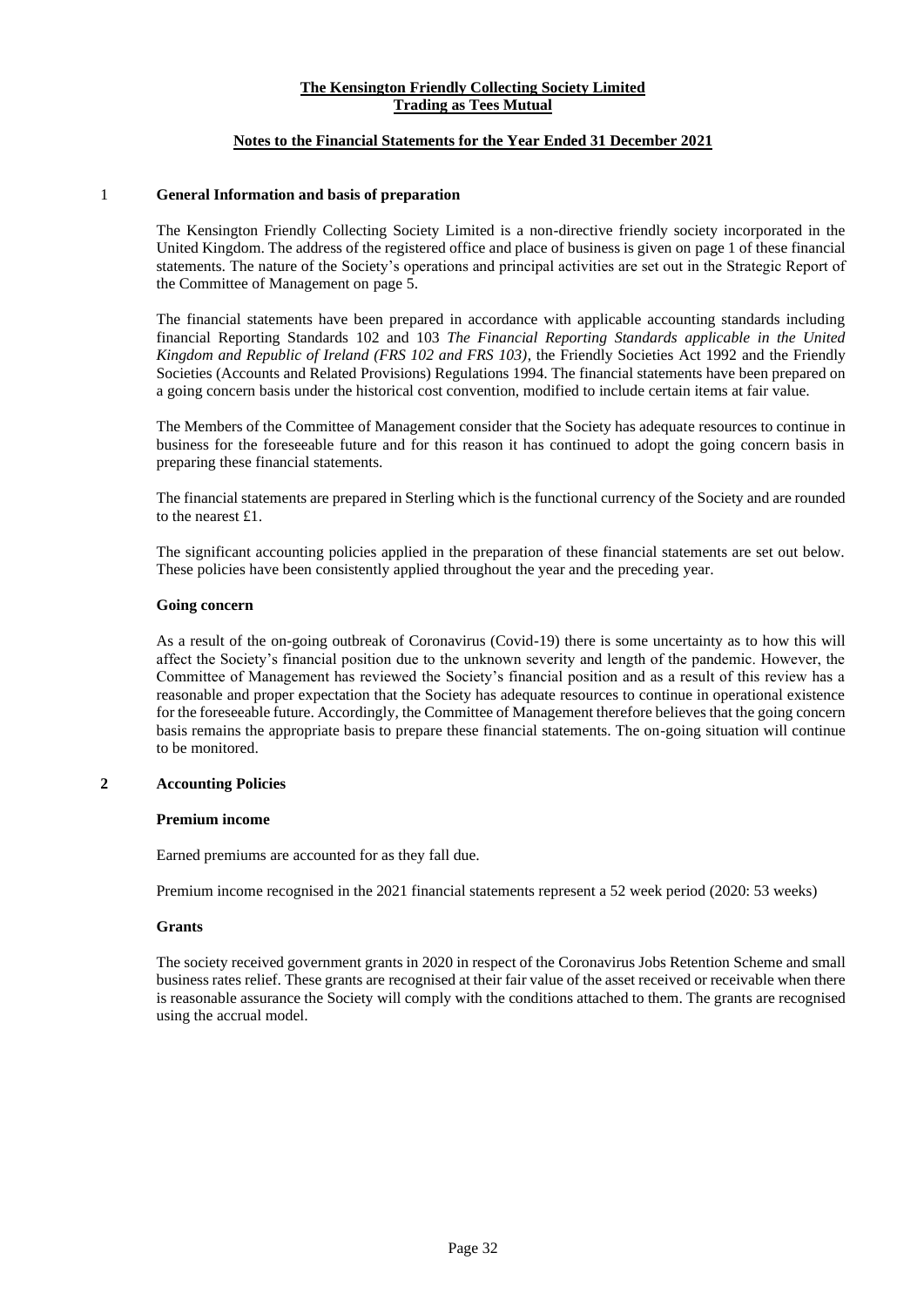#### **Notes to the Financial Statements for the Year Ended 31 December 2021 (continued)**

#### **Investment income and expense**

Investment income and expenses include all interest and dividends (including recoverable tax credits), rents and realised gains and losses. Income is accounted for on an accruals basis and includes dividends from investments which are "ex dividend" at the year end.

Realised gains and losses are calculated as net sale proceeds less original costs.

#### **Unrealised gains and losses**

These represent the movements over the year in the difference between cost and the market value of investments at the year end and are included in the long-term business – technical account.

#### **Claims**

Claims incurred are accounted for, in the case of deaths and surrenders when they are notified to the Society. Maturities and bonuses are accounted for as they become due. Claims include the attributable processing expense.

#### **Acquisition costs**

These represent the costs incurred in acquiring new business. The Society does not recognise deferred acquisition costs. The acquisition cycle is normally a negligible period of time and there is no significant expense unmatched with a policy at any time.

#### **Taxation**

Taxation is provided at current rates in respect of the taxable element of the Society's business. As a friendly society the Society is subject to tax on only part of its life and endowment business, on realised gains on the disposal of its investments and in respect of the increase/decrease in the value of its listed fixed interest securities.

#### **Pension costs**

The Society operates a defined contribution pension scheme for some of its employees. Pension premiums are charged to the Income and Expenditure Account in the year that they relate.

#### **Investments**

The Society classifies all its investments upon initial recognition as financial assets at fair value and subsequent valuation movements are recognised in the Income and Expenditure account.

Financial assets at fair value include listed investments. Fair value is based upon mid-market value at the year end.

Non-UK investments are translated into sterling at the exchange rate at the balance sheet date. Any gains or losses on exchange rate differences form part of the overall increase/decrease in market value of investments.

Investment properties are measured at fair value at each reporting date with changes in fair value recognised in income or expenditure.

The land and buildings are valued in accordance with generally recognised methods of valuation. The aggregate unrealised surplus or deficit is included in the technical account.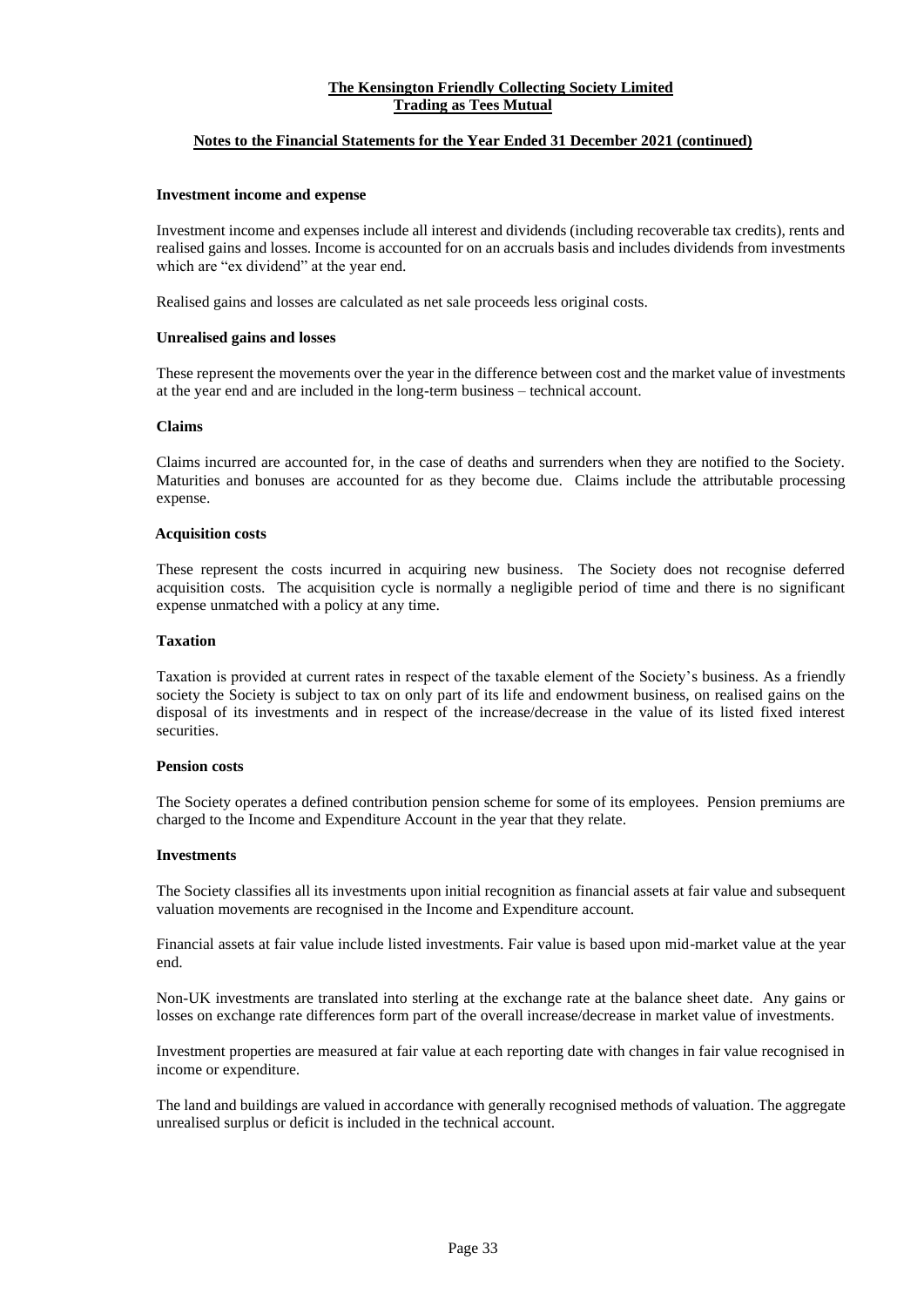#### **Notes to the Financial Statements for the Year Ended 31 December 2021 (continued)**

#### **Debtors arising on direct insurance operations**

Debtors arising on direct insurance operations are measured at undiscounted amounts receivable.

#### **Depreciation**

Depreciation is provided to write off the cost less any residual value of tangible assets over their useful lives:

Fixtures & fittings 10% and 25% per annum on straight line basis

#### **Amortisation**

Amortisation is provided to write off the cost of any intangible assets over their useful lives. No amortisation is provided for assets under the course of construction.

#### **Impairment**

Assets not measured at fair value are reviewed for any indication that the asset may be impaired at each balance sheet date. If such indication exists, the recoverable amount of the asset is estimated and compared to the carrying amount. Where the carrying amount exceeds its recoverable amount, an impairment loss is recognised in income or expenditure.

#### **Long term business provision**

The long-term business provision is calculated by the Society's actuarial function using a net premium method which complies with the reporting requirements of the Interim Prudential Source Book for Friendly Societies. The provision allows for the cost of all declared reversionary bonuses attaching to policies, including those relating to the current valuation. No explicit provision is made for future reversionary bonuses, though implicit provision is made for these by reducing the valuation rates of interest significantly below the valuation rate the Society can reasonably expect to earn. No adjustments to the statutory solvency basis were required by the Regulations since these reserves were nil. Neither was it necessary to eliminate any deferred acquisition costs since these were not allowed for in the statutory valuation.

#### **Funds for future appropriations**

This fund represents funds held by the Society which are not attributable to specific policy holders. Transfers to and from this fund represent the surplus or deficit of income in each year arising from participating business.

#### **Cash flow statement**

As a mutual life assurance society, the Society is exempt from the requirements under FRS 102 7.1A to provide a cash flow statement.

#### **Critical accounting estimates and judgements**

In the application of the Society's accounting policies, the Committee of Management are required to make judgements, estimates and assumptions about the carrying amount of assets and liabilities that are not readily apparent from other sources. The estimates and associated assumptions are based upon historical experience and other factors that are considered to be relevant. Actual results may differ from these estimates.

The estimates and underlying assumptions are reviewed on an ongoing basis. Revisions to accounting estimates are recognised in the period in which the estimate is revised, if the revision affects only that period, or in the period of the revision and future periods if the revision affects both current and future periods.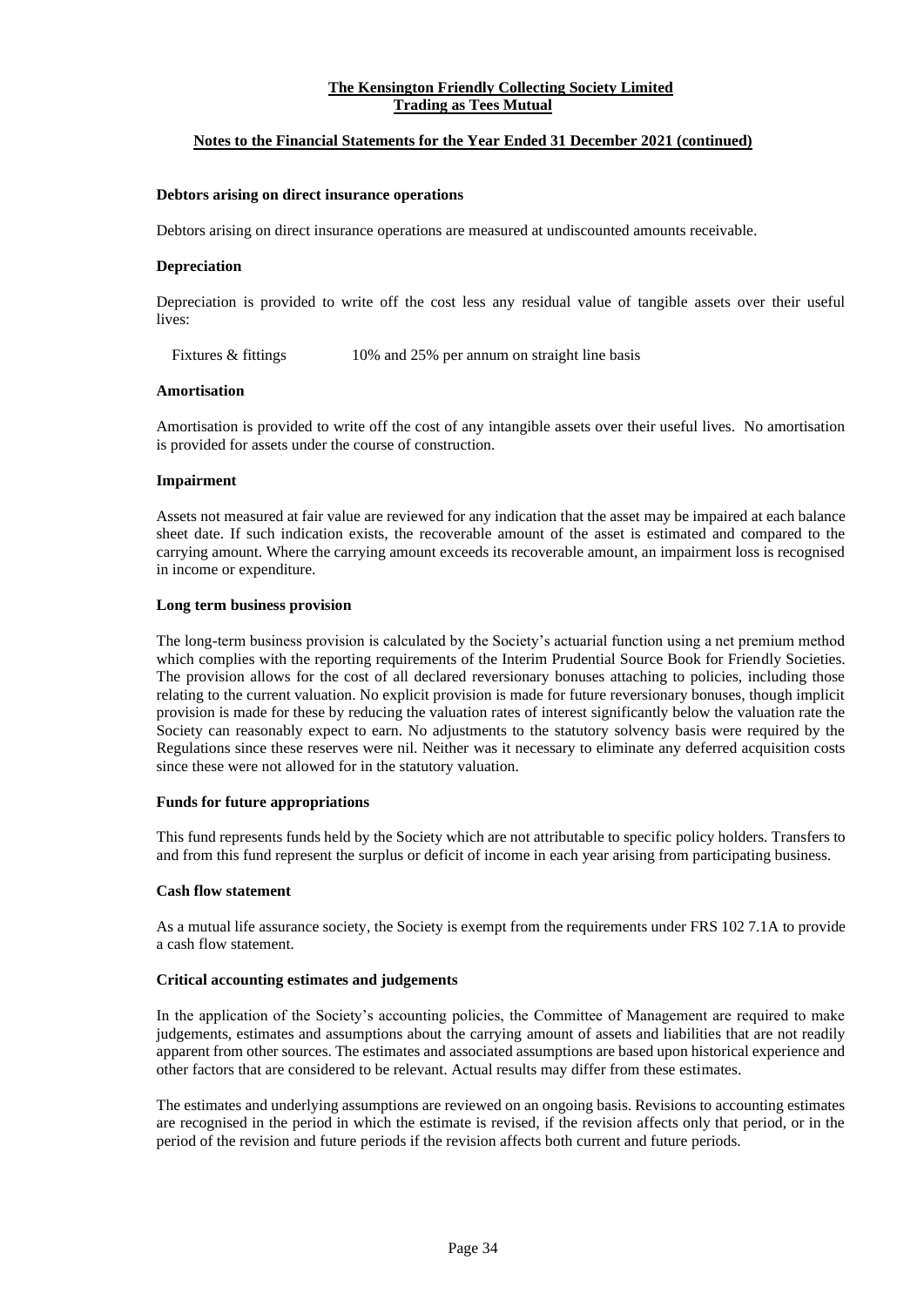# **Notes to the Financial Statements for the Year Ended 31 December 2021 (continued)**

# **Critical accounting estimates and judgements continued**

In the opinion of the Committee of Management there are two key estimates and assumptions which could have a significant risk of causing a material adjustment to the carrying amount of assets and liabilities. These are discussed in more detail below.

# **Key sources of estimation uncertainty**

The key assumptions concerning the future, and other key sources of estimation uncertainty at the balance sheet date, that have significant risk of causing a material adjustment to the carrying amount of assets and liabilities within the next financial year are outlined below:-

#### (i) **Valuation of long-term insurance contract liabilities:**

The liability relating to long-term insurance contracts is based on assumptions reflecting the current best estimate and margins for adverse deviations. The assumptions used for mortality are based upon standard industry tables, adjusted where appropriate to reflect the Society's own experience. The assumptions used for investment returns, expenses and persistency are based on current market yields, product characteristics and relevant experience. The assumptions used for discount rates are based on current market yields adjusted for the Society's own risk exposure. Due to the long-term nature of these obligations, the estimates are subject to significant uncertainty.

# (ii) **Fair value estimations:**

The Committee of Management use their judgement in selecting appropriate valuation techniques. The investments are all held on a recognised stock market and are valued at the mid-market price. The freehold property was valued by a chartered surveyor in April 2019 and the valuation has been reviewed by the directors as explained in note 12.

# **3 Capital Management**

# *Policies and objectives*

The Society's objectives in managing capital are:

- (i) The Society will always have sufficient funds available to meet its contractual obligations to policyholders
- (ii) The Society's exposure to risk is managed to ensure that the capital resources available always meet the minimum capital requirements set out by the PRA
- (iii) To give confidence to policyholders and other stakeholders who have relationships with the Society and
- (iv) The Society will have sufficient capital resources available to fund its growth expectations.

These objectives are reviewed at least annually, and the capital position is monitored to ensure that sufficient capital is available to the Society.

The assessment depends on various actuarial and other assumptions about potential changes in market prices, future operating experience and the actions management would take in the event of particular adverse changes in market conditions.

The capital requirement is the statutory minimum capital requirement. The statutory minimum capital requirement is based on UL legislation.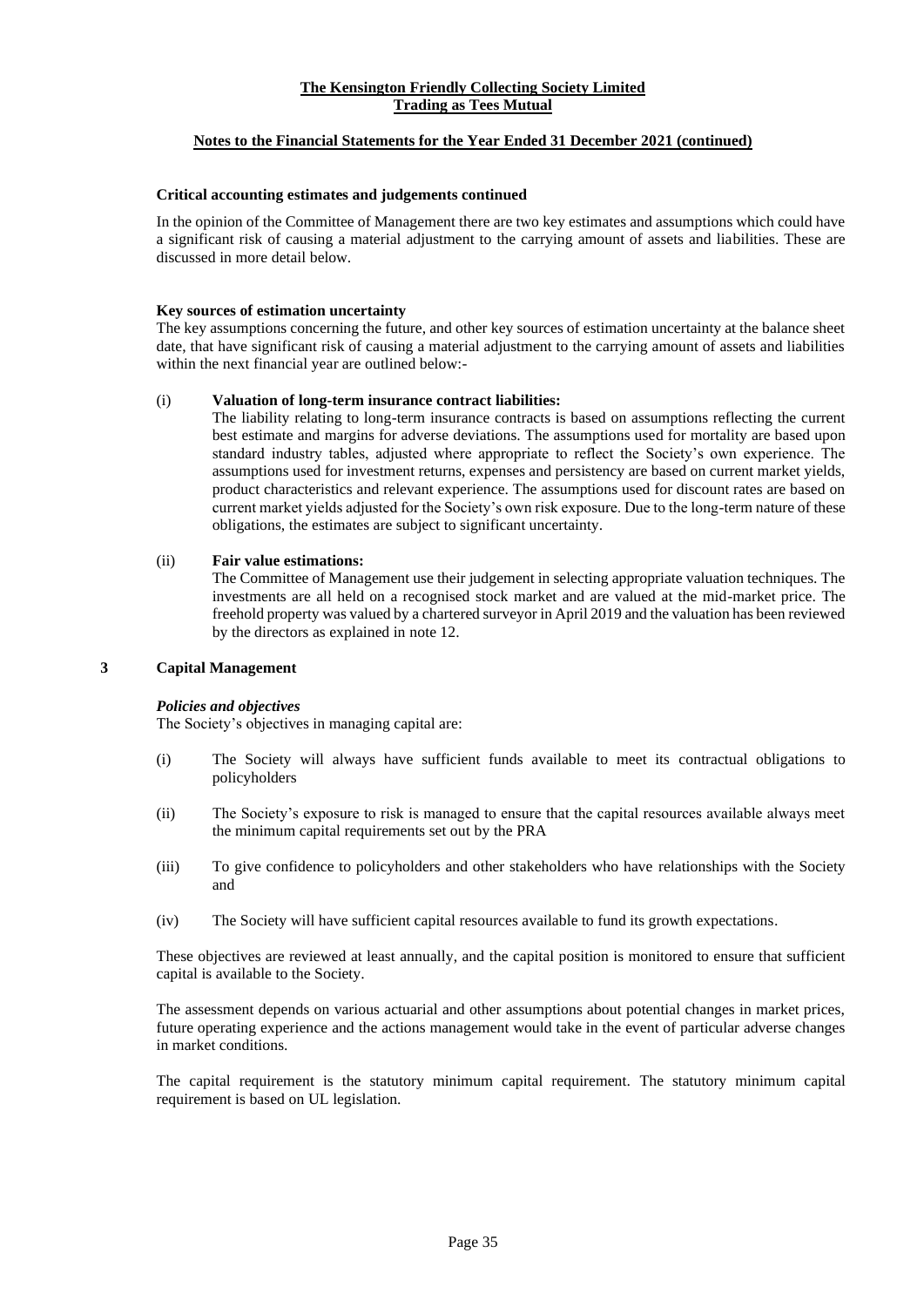# **Notes to the Financial Statements for the Year Ended 31 December 2021 (continued)**

# *Policies and objectives continued*

Management intends to maintain surplus capital in excess of the PRA's total requirements and to maintain an appropriate additional margin over this to absorb changes in both capital and capital requirements.

The Society complied with all externally imposed capital requirements to which it was subject throughout the reporting period.

The Society is a mutual organisation with no shareholders. As such all of its capital belongs to its members.

# **Capital Statement**

The following table sets out the capital available:-

|                                                                                                                                                                                                                                                      | 2021                                              |                                                    | 2020                                               |                                               |
|------------------------------------------------------------------------------------------------------------------------------------------------------------------------------------------------------------------------------------------------------|---------------------------------------------------|----------------------------------------------------|----------------------------------------------------|-----------------------------------------------|
| Fund for future appropriations<br>Less: Inadmissible assets<br>Resilience reserve<br>Expense reserve                                                                                                                                                 | £<br>872,638<br>(45, 525)<br>(40,000)<br>(90,000) | $\pmb{\mathfrak{L}}$                               | £<br>923,927<br>(39,225)<br>(73, 229)<br>(50, 445) | £                                             |
|                                                                                                                                                                                                                                                      |                                                   | 697,113                                            |                                                    | 761,028                                       |
| Capital available to meet regulatory<br>capital requirements                                                                                                                                                                                         |                                                   | 697,113                                            |                                                    | 761,028                                       |
| Regulatory capital requirements                                                                                                                                                                                                                      |                                                   | 299,018                                            |                                                    | 326,112                                       |
| Capital in excess of regulatory<br>capital requirements                                                                                                                                                                                              |                                                   | 398,095                                            |                                                    | 434,916                                       |
| The movement in capital resources is as follows:-                                                                                                                                                                                                    |                                                   | 2021<br>£000s                                      |                                                    | 2020<br>£000s                                 |
| Capital available as at 1 January<br>Change in assumptions in the valuation basis<br>Economic factors – investments<br>Economic factors - expenses<br>(Cost)/surplus on new business<br>(Deficit)/surplus on exits<br>Change in contingency reserves |                                                   | 761<br>698<br>(562)<br>(6)<br>(127)<br>(61)<br>(6) |                                                    | 925<br>(470)<br>415<br>5<br>(188)<br>38<br>36 |
| Capital available as at 31 December                                                                                                                                                                                                                  |                                                   | 697                                                |                                                    | 761                                           |

The assets available for the Required Minimum Margin are 233% of the RMM (233% last year).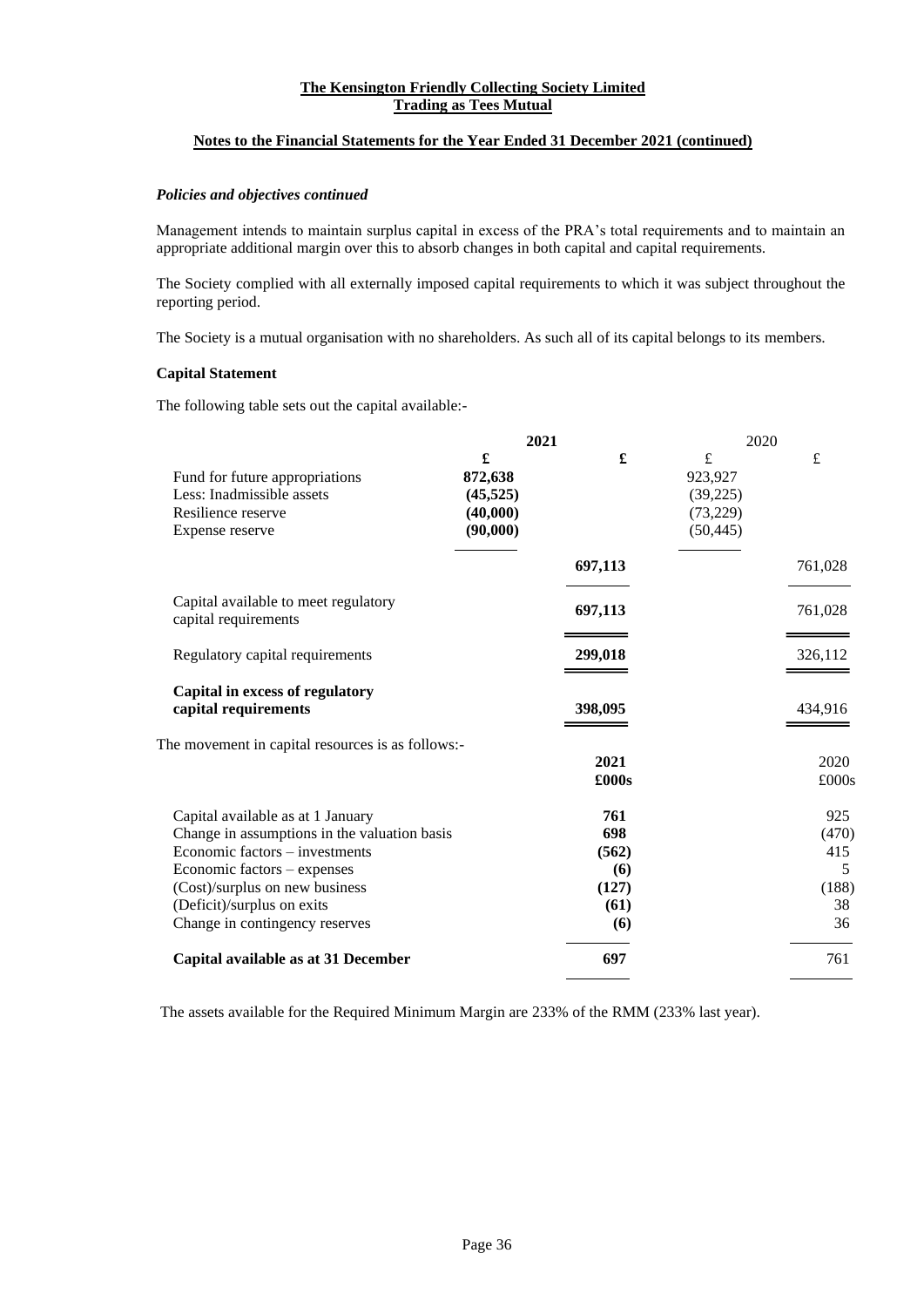# **Notes to the Financial Statements for the Year Ended 31 December 2021 (continued)**

#### *Measurement and monitoring of capital*

The capital position of the Society is monitored on a regular basis and reviewed regularly by the Committee of Management.

In the event that sufficient capital is not available, actions would be taken either to raise additional capital or to reduce the amount of risk accepted thereby reducing the capital requirement through, for example, reinsurance, reducing business volumes or a change in investment strategy.

#### *Available capital – Long-term insurance contracts*

The liabilities in respect of the Society's business are determined in accordance with the regulations of the Prudential Regulation Authority (PRA). The assets are taken at market value. The whole of the available capital resources is available to meet the regulatory and other solvency requirements of the fund.

#### **Sensitivity of long-term insurance contract liabilities**

The value of the long-term insurance contract liabilities is sensitive to changes in market conditions and to the demographic assumptions used in the calculations, such as mortality.

#### Market conditions

Assumptions are made about future investment returns and interest rates when valuing the liabilities, based on current market conditions. These also influence the value placed on the assets held to support the liabilities. An adverse change in market conditions may therefore reduce the level of the available capital resources.

#### Demographic assumptions

Changes in mortality, lapse or expense experience by the Society may result in the need to change the assumptions used to value the liabilities. This may increase or reduce the value placed on liabilities. The sensitivity of the liabilities to changes in the assumptions varies according to the type of business. For example, a change in mortality rates has a greater impact on whole life liabilities than endowments.

The table below sets out the Society's exposure to life insurance risk:-

|               | 2021<br>£ | 2020<br>£ |
|---------------|-----------|-----------|
| Whole of life | 3,668,212 | 4,007,099 |
| Endowment     | 1,330,133 | 1,418,406 |
| Quinquennial  | 1,641,232 | 1,947,231 |
| Total         | 6,639,577 | 7,372,736 |
|               |           |           |

The table shows the impact of movements in key assumptions on the long-term contract liabilities:-

|                                        | Change in liabilities (£000s) |
|----------------------------------------|-------------------------------|
| Decrease in valuation interest by 0.5% | 782                           |
| Increase in expenses allowance by 5%   | 369                           |
| Increase in mortality rates by 15%     | 222                           |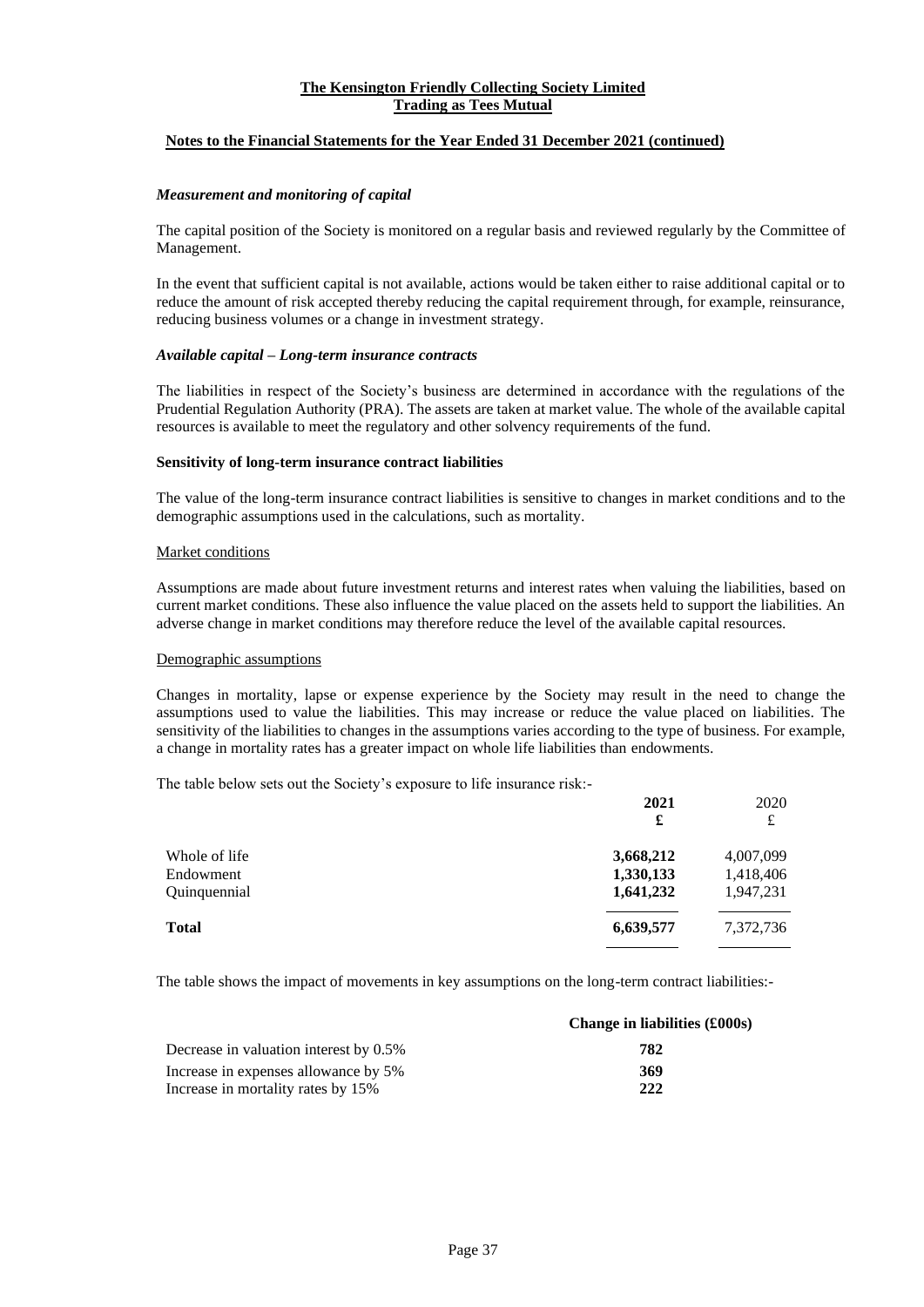#### **Notes to the Financial Statements for the Year Ended 31 December 2021 (continued)**

#### **4 Risk management and control**

FRS 103 requires a Society which issues insurance contracts to make certain disclosures regarding their insurance risk. The required information is summarised below:-

(a) Objectives, policies and processes for managing risks arising from insurance contracts and the methods used to manage those risks

The Society is principally exposed to risks in relation to lapses, expenses, market, credit and liquidity.

The objectives of the Society in managing these risks is to minimise those risks (such as expenses) which are seen as primarily negative in their impact on the Society or policyholders and to carefully monitor and balance those risks (such as market risk) where a positive outcome is of benefit to the members and policyholders.

The principal methods involve:-

- (i) Holding reserves to meet the obligations of the Society
- (ii) Monitoring and managing internal and externally generated reports that provide information about the performance or level of key indicators
- (iii) Closely matching investments to policy liabilities where those liabilities are tightly defined
- (iv) Actively managing the investment portfolio after taking advice from the appropriate actuary about the nature and term of the liabilities and the parameters appropriate to limit the downside risks
- (b) Nature and extent of risks arising from insurance contracts

#### **Insurance risk**

Insurance risk is risk of loss due to actual experience differing from the experience assumed when a product was designed and priced with respect to claims, policyholder behaviour and expenses.

The Society sells insurance products. The types of products include whole life and endowment insurance. A variety of assumptions are made when a product is designed and priced. The assumptions are based on Society and industry past experience, current internal data, external market indices and benchmarks which reflect current observable market prices and other published information.

These assumptions are used to develop the initial measurement of insurance contract liabilities and form the insurance risk. The setting of these assumptions requires a significant amount of professional judgement and therefore, actual experience may be materially different from assumed experience which results in the nature of the insurance risk exposure.

To the extent that emerging experience is more favourable than assumed in the measurement of insurance contract liabilities, surplus will emerge. If emerging experience is less favourable, losses will result. The Society's objective is to ensure that sufficient insurance contract reserves have been set up to cover these obligations.

The following risk factors are components of insurance risk:-

# *Mortality risk*

This is the risk that death claims are different than assumed in pricing or the most recent valuation of actuarial liabilities, adversely impacting income. This risk includes both mis-estimation in pricing, and adverse experience resulting from any combination of weak underwriting, anti-selection by policyholders, or improper claims assessment.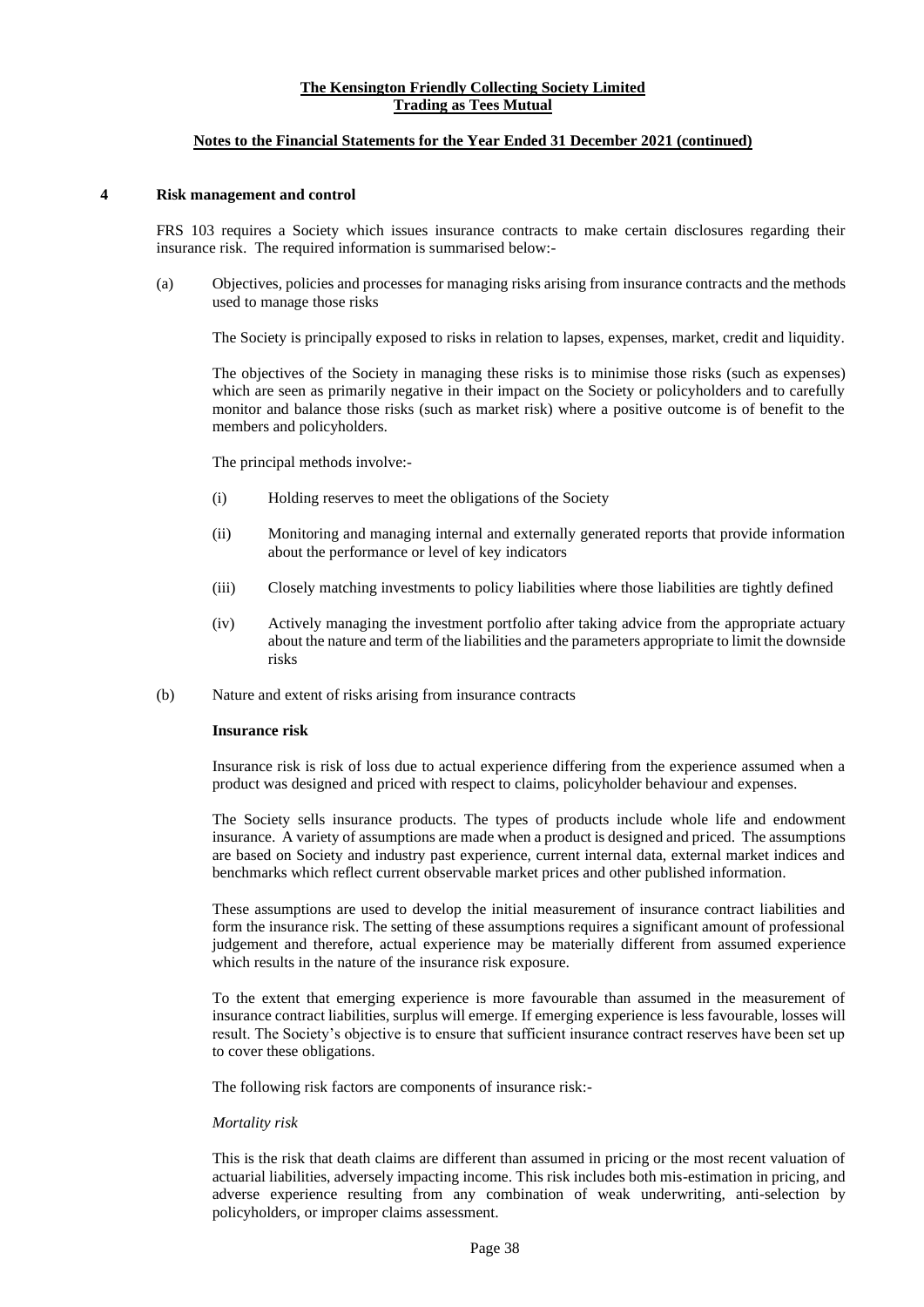#### **Notes to the Financial Statements for the Year Ended 31 December 2021 (continued)**

#### **Insurance risk (continued)**

#### *Lapse risk*

This is the risk that withdrawals and lapse rates are different than assumed. This risk can occur on both insurance and investment contracts. Lapses that are higher than assumed are usually detrimental, especially if they occur prior to recovering costs to issue a policy, or at a time when the guarantees underlying the with-profits contracts are onerous.

#### *Expense risk*

This is the risk that maintenance expense levels will be higher than assumed. This can arise from an increase in the unit costs or an increase in expense inflation relating to economic conditions.

The actuarial assumptions used in the measurement of insurance contract liabilities take insurance risk factors into account as discussed above. Sensitivities to changes in actuarial assumptions are provided in note 3.

#### **Credit risk**

Credit risk is the risk of loss resulting from the failure of a borrower or counterparty to fulfil its payment obligations. Worsening or continued poor economic conditions could result in borrower or counterparty defaults or downgrades, and could lead to increased provisions or impairments related to the Society's invested assets and an increase in provisions for future credit impairments to be included in insurance contract liabilities. The board approved Investment Policy sets out the policies and procedures to manage these risks. Specific guidelines have been established to minimise undue concentration of exposure to a single debtor or a group of related debtors, to limit the purchase of fixed income securities to investment-grade assets, and to specify minimum and/or maximum limits for fixed income securities by credit quality ratings.

Asset portfolios are monitored and reviewed regularly by the board.

# (c) **Maximum exposure to credit risk**

The Society's maximum exposure to credit risk related to financial instruments and other assets is the carrying value of those assets, net of any allowances for losses. The Society's maximum credit exposure is as follows:-

|                      | 2021      | 2020      |
|----------------------|-----------|-----------|
|                      | £         | £         |
| <b>Assets</b>        |           |           |
| <b>Bonds</b>         | 6,452,528 | 7,701,048 |
| Equities/Collectives | 778,804   | 350,000   |
| Property             | 169,750   | 169,750   |
| Deposits             | 111,659   | 83,255    |
| <b>Total</b>         | 7,512,741 | 8,304,053 |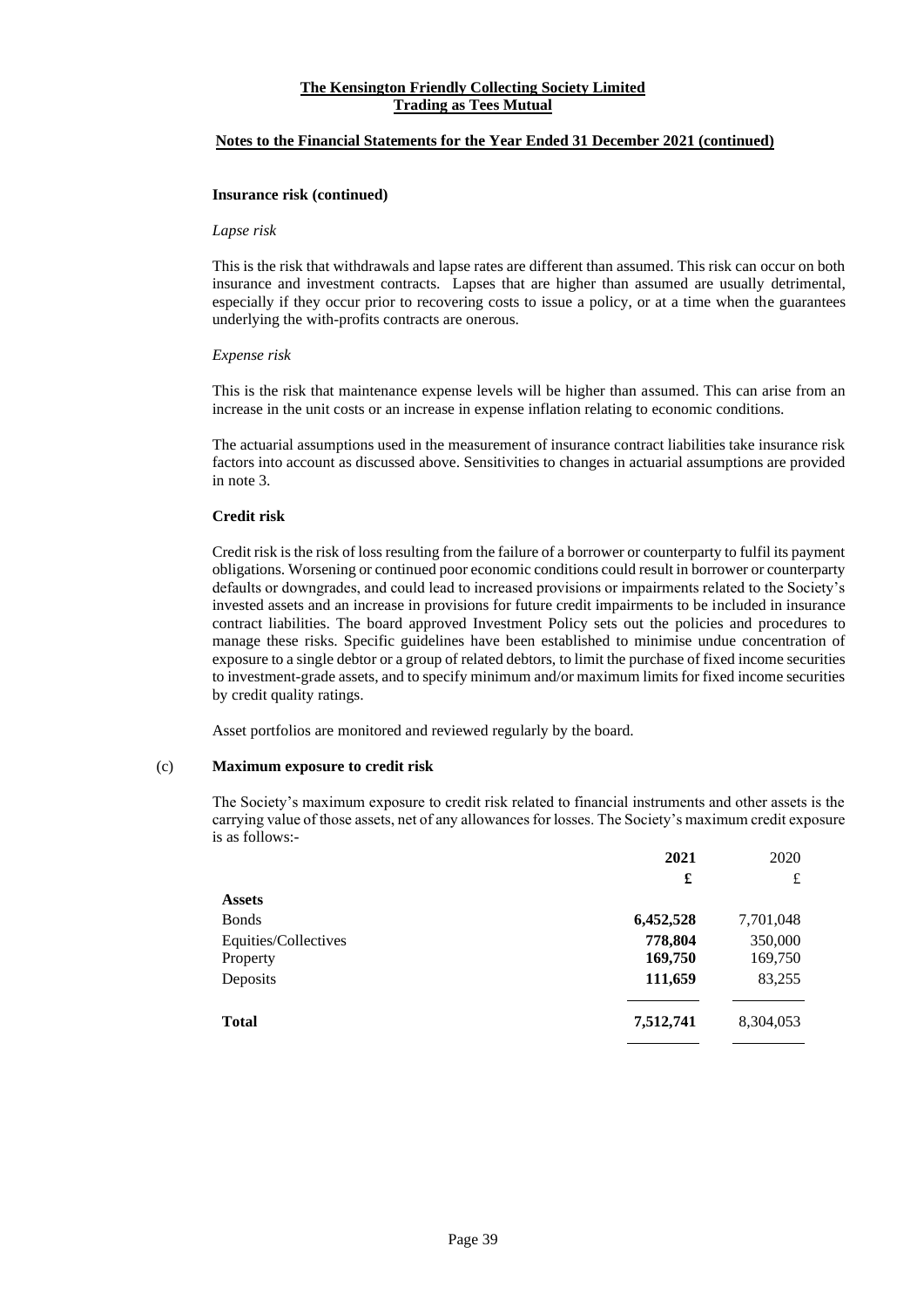# **The Kensington Friendly Collecting Society Limited**

# **Trading as Tees Mutual**

# **Notes to the Financial Statements for the Year Ended 31 December 2021 (continued)**

#### (d) **Concentration of credit risk**

Concentration of credit risk arises from exposures to a single debtor, a group of related debtors or groups of debtors that have similar credit risk characteristics.

The Society has investment targets and limits to ensure that portfolios are widely diversified across asset classes and individual investment risks.

Total exposure includes the sum of the Society's investment in bonds, equities, property, money market instruments and financial instruments.

# Bonds and other fixed-term securities

Other than constraints imposed by liquidity requirements, there is no upper limit to the amount of the Society's total assets that can be invested in bonds.

**2021**

The following table provides details of the carrying value of bonds by type.

|                     | £         |
|---------------------|-----------|
| UK Government Bonds | 6,339,236 |
| Corporate Bonds     | 113,292   |
| <b>Total</b>        | 6,452,528 |
| Equities            |           |

Investments in equities are limited.

Equities currently held are either direct or collectives and split into United Kingdom, Europe or overseas as shown below:-

|                                      | <b>United</b><br>Kingdom $(f)$ | Overseas $(\pounds)$ |
|--------------------------------------|--------------------------------|----------------------|
| Direct                               | 34,604                         |                      |
| Collectives                          | 718,155                        | 26,044               |
| <b>Total</b>                         | 752,759                        | 26,044               |
| <b>Investment land and buildings</b> |                                |                      |

The Society currently only invests in one property which it uses for its Head Office.

# **Liquidity risk**

Liquidity risk is the risk that the Society cannot meet its obligations associated with financial liabilities as they fall due. The Society has adopted an appropriate liquidity risk management framework for the management of its liquidity requirements. The Society manages liquidity risk by maintaining a proportion of its assets in cash and investing in marketable securities and by continuously monitoring actual cash flows and matching the maturity profiles of assets and liabilities. Liquidity management ensures that the Society has sufficient access to funds necessary to cover insurance claims, surrenders, withdrawals and maturing liabilities.

There were no changes in the Society's liquidity risk exposure in the financial year nor to the objectives and processes for managing liquidity risk.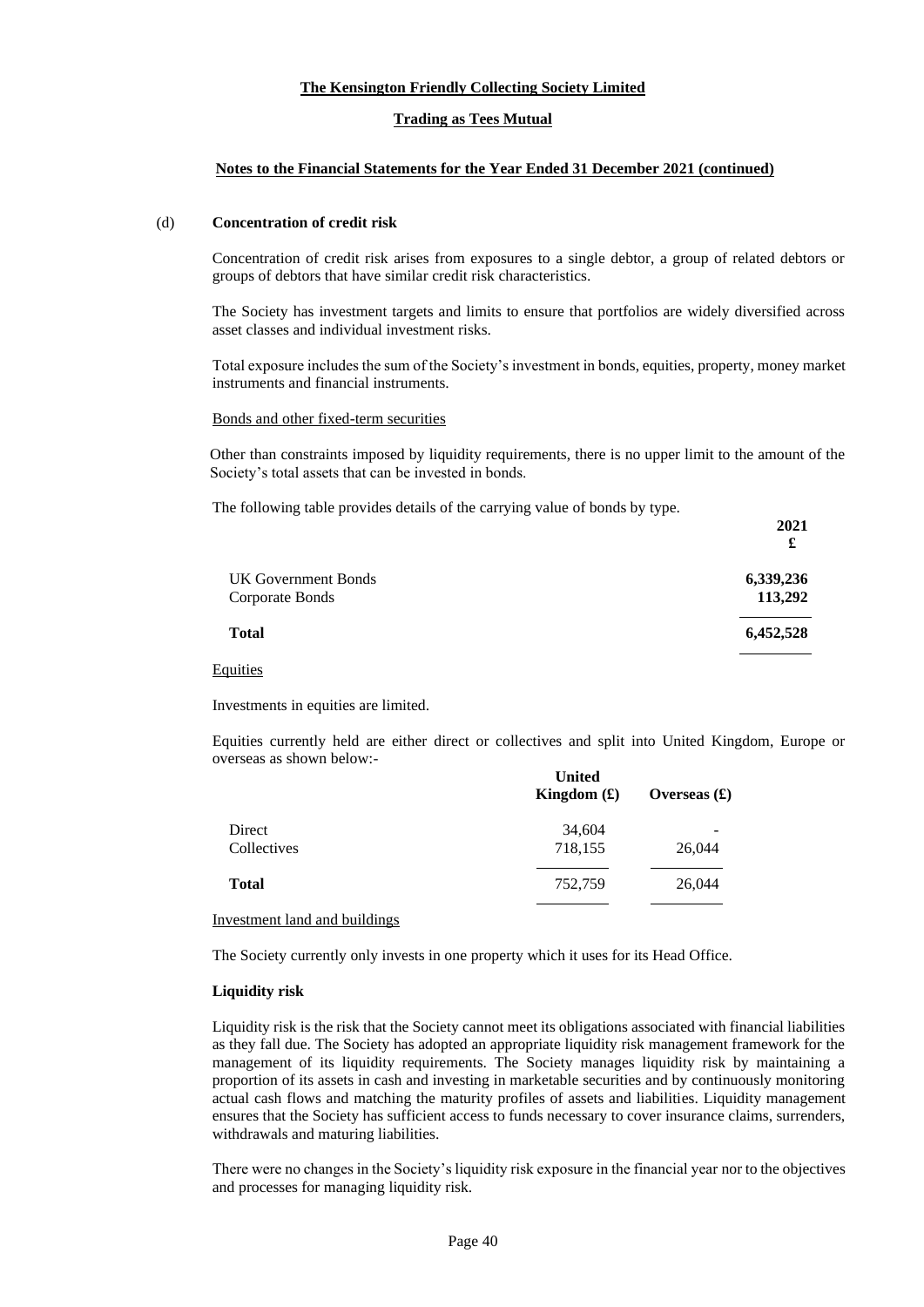#### **Notes to the Financial Statements for the Year Ended 31 December 2021 (continued)**

#### **Market risk**

Market risk is the risk of adverse financial impact as a consequence of market movements such as currency exchange rates, interest rates and other price changes. Market risk arises due to fluctuations in both the value of assets held and the value of liabilities. The objective of the Society in managing its market risk is to ensure risk is managed in line with the Society's risk appetite.

The Society has established policies and procedures in order to manage market risk and methods to measure it.

There were no significant changes in the Society's market risk exposure in the financial year apart from a modest increase in the Society's equity exposure, nor to the objectives, policies and processes for managing market risk.

Below are the key factors that underlie market risk:-

#### (i) **Currency risk**

The Society denominates all its insurance contracts in Sterling.

As part of its investment diversification policy, the Society can hold certain investments denominated in foreign currencies. As a result, foreign exchange risk arises from assets denominated in these currencies. **United** 

|                           | <b>United</b><br>Kingdom $(f)$ | <b>Overseas</b><br>(USD) |
|---------------------------|--------------------------------|--------------------------|
| <b>USD</b> only<br>Direct |                                |                          |
| Collectives               | 26,044                         | 35,226                   |
| <b>Total</b>              | 26,044                         | 35,226                   |

#### (ii) **Interest rate risk**

Interest rate risk is the risk that the value of future cash flows of a financial instrument will fluctuate because of changes in market interest rates.

The Society is exposed to interest rate risk as the Society invests in long-term debt at both fixed and floating interest rates. The risk is managed by the Society by maintaining an appropriate mix between fixed and floating rate borrowings.

Interest rate risk also exists in products sold by the Society. The Society has no significant concentration of interest rate risk. The Society manages this risk by adopting close asset/liability matching criteria, to minimise the impact of mismatches between asset and liability values arising from interest rate movements.

# (iii) **Equity market risk**

The Society is exposed to price risk arising from fluctuations in the value of equities as a result of changes in the market prices.

Assets held to provide returns on with profit policies comprise a substantial portion of equity assets. The positive return on these assets is used to provide part of the addition of bonuses to the with profit policies. The risk is managed by the Society by maintaining an appropriate mix of investment instruments and actively monitoring the level of prices in the stock markets.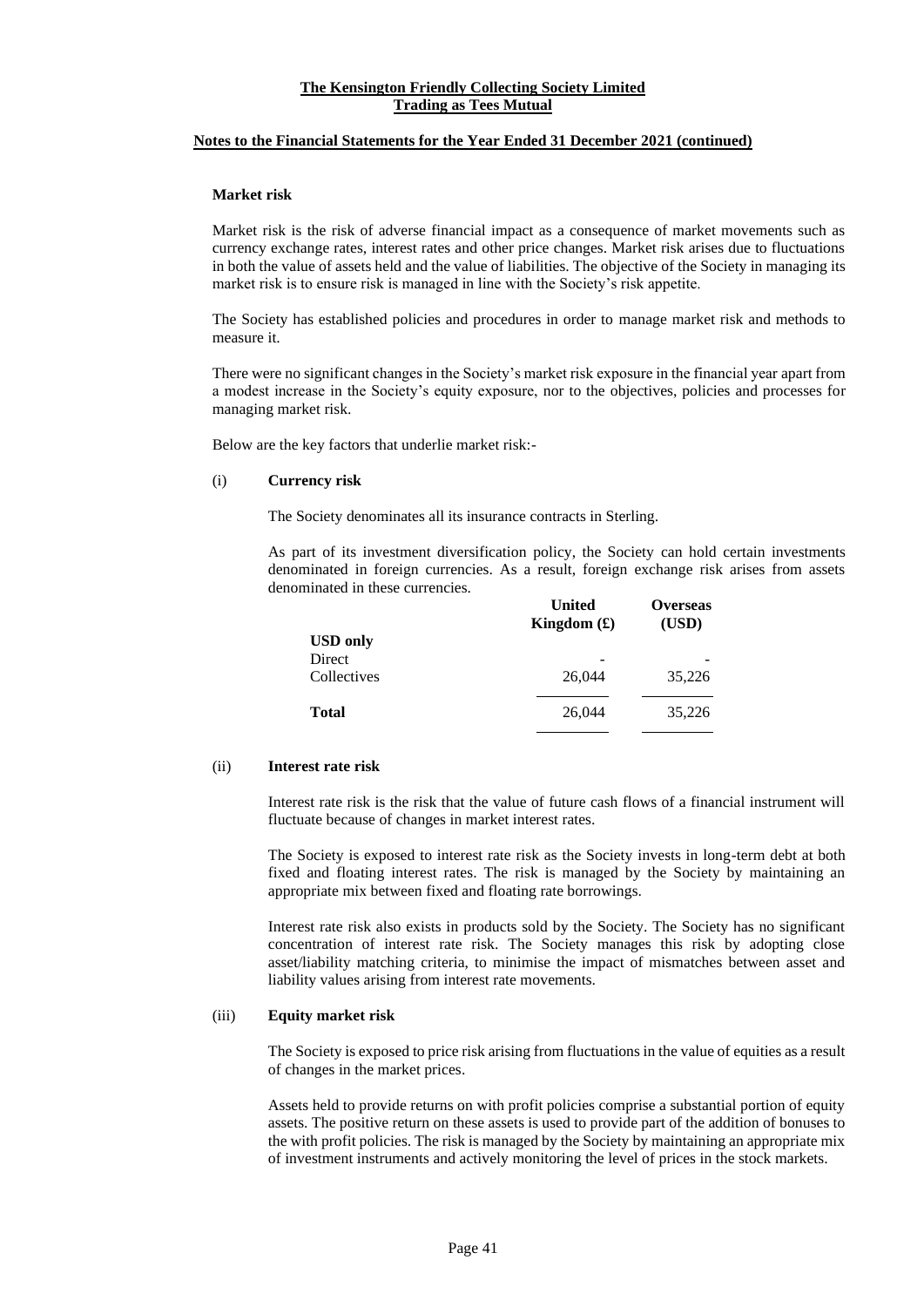# **Notes to the Financial Statements for the Year Ended 31 December 2021 (continued)**

#### **Summary of market risk sensitivities**

|                                  | <b>Change</b> in<br>surplus assets<br>(£K) |
|----------------------------------|--------------------------------------------|
| Fixed interest yields fall by 1% | (697)                                      |
| Equity values fall by 10%        |                                            |
| Fixed interest yields rise by 1% | (444)                                      |
| Equity values rise by 10%        |                                            |

#### (iv) **Property price risk**

The property price risk arises from changes in the value of the investment properties. This is not significant for the Society as it invests in only one property with a current market value of £175,000.

 $\overline{\phantom{0}}$ 

# **5 Earned premiums**

Earned premiums relate entirely to periodic industrial assurance premiums collectable, contracted for in the United Kingdom.

#### **6 Investment income**

|   |                                                                 | 2021                 | 2020<br>$\pounds$ |
|---|-----------------------------------------------------------------|----------------------|-------------------|
|   | Income from land and buildings                                  | 5,247                | 5,017             |
|   | Income from listed investments                                  | 168,230              | 167,034           |
|   | Gains/(losses) on investments realised                          | 45,758               | (100, 712)        |
|   | <b>Bank</b> interest                                            | 3                    | 12                |
|   |                                                                 | 219,238              | 71,351            |
|   |                                                                 | 2021                 | 2020              |
|   |                                                                 | $\pmb{\mathfrak{L}}$ | $\pounds$         |
|   | Unrealised (losses)/gains - financial investments at fair value | (667, 441)           | 447,557           |
| 7 | Other income                                                    |                      |                   |
|   |                                                                 | 2021                 | 2020              |
|   |                                                                 | £                    | $\pounds$         |
|   | Home collection fees                                            | 18,325               | 17,031            |
|   | Government grants                                               |                      | 17,937            |
|   |                                                                 | 18,325               | 34,968            |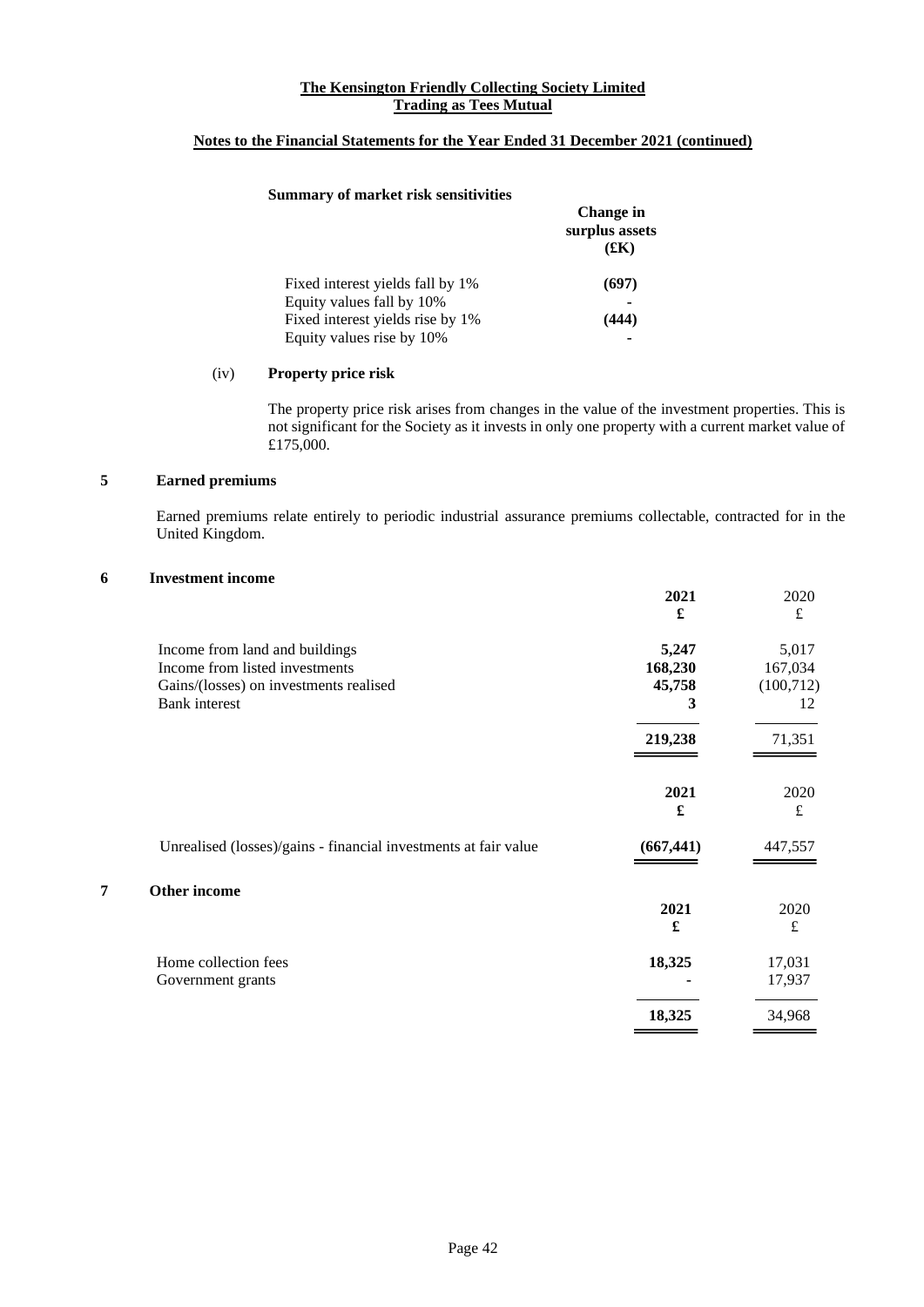# **Notes to the Financial Statements for the Year Ended 31 December 2021 (continued)**

# **8 Claims incurred**

|   |                                              | 2021    | 2020        |
|---|----------------------------------------------|---------|-------------|
|   |                                              | £       | £           |
|   | Deaths                                       | 485,983 | 427,542     |
|   | Maturities                                   | 163,851 | 165,673     |
|   | Surrenders                                   | 135,091 | 129,568     |
|   | <b>Bonuses</b>                               | 42,137  | 56,780      |
|   |                                              | 827,062 | 779,563     |
|   | Claims processing expenses                   | 81,718  | 82,299      |
|   |                                              | 908,780 | 861,862     |
| 9 | <b>Expenses</b>                              |         |             |
|   |                                              | 2021    | 2020        |
|   |                                              | £       | $\mathbf f$ |
|   | Acquisition expenses                         | 80,202  | 97,209      |
|   | Administration                               | 139,398 | 139,620     |
|   | Investment expenses and charges              | 71,227  | 72,640      |
|   | Claims processing expenses                   | 81,718  | 82,299      |
|   |                                              | 372,545 | 391,768     |
|   | <b>Expenses continued</b>                    |         |             |
|   |                                              | 2021    | 2020        |
|   |                                              |         | $\pounds$   |
|   | Committee and staff remuneration (see below) | 223,877 | 231,282     |
|   | Audit                                        | 21,500  | 26,037      |
|   | Actuary                                      | 41,280  | 43,176      |
|   | Stockbroker                                  | 23,050  | 25,505      |
|   | Depreciation                                 | 5,946   | 6,732       |
|   | Other overheads                              | 52,622  | 54,884      |
|   | Registration fees and subscriptions          | 4,270   | 4,152       |
|   |                                              | 372,545 | 391,768     |
|   |                                              |         |             |

The average number of persons (including Committee Members) employed by the Society during the year was as follows: -

|                                                                | 2021    | 2020    |
|----------------------------------------------------------------|---------|---------|
| Committee                                                      | 11      | 10      |
| Administration                                                 | 4       | 4       |
| Sales                                                          | 15      | 16      |
|                                                                | 30      | 30      |
| The aggregate payroll costs of these persons were as follows:- |         |         |
|                                                                | 2021    | 2020    |
|                                                                | £       | £       |
| <b>Committee Members</b>                                       | 73,148  | 66,965  |
| Staff wages                                                    | 133,750 | 149,589 |
| Social security costs                                          | 7,013   | 5,388   |
| Pension contributions                                          | 9,966   | 9,340   |
|                                                                | 223,877 | 231,282 |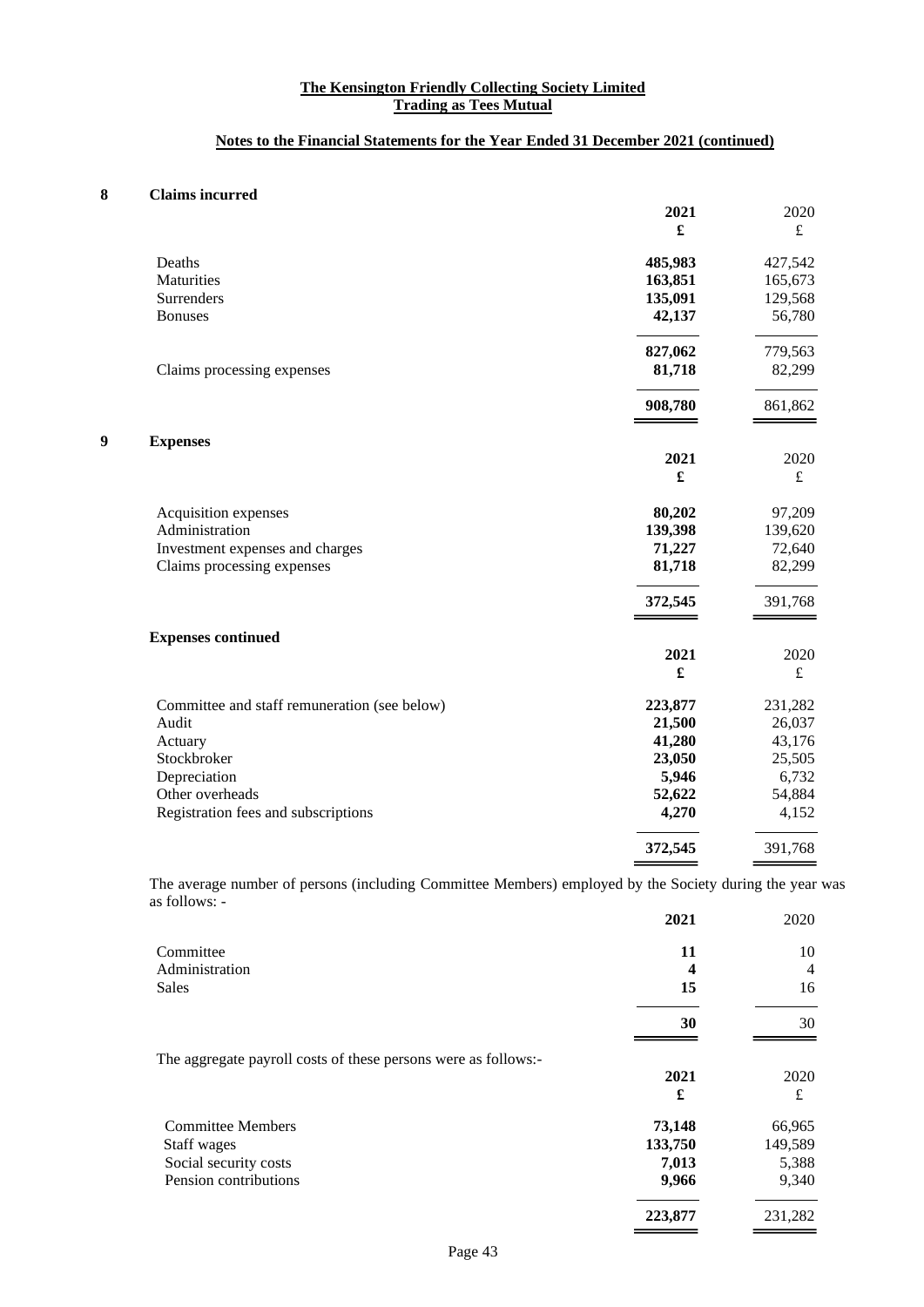#### **Notes to the Financial Statements for the Year Ended 31 December 2021 (continued)**

Remuneration of the committee members which includes the Chief Executive and Company Secretary fell in the following bands:-

|                   | 2021 | 2020 |
|-------------------|------|------|
| £1 - £5,000       | 10   | 8    |
| £25,001 - £30,000 |      |      |
| £30,001 - £35,000 |      |      |
|                   |      |      |
|                   | 12   | 10   |
|                   |      |      |

The Chair received £2,305 (2020: £2,042) and the highest paid member of the committee received £32,561 (2020: £28,805).

The number of committee members to whom retirement benefits were accruing was as follows:-

| Money purchase schemes        | 2021<br>2 | 2020<br>2 |
|-------------------------------|-----------|-----------|
| 0<br><b>Audit fees</b>        |           |           |
|                               | 2021      | 2020      |
|                               | £         | £         |
| Audit                         | 21,500    | 21,500    |
| Other                         |           | 840       |
| Under provision previous year |           | 3,697     |
|                               | 21,500    | 26,037    |

#### **11 Actuaries fees**

**10** 

**12** 

Sally Butters of OAC plc performs the function of Appropriate Actuary.

The Society has requested her to furnish it with particulars required under Section 77 of the Friendly Societies Act 1992. Ms Butters has confirmed that neither she or her family, nor any of her associates, were members of the Society, nor have they any financial pecuniary interest in the Society, with the exception of fees payable to OAC plc, which are shown as follows:-

|                           | 2021   | 2020<br>£ |
|---------------------------|--------|-----------|
|                           | £      |           |
| Valuation work            | 41,280 | 36,480    |
| Special work              |        | 6,696     |
|                           | 41,280 | 43,176    |
| <b>Investments</b>        |        |           |
| <b>Land and buildings</b> |        |           |
| <b>Valuation</b>          |        | 2021<br>£ |
| At 1 January 2021         |        | 175,000   |
| At 31 December 2021       |        | 175,000   |

This comprises one freehold building, mainly occupied by the Society for its own use and partially let to third parties, income from which is included in investment income (note 6).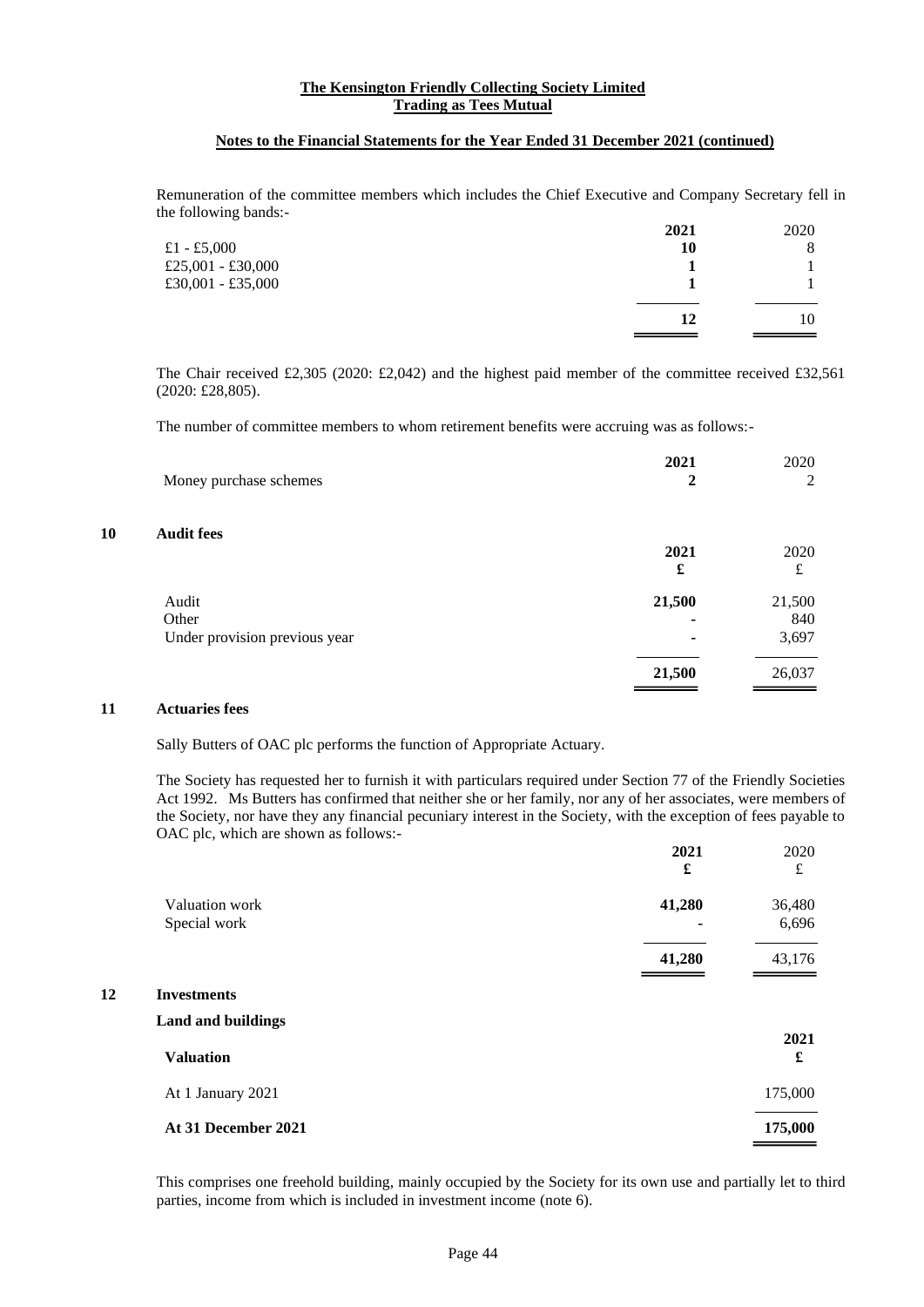#### **Notes to the Financial Statements for the Year Ended 31 December 2021 (continued)**

On 29 April 2019 the directors obtained an independent market valuation of the freehold property prepared by Thomas Stevenson, Chartered Surveyors, at £175,000. The valuation was carried out in accordance with the RICS Valuation Standards. The property is freehold; it is partially let to third parties, income from which is reflected in investment income. The historical cost of land and buildings at 31 December 2021 was £336,610 (2020 - £336,610).

The directors are not aware of any material change in value since the valuation date.

# **Other financial investments**

|                                    | 2021                |           | 2020         |           |
|------------------------------------|---------------------|-----------|--------------|-----------|
|                                    | <b>Market Value</b> | Cost      | Market Value | Cost      |
|                                    | £                   | £         | £            | £         |
| <b>British Funds</b>               | 6,339,236           | 6,193,534 | 7,581,437    | 6,700,281 |
| <b>Fixed Interest</b>              | 113,292             | 102,343   | 119,611      | 102,343   |
| Financial services                 | 29,704              | 24,222    |              |           |
| Diversified Collective Investments | 183,693             | 169,015   | 350,000      | 350,000   |
| North America                      | 207,570             | 189,707   |              |           |
| Europe                             | 69,685              | 60,892    |              |           |
| Japan                              | 11.354              | 11,654    |              |           |
| Asia Pacific                       | 89,586              | 87,775    |              |           |
| Other overseas                     | 167,273             | 151,267   |              |           |
| Absolute return                    | 19,939              | 19,940    |              |           |
|                                    | 7,231,332           | 7,010,349 | 8,051,048    | 7,152,624 |
|                                    |                     |           |              |           |

All the above investments are ascribable to a recognised investment exchange.

# **13 Tangible assets**

|                                      | <b>Fixtures and</b><br>fittings<br>£ | <b>Total</b><br>£ |
|--------------------------------------|--------------------------------------|-------------------|
| Cost                                 |                                      |                   |
| At 1 January 2021                    | 80,694                               | 80,694            |
| <b>Additions</b>                     | 722                                  | 722               |
| Disposals                            | (475)                                | (475)             |
| At 31 December 2021                  | 80,941                               | 80,941            |
| <b>Depreciation</b>                  |                                      |                   |
| At 1 January 2021                    | 72,555                               | 72,555            |
| Charge for the year                  | 5,946                                | 5,946             |
| Depreciation eliminated on disposals | (475)                                | (475)             |
| At 31 December 2021                  | 78,026                               | 78,026            |
| Net Book Value at 31 December 2021   | 2,915                                | 2,915             |
| Net Book Value at 31 December 2020   | 8,139                                | 8,139             |
|                                      |                                      |                   |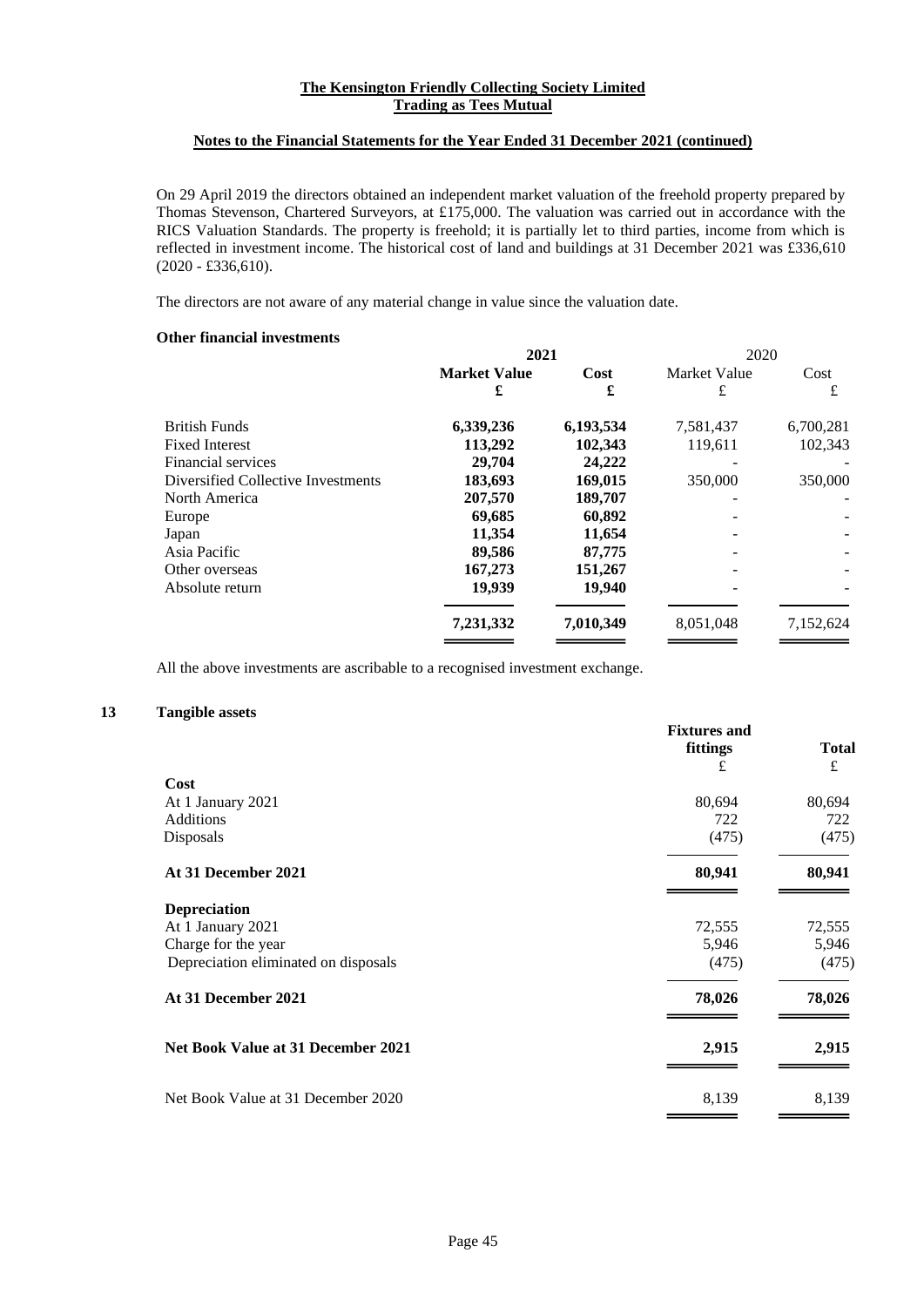# **Notes to the Financial Statements for the Year Ended 31 December 2021 (continued)**

# **14 Intangible assets**

|                                    | <b>CRM</b><br><b>System</b><br>£ | <b>Total</b><br>£ |
|------------------------------------|----------------------------------|-------------------|
| Cost                               |                                  |                   |
| At 1 January 2021                  | 33,975                           | 33,975            |
| <b>Additions</b>                   | 6,300                            | 6,300             |
| At 31 December 2021                | 40,275                           | 40,275            |
| Net Book Value at 31 December 2021 | 40,275                           | 40,275            |
| Net Book Value at 31 December 2020 | 33,975                           | 33,975            |

The Society is in the course of developing a web-based CRM system. This asset is in the course of construction and the costs are to be shared equally by the Society and Careys (related party).

# **15 Funds and technical provisions**

|    |                                                          |                                                                                                  | Long term<br><b>business</b><br>provision<br>$\pounds$ | <b>Fund for</b><br>future<br>appropria-<br>tions<br>$\pounds$ |
|----|----------------------------------------------------------|--------------------------------------------------------------------------------------------------|--------------------------------------------------------|---------------------------------------------------------------|
|    | At 1 January 2021<br>Transfer from the technical account |                                                                                                  | 7,372,736<br>(733, 159)                                | 923,927<br>(51,289)                                           |
|    |                                                          | At 31 December 2021                                                                              | 6,639,577                                              | 872,638                                                       |
| 16 |                                                          | Long-term business provision                                                                     |                                                        |                                                               |
|    | (a)                                                      | Analysis of insurance contract liabilities                                                       | 2021<br>£                                              | 2020<br>$\pounds$                                             |
|    |                                                          | Participating insurance contract liabilities<br>Non-participating insurance contract liabilities | 6,310,654<br>328,923                                   | 7,002,912<br>369,824                                          |
|    |                                                          | <b>Total insurance contract liabilities</b>                                                      | 6,639,577                                              | 7,372,736                                                     |
|    | (b)                                                      | Movement in long-term insurance contract liabilities                                             | 2021<br>£                                              | 2020<br>$\pounds$                                             |
|    |                                                          | Balance at 1 January<br>Valuation interest rate change<br>Policy movements<br>Cost of bonus      | 7,372,736<br>(698, 467)<br>(34, 692)                   | 6,915,600<br>470,384<br>(13,248)                              |
|    |                                                          | <b>Balance at 31 December</b>                                                                    | 6,639,577                                              | 7,372,736                                                     |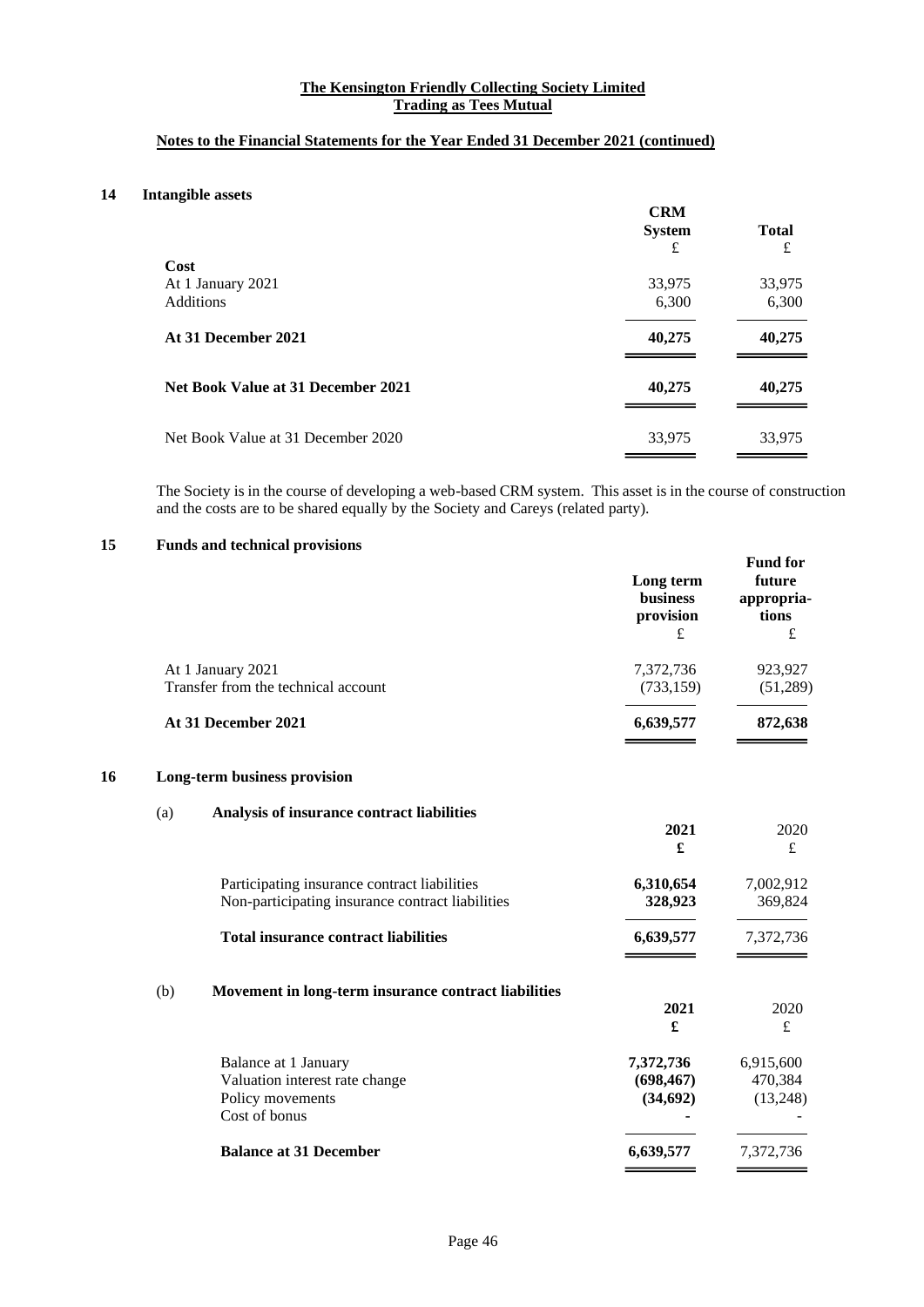# **Notes to the Financial Statements for the Year Ended 31 December 2021 (continued)**

#### **17 Long-term insurance liabilities valuation assumptions**

#### *Interest rates*

The gross interest rate without any adjustments for tax or bonus is calculated by allocating appropriate assets to the policy groups shown below. The weighted average yield for that group is then calculated. For fixed interest stocks, the yield is reduced to the yield on a gilt of equivalent duration to allow for the additional credit risk. A reduction is made to the yield on equities of 0.5% per annum. The weighted average yield is further reduced by 2.5% to allow for risk as specified by the regulations.

The weighted average yields based on the appropriate asset mix are then compared to the maximum yield allowed by the regulations. Where the weighted average yield is greater than the maximum the yield is reduced to the maximum. The maximum yield allowed by the regulations was 1.60% after allowing for the 2.5% risk adjustment.

An expense allowance of 0.36% is deducted from the rate together with an allowance for bonus of 0.25% for with profits policies.

**Interest rate**

The resultant interest rates were:-

|                            |          | mierest rate    |
|----------------------------|----------|-----------------|
| With profit premium paying | $0.65\%$ | $(2020:0.20\%)$ |
| Non-profit paid up         | 0.75%    | (2020:0.27%)    |

#### *Mortality assumptions*

A mortality investigation was carried out into the 2021 experience on the Society's policies. The results were compared with the previous mortality investigation which used data from the preceding three financial years. The mortality assumptions used in the statutory valuation were:-

- 110% of English Life Table 14 mortality (ELT14)
- The same proportions of ELT 14 for premium paying policies are applied to paid up policy valuations.

English Life Table No.14 is a decennial life table for males and females based on the mortality experience of the population of England and Wales during the three years from 1980-1982.

#### *Expenses*

The net premium method is used to value the liabilities.

For with profit policies, the net premium is restricted to a proportion of the office premium to give a margin for future expenses and for future bonuses. Non-profit policies are valued on the same assumptions but do not allow for future bonuses in the level of restriction applied.

- 0.36% of funds under management charge (deducted from the interest rate assumption)
- Plus 25% of all endowment and whole of life premiums payable and
- 20% of all quinquennial premiums payable
- Separate reserves for additional costs on closure to new business in 12 months and any new business expenses not covered for the coming 12 months
- An appropriate Retail Price Index (RPI) assumption for inflation purposes of 3.60%.

The closed fund expenses were not covered by the expense margins above and a reserve of £90,000 (2020: £50,445) made.

There was no requirement to hold an expense overrun reserve.